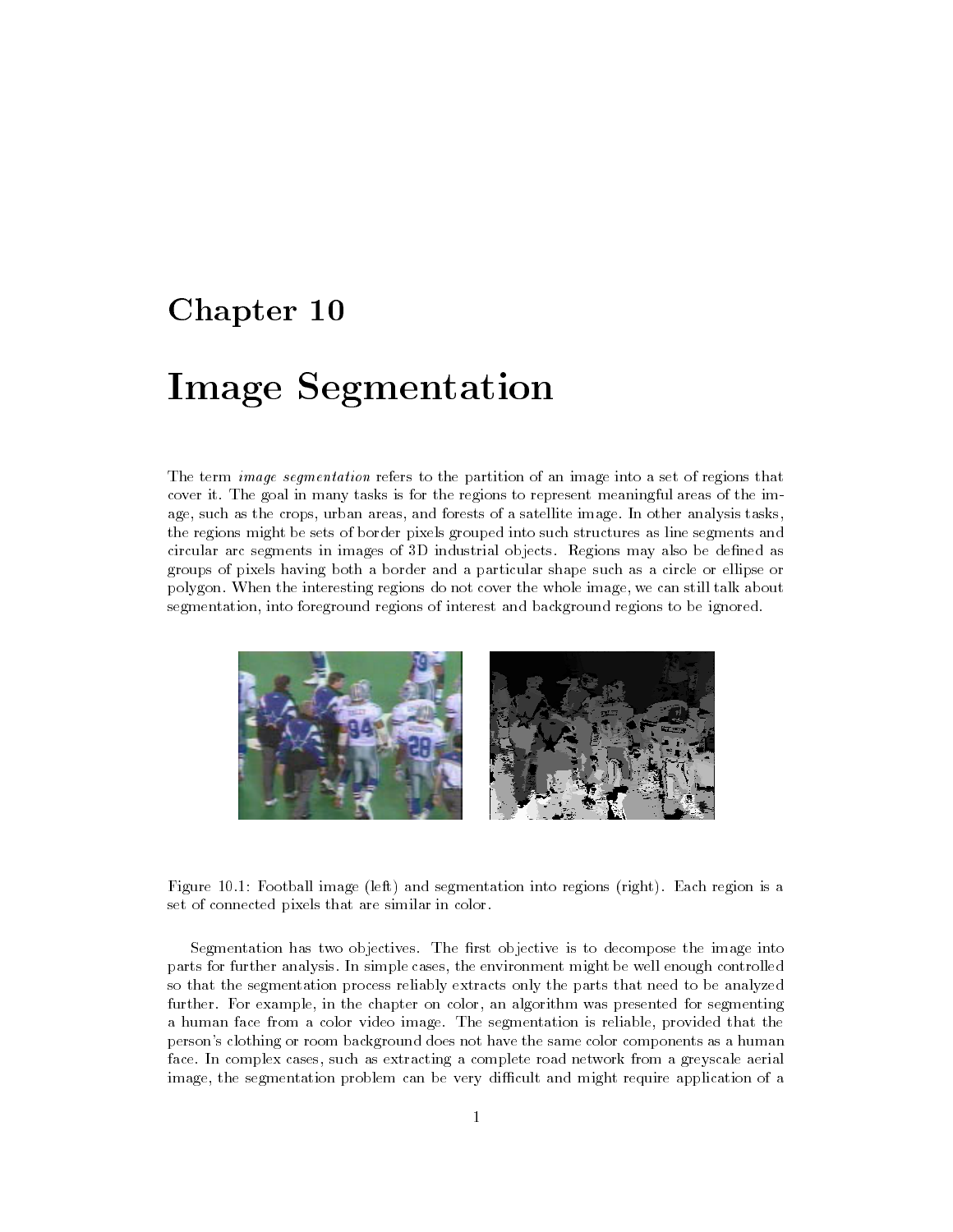

Figure 10.2: Blocks image (left) and extracted set of straight line segments (right). The line segments were extracted by the ORT (Object Recognition Toolkit) package.

great deal of domaina building knowledge.

The second objective of segmentation is to perform a change of representation. The pixels of the image must be organized into higher-level units that are either more meaningful or more efficient for further analysis (or both). A critical issue is whether or not segmentation can be performed for many different domains using general bottom-up methods that do not use any special domain knowledge. This chapter presents segmentation methods that have potential use in many different domains. Both region-based and curve-based units are discussed in the following sections. The prospects of having a single segmentation system work well for all problems appear to be dim. Experience has shown that an implementor of machine vision applications must be able to choose from a toolset of methods and perhaps tailor a solution using knowledge of the application.

This chapter discusses several different kinds of segmentation algorithms including the classical region growers, clustering algorithms, and line and circular arc detectors. Figure 10.1 illustrates the segmentation of a colored image of a football game into regions of nearconstant color. Figure 10.2 shows the line segments extracted from an image of toy blocks. In both cases, note that the results are far from perfect by human standards. However, these segmentations might provide useful input for higher-level automated processing, for example, identifying players by number or recognizing a part to be assembled.

#### 10.1Identifying Regions

- Regions of an image segmentation should be uniform and homogeneous with respect to some characteristic, such as gray level, color, or texture
- $\mathcal{L}_{\mathcal{D}}$
- regions of a segmentation should have significantly different values with  $\frac{1}{2}$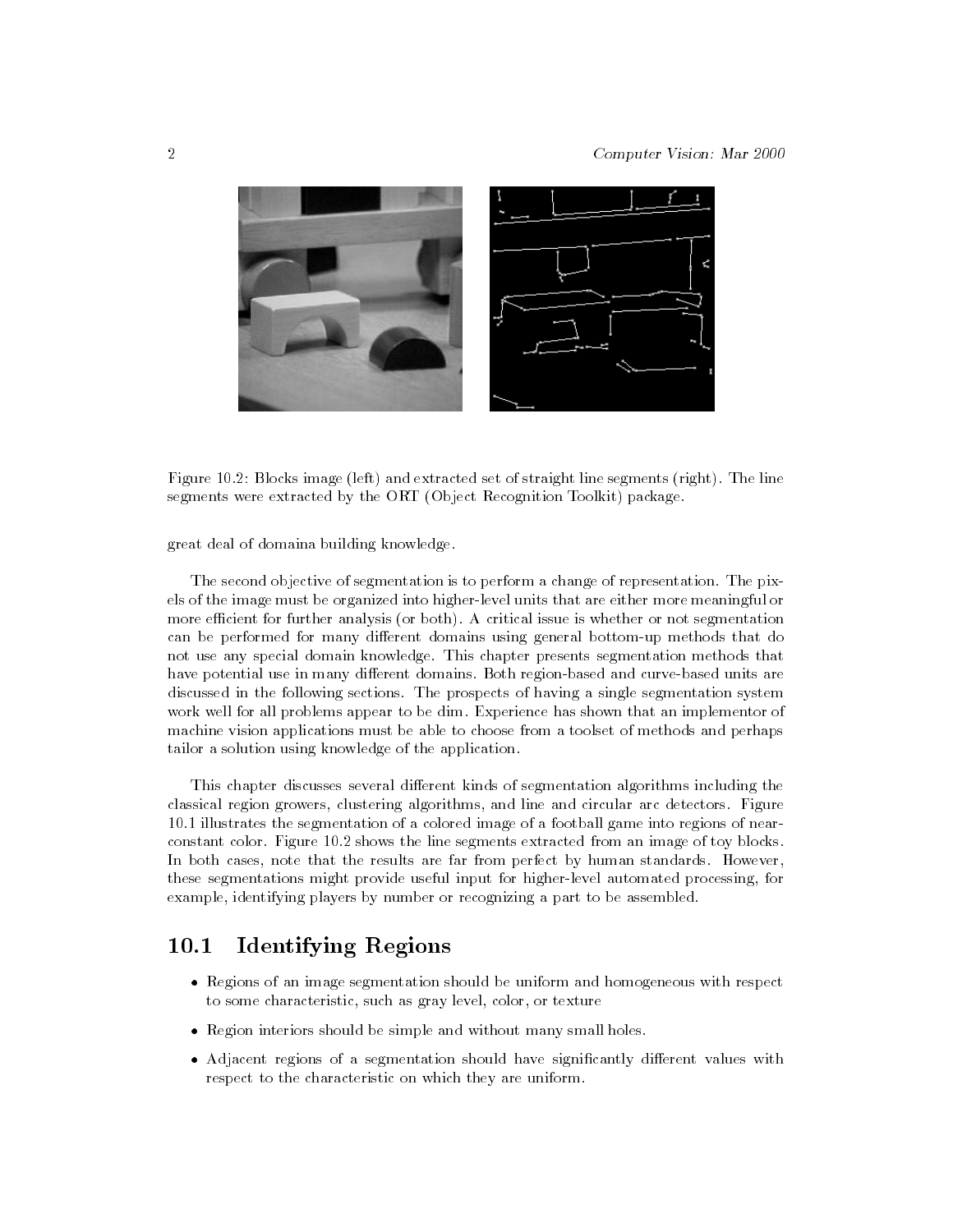

Figure 10.3: Set of points in a Euclidean measurement space that can be separated into three clusters of points. Each cluster consists of points that are in some sense close to one another. Clusters are designated by the fill patterns inside the circles.

 Boundaries of each segment should be smooth, not ragged, and should be spatially accurate.

Achieving all these desired properties is difficult because strictly uniform and homogeneous regions are typically full of small holes and have ragged boundaries. Insisting that adjacent regions have large differences in values can cause regions to merge and boundaries to be lost. In addition, the regions that humans see as homogeneous may not be homogeneous in terms of the low-level features available to the segmentation system, so higher-level knowledge may have to be used. The goal of this chapter is to develop algorithms that will apply to a variety of images and serve a variety of higher-level analyses.

# 10.1.1 Clustering Methods

Clustering in pattern recognition is the process of partitioning a set of pattern vectors into subsets called *clusters*. For example, if the pattern vectors are pairs of real numbers as illustrated by the point plot of Figure 10.3, clustering consists of nding subsets of points that are "close" to each other in Euclidean two-space.

The general term *clustering* refers to a number of different methods. We will look at several different types of clustering algorithms that have been found useful in image segmentation. These include classical clustering algorithms, simple histogram-based methods, Ohlander's recursive histogram-based technique, and Shi's graph-partitioning technique.

# Classical Clustering Algorithms

The general problem in clustering is to partition a set of vectors into groups having similar values. In image analysis, the vectors represent pixels or sometimes small neighborhoods around pixels. The components of these vectors can include:

- 1. intensity values
- 2. RGB values and color properties derived from them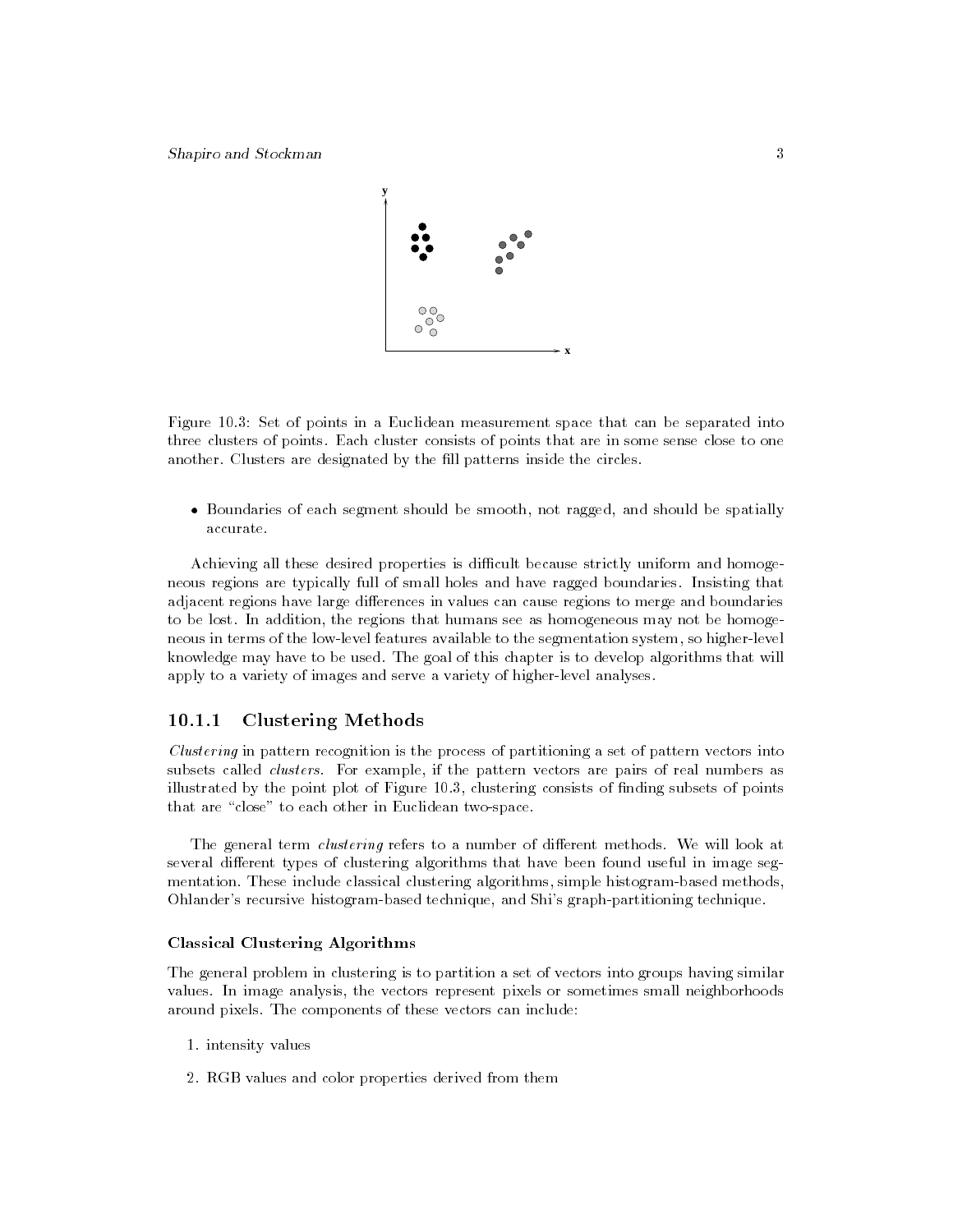- 3. calculated properties
- 4. texture measurements

Any feature that can be associated with a pixel can be used to group pixels. Once pixels have been grouped into clusters based on these *measurement-space* values, it is easy to find connected regions using connected components labeling.

In traditional clustering, there are K clusters  $C_1, C_2, \ldots, C_K$  with means  $m_1, m_2, \ldots, m_K$ . A least squares error measure can be defined as

$$
D = \sum_{k=1}^{K} \sum_{x_i \in C_k} ||x_i - m_k||^2.
$$

which measures how close the data are to their assigned clusters. A least-squares clustering procedure could consider all possible partitions into K clusters and select the one that minimizes D. Since this is computationally infeasible, the popular methods are approximations. One important issue is whether or not  $K$  is known in advance. Many algorithms expect  $K$  as a parameter from the user. Others attempt to find the best  $K$  according to some criterion, such as keeping the variance of each cluster less than a specied value.

Iterative K-Means Clustering The K-means algorithm is a simple, iterative hill-climbing method. It can be expressed as follows.

Form K-means clusters from a set of n-dimensional vectors.

- 1. Set ic (iteration count) to 1.
- 2. Choose randomly a set of K means  $m_1(1), m_2(1), \ldots, m_K(1)$ .
- 3. For each vector  $x_i$  compute  $D(x_i, m_k(ic))$  for each  $k = 1, \ldots, K$  and assign  $x_i$  to the cluster  $C_i$  with the nearest mean.
- 4. Increment ic by 1 and update the means to get a new set  $m_1(ic), m_2(ic), \ldots, m_K(ic)$ .
- 5. Repeat steps 3 and 4 until  $C_k(ic) = C_k(ic + 1)$  for all k.

# Algorithm 1: K-Means Clustering

This algorithm is guaranteed to terminate, but it may not find the global optimum in the least squares sense. Step 2 may be modified to partition the set of vectors into  $K$ random clusters and then compute their means. Step 5 may be modied to stop after the percentage of vectors that change clusters in a given iteration is small. Figure 10.4 illustrates the application of the K-means clustering algorithm in RGB space to the original football image of Figure 10.1.

Isodata Clustering Isodata clustering is another iterative algorithm that uses a splitand-merge technique. Again assume that there are K clusters  $C_1, C_2, \ldots, C_K$  with means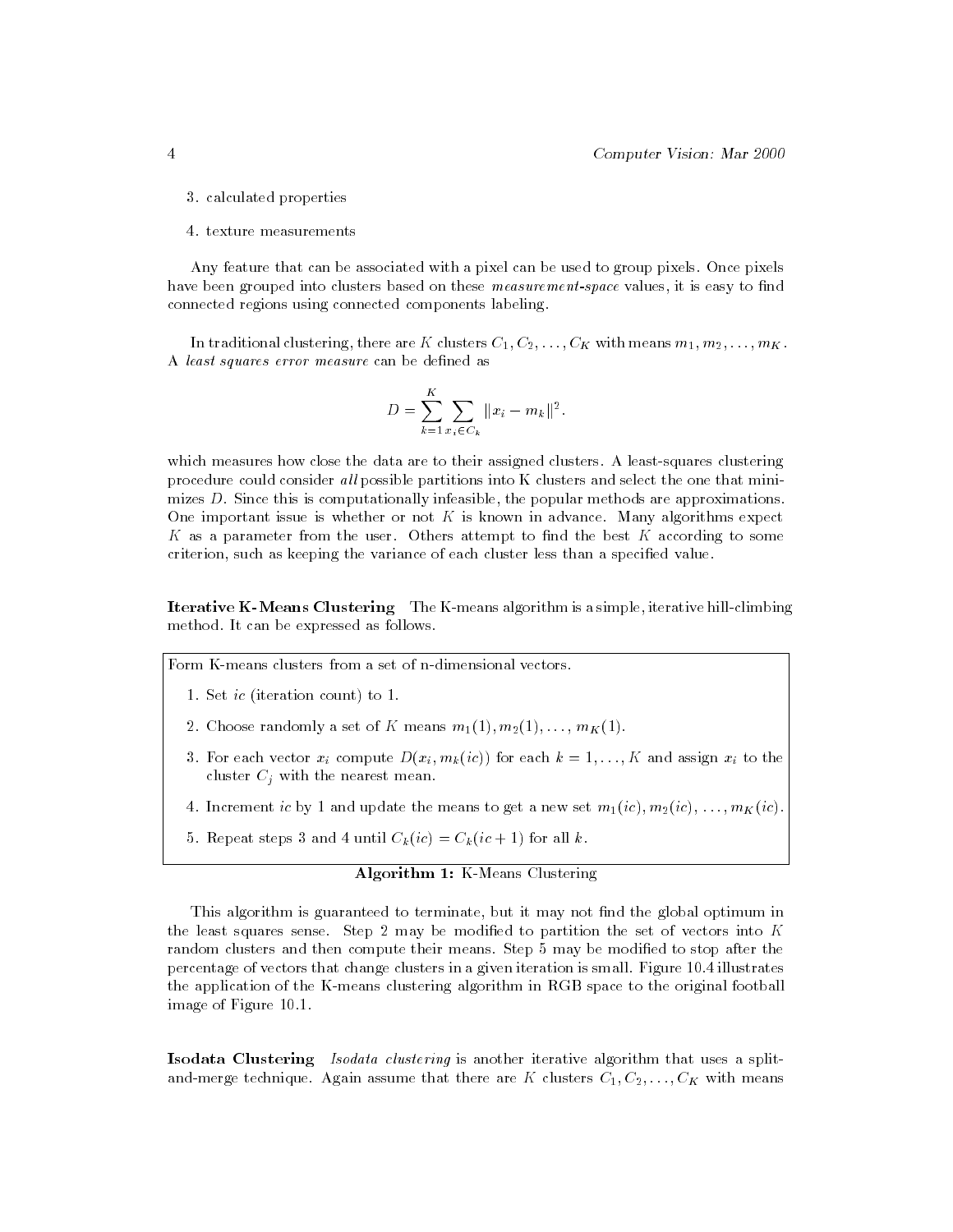

Figure 10.4: Football image (left) and  $K=6$  clusters resulting from a K-means clustering procedure (right) shown as distinct gray tones. The six clusters correspond to the six main colors in the original image: dark green, medium green, dark blue, white, silver, and black.

 $m_1, m_2, \ldots, m_K$ , and let  $\Sigma_k$  be the covariance matrix of cluster k (as defined below). If the  $x_i$ 's are vectors of the form

$$
x_i = [v_1, v_2, \ldots, v_n]
$$

then each mean  $m_k$  is a vector

$$
m_k=[m_{1k},m_{2k},\ldots,m_{nk}]
$$

and  $\Sigma_k$  is defined by

$$
\Sigma_k = \left[\begin{array}{cccc} \sigma_{11} & \sigma_{12} & \dots & \sigma_{1n} \\ \sigma_{12} & \sigma_{22} & \dots & \sigma_{2n} \\ \vdots & \vdots & \vdots & \vdots \\ \sigma_{1n} & \sigma_{2n} & \dots & \sigma_{nn} \end{array}\right] \tag{10.1}
$$

where  $\sigma_{ii} = \sigma_i$  is the variance of the  $\iota\iota n$  component  $v_i$  of the vectors and  $\sigma_{ii} = \rho_{ij}\sigma_i\sigma_j$  is the covariance between the ith and jth components of the vectors. (ij is the correlation coefficient between the ith and jth components,  $\sigma_i$  is the standard deviation of the ith component, and  $\sigma_j$  is the standard deviation of the jth component.)

Figure 10.5 illustrates the application of the isodata clustering algorithm in RGB space to the original football image of Figure 10.1. This cluster image was the input to a connected components procedure which produced the segmentation shown in Figure 10.1. The threshold  $\tau_v$  for the isodata clustering was set to a size of 10% of the side of the RGB color-space cube.

#### Simple Histogram-based Methods

Iterative partition rearrangement schemes have to go through the image data set many times. Because they require only one pass through the data, histogram methods probably involve the least computation time of the measurement-space clustering techniques.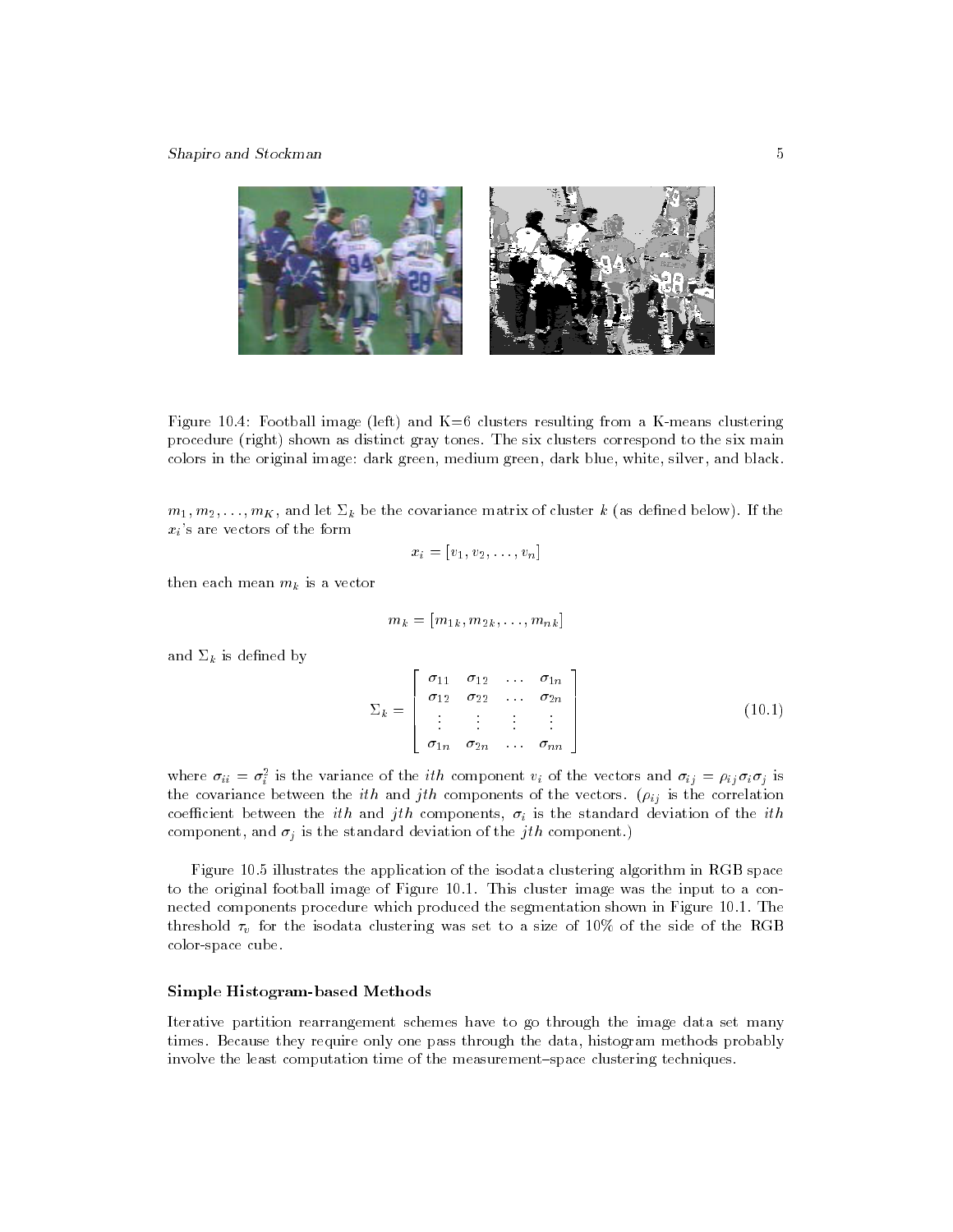Form isodata clusters from a set of n-dimensional vectors.

1. assign  $x_i$  to the cluster l that minimizes

$$
D_{\Sigma}=[x_i-m_l]'\Sigma_l^{-1}[x_i-m_l].
$$

2. Merge clusters  $i$  and  $j$  if

$$
\mid m_i-m_j\mid<\tau_v
$$

where  $\tau_v$  is a variance threshold.

- 3. Split cluster k if the maximum eigenvalue of  $\sigma_k$  is larger than  $\tau_v$ .
- 4. Stop when

$$
|m_i(t) - m_i(t+1)| < \epsilon
$$

for every cluster i or when the maximum number of iterations has been reached.

### Algorithm 2: Isodata Clustering

#### Exercise 1 Isodata vs. K-means clustering

The isodata algorithm gave better results than the K-means algorithm on the football images in that it correctly grouped the dark green areas at the top of the image with those near the bottom. Why do you think the isodata algorithm was able to perform better than the K-means algorithm?

Histogram mode seeking is a measurement-space clustering process in which it is assumed that homogeneous objects in the image manifest themselves as the clusters in measurement{ space, i.e. on the histogram. Image segmentation is accomplished by mapping the clusters back to the image domain where the maximal connected components of the cluster labels constitute the image segments. For gray-tone images, the measurement-space clustering can be accomplished by determining the valleys in the histogram and declaring the clusters to be the interval of values between valleys. A pixel whose value is in the ith interval is labeled with index  $i$  and the segment to which it belongs is one of the connected components of all pixels whose label is i: The automatic thresholding technique discussed in Chapter 3 is an example of histogram mode seeking with a bimodal histogram.

## Exercise 2 Histogram mode seeking

Write a program that finds the modes of a multimodal histogram by first breaking it into two parts, as does the Otsu method in Chapter 3, and then recursively trying to break each part into two more parts, if possible. Test it on gray-tone and color images.

In general, a gray-tone image will have a multimodal histogram, so that any automatic thresholding technique will have to look for signicant peaks in the image and the valleys that separate them. This task is easier said than done. Figure 10.6 shows the histogram of the gray-tone blocks image. A naive valley-seeking algorithm might judge it to be bimodal and place the single threshold somewhere between 39 and 79. Trial-and-error threshold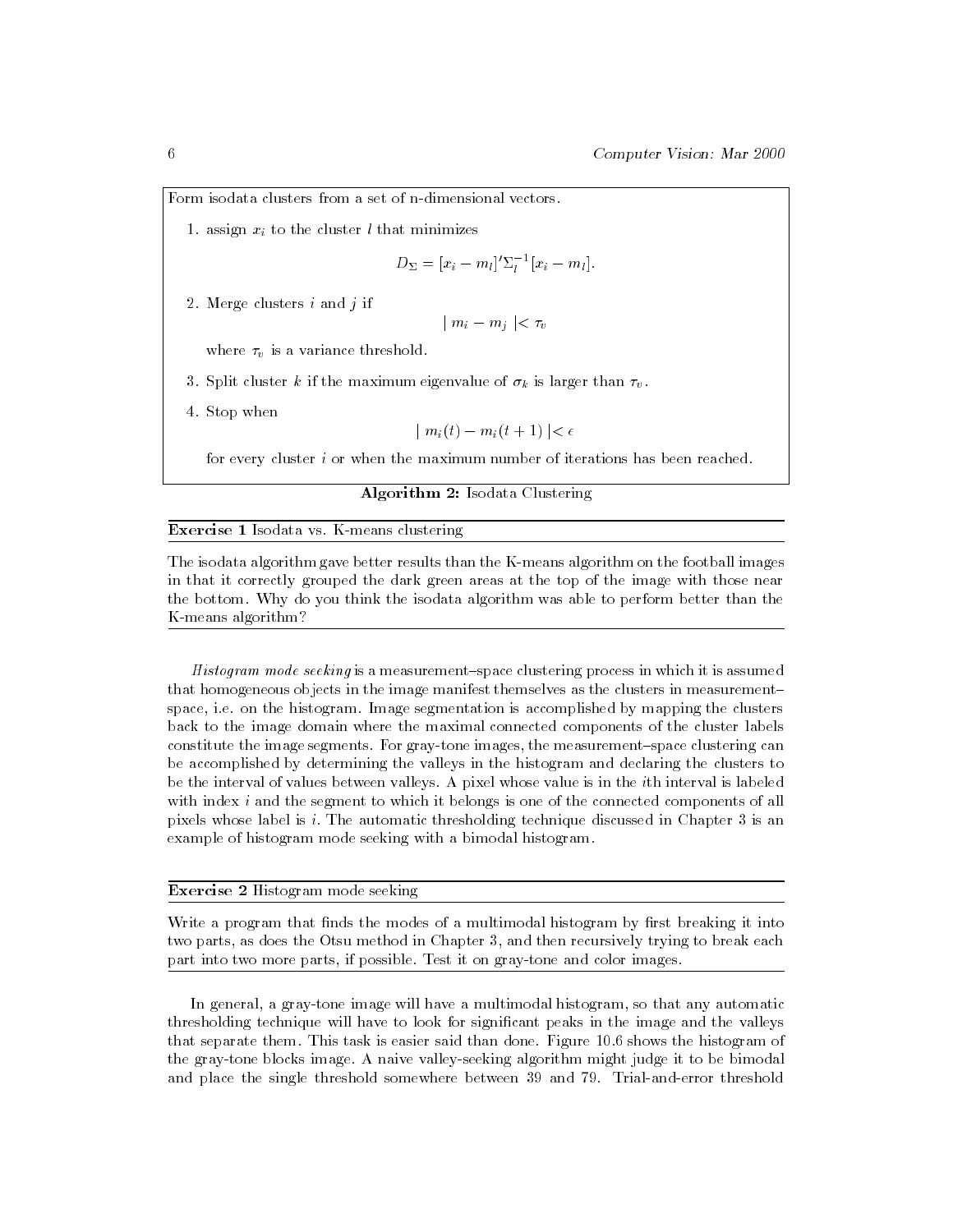

Figure 10.5: Football image (left) and  $K=5$  clusters resulting from an isodata clustering procedure (right) shown as distinct gray tones. The five clusters correspond to five color groups: green, dark blue, white, silver, and black.

selection, however, produced three thresholds yielding the four thresholded images of Figure 10.7, which show some meaningful regions of the image. This motivates the need for know ledge-directed thresholding techiques where the thresholds chosen depend on both the histogram and the quality/usefulness of the resulting regions.

# Ohlander's Recursive Histogram-Based Technique

Ohlander  $et$  al  $(1978)$  refine the histogram-based clustering idea in a recursive way. The idea is to perform histogram mode seeking first on the whole image and then on each of the regions obtained from the resultant clusters, until regions are obtained that can be decomposed no further. They begin by defining a mask selecting all pixels in the image. Given any mask, a histogram of the masked portion of the image is computed. Measurement-space clustering is applied to this histogram, producing a set of clusters. Pixels in the image are then identified with the cluster to which they belong. If there is only one measurement-space cluster, then the mask is terminated. If there is more than one cluster, then the connected components operator is applied to each cluster, producing a set of connected regions for each cluster label. Each connected component is then used to generate a new mask which is placed on a mask stack. The masks on the stack represent regions that are candidates for further segmentation. During successive iterations, the next mask in the stack selects pixels in the histogram computation process. Clustering is repeated for each new mask until the stack is empty. Figure 10.8 illustrates this process which we call recursive histogramdirected spatial clustering.

For ordinary color images, Ohta, Kanade, and Sakai (1980) suggested that histograms not be computed individually on the red, green, and blue (RGB) color variables, but on a set of variables closer to what the Karhunen-Loeve (principal components) transform would  $s = 50$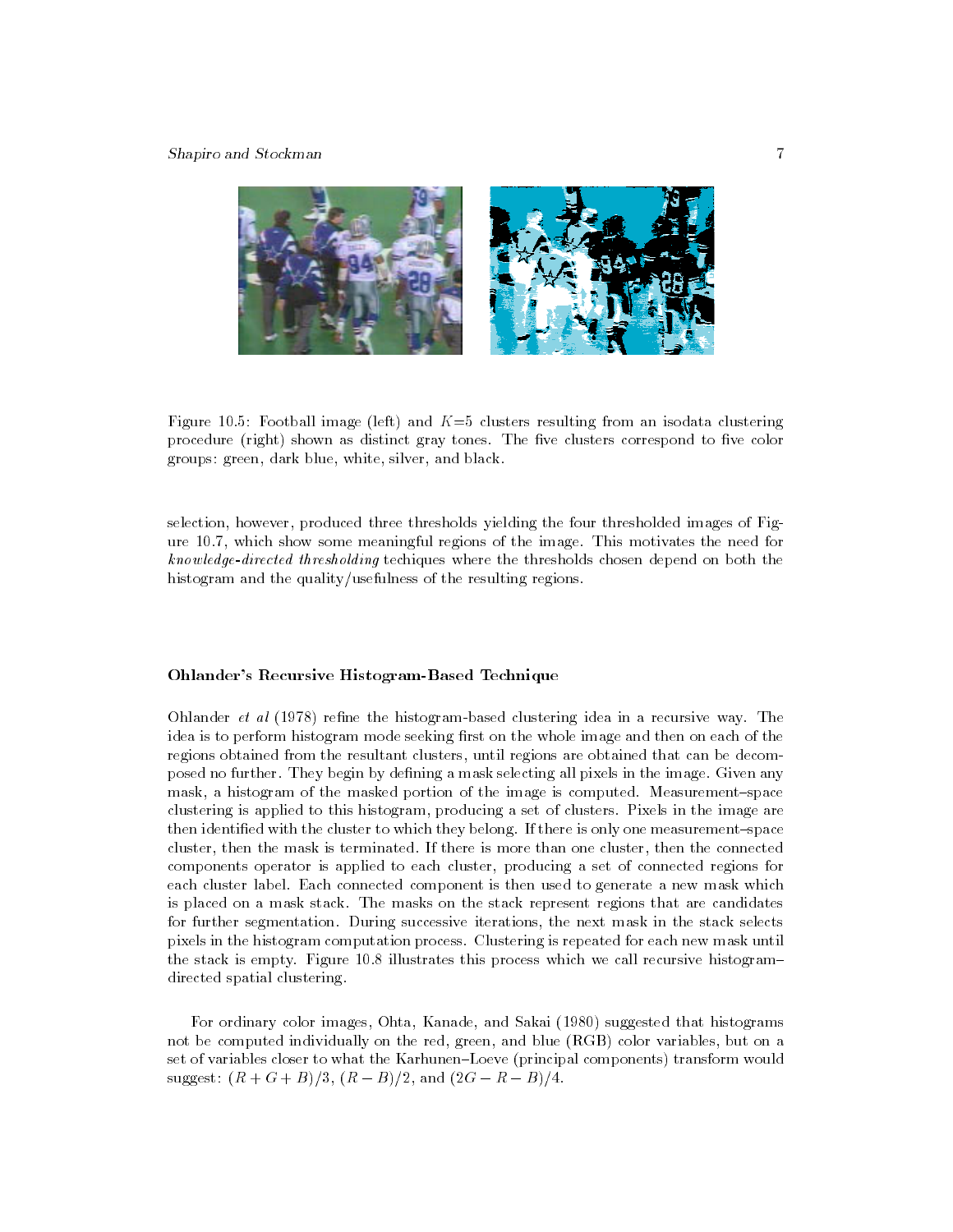

Figure 10.6: Histogram of the blocks image of Figure 10.2.

# \*Shi's Graph-Partitioning Technique

The Ohlander/Ohta algorithms work well on reasonably simple color scenes with man-made objects and single-color regions, but do not extend well to complex images of natural scenes, where they give lots of tiny regions in textured areas. Shi developed a method that can use color, texture, or any combination of these and other attributes. He formulated the seg mentation problem as a graph partitioning problem and developed a new graph-partitioning method that reduced to solving an eigenvector/eigenvalue problem as follows.

Let  $G = (V, E)$  be a graph whose nodes are points in measurement space and whose edges each have a weight  $w(i, j)$  representing the similarity between nodes i and j. The goal in segmentation is to find a partition of the vertices into disjoint sets  $V_1, V_2, \ldots, V_m$  so that the similarity within the sets is high and across different sets is low.

A graph  $G = (V, E)$  can be partitioned into two disjoint graphs with node sets A and B by removing any edges that connect nodes in A with nodes in  $B$ . The degree of dissimilarity between the two sets  $A$  and  $B$  can be computed as the sum of the weights of the edges that have been removed; this total weight is called a cut.

$$
cut(A, B) = \sum_{u \in A, v \in B} w(u, v)
$$
\n(10.2)

One way of formulating the segmentation problem is to look for the minimum cut in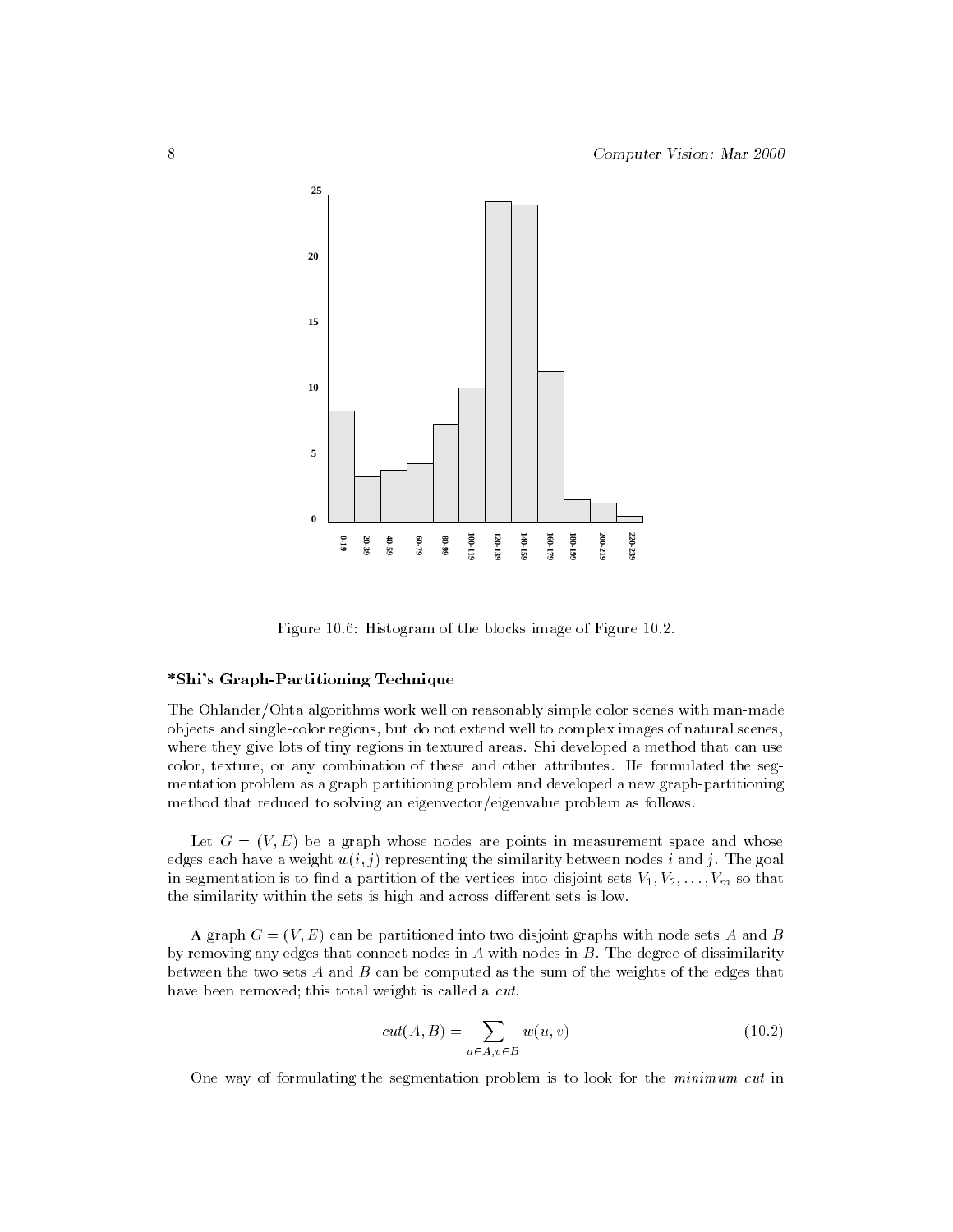# Shapiro and Stockman 9



Threshold range 0 to 30 Threshold range 31 to 100



Threshold range 101 to 179 Threshold range 180 to 239

Figure 10.7: Four images resulting from three thresholds hand-chosen from the histogram of the blocks image.

the graph, and to do so recursively until the regions are uniform enough. The minimum cut criterion, however, favors cutting small sets of isolated nodes, which is not useful in finding large uniform color/texture regions. Shi proposed the *normalized cut* (Ncut) defined in terms of  $cut(A, B)$  and the *association* of A and the full vertex set V defined by:

$$
asso(A, V) = \sum_{u \in A, t \in V} w(u, t)
$$
\n(10.3)

The definition of normalized cut is then

$$
Ncut(A, B) = \frac{cut(A, B)}{asso(A, V)} + \frac{cut(A, B)}{asso(B, V)}
$$
(10.4)

With this definition, the cut that partitions out small isolated point sets will not have small Ncut values, and the partitions that do produce small Ncut values are more likely to be useful in image segmentation. Furthermore, the related measure for total normalized association given by

$$
Nasso(A, B) = \frac{asso(A, A)}{asso(A, V)} + \frac{asso(B, B)}{asso(B, V)}
$$
(10.5)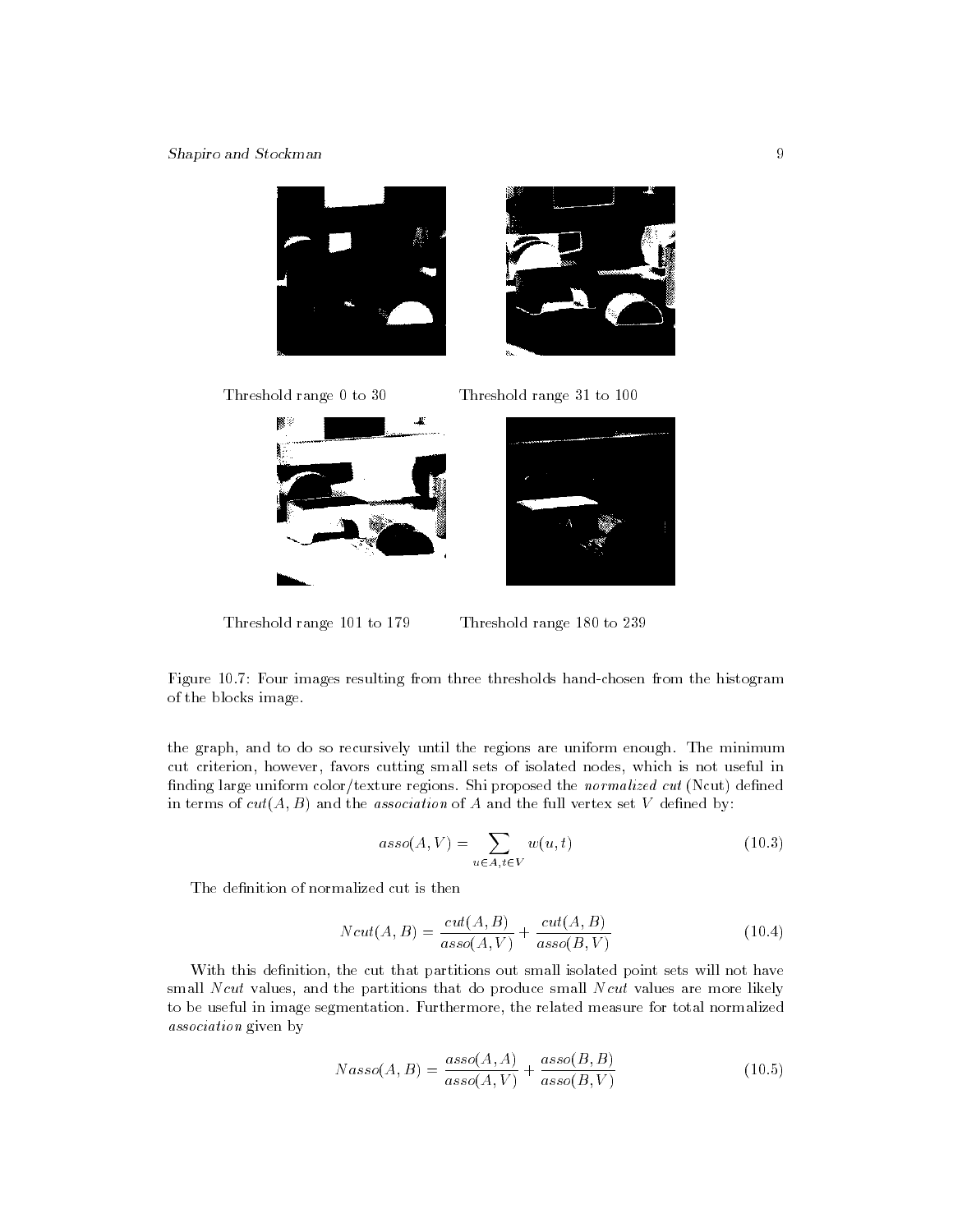

Figure 10.8: Recursive histogram-directed spatial-clustering scheme. The original image has four regions: grass, sky, and two trees. The current mask (shown at upper left) identifies the region containing the sky and the trees. Clustering its histogram leads to two clusters in color space, one for the sky and one for the trees. The sky cluster yields one connected component, while the tree cluster yields two. Each of the three connected components become masks that are pushed onto the mask stack for possible further segmentation.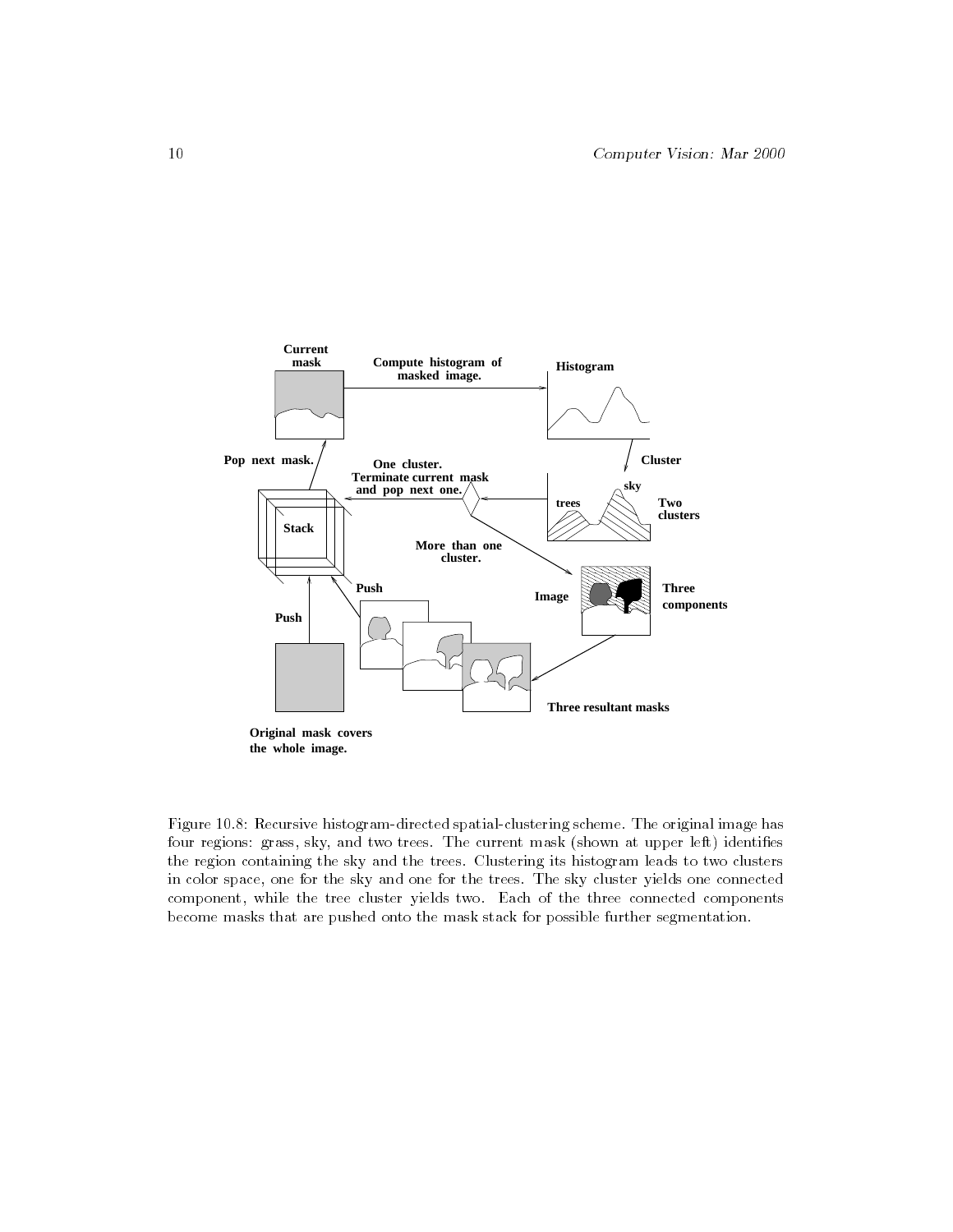measures how tightly the nodes within a given set are connected to one another. It is related to the  $Ncut$  by the relationship:

$$
Ncut(A, B) = 2 - Nasso(A, B)
$$
\n<sup>(10.6)</sup>

so that either of them can be used, as convenient, by a partitioning procedure.

Given the definitions for  $Ncut$  and  $Nasso$ , we need a procedure that segments an image by partitioning the pixel set. Shi's segmentation procedure is as follows.

Shi ran the above algorithm to segment images based on brightness, color, or texture information. The edge weights  $w(i, j)$  were defined by

$$
w(i,j) = e^{\frac{-\|F(i) - F(j)\|_2}{\sigma_I}} * \begin{cases} e^{\frac{-\|X(i) - X(j)\|_2}{\sigma_X}} & \text{if } \|X(i) - X(j)\|_2 < r\\ 0 & \text{otherwise} \end{cases} \tag{10.11}
$$

where

- $\bullet$   $X(i)$  is the spatial location of node *i*.
- $\bullet$   $F(i)$  is the feature vector based on intensity, color, or texture information and is defined by de en de la contrada de la contrada de la contrada de la contrada de la contrada de la contrada de la contrada
	- ${F(t) = I(i)}$ , the intensity value, for segmenting intensity images.
	- ${\bf r}$  (i)  ${\bf r}$  is singleted that  ${\bf r}$  (ii)](ii), where h, s, and v are the HSV values, for color segmentation.
	- of  $\overrightarrow{G}$  aussian) filters at various scales and orientations, for texture segmentation.

Note that the weight  $w(i, j)$  is set to 0 for any pair of nodes i and j that are more than a prespecied number r of pixels apart.

The above algorithm leads to very good segmentations of images via color and texture. Figure 10.9 illustrates the performance of the algorithm on some sample images of natural scenes. While the segmentations are very good, the complexity of the algorithm makes it unsuitable for use in a real-time system.

#### $10.1.2$ Region Growing

Instead of partitioning the image, a region grower begins at one position in the image (often the top left corner) and attempts to grow each region until the pixels being compared are too dissimilar to the region to add them. Usually a statistical test is performed to decide if this is the case. Haralick proposed the following region-growing technique, which assumes that a region is a set of connected pixels with the same population mean and variance.

Let  $R$  be a region of  $N$  pixels neighboring a pixel with gray tone intensity  $y$ . Define the region mean  $\overline{X}$  and scatter  $S^2$  by

$$
\overline{X} = \frac{1}{N} \sum_{[r,c] \in R} I[r,c] \tag{10.12}
$$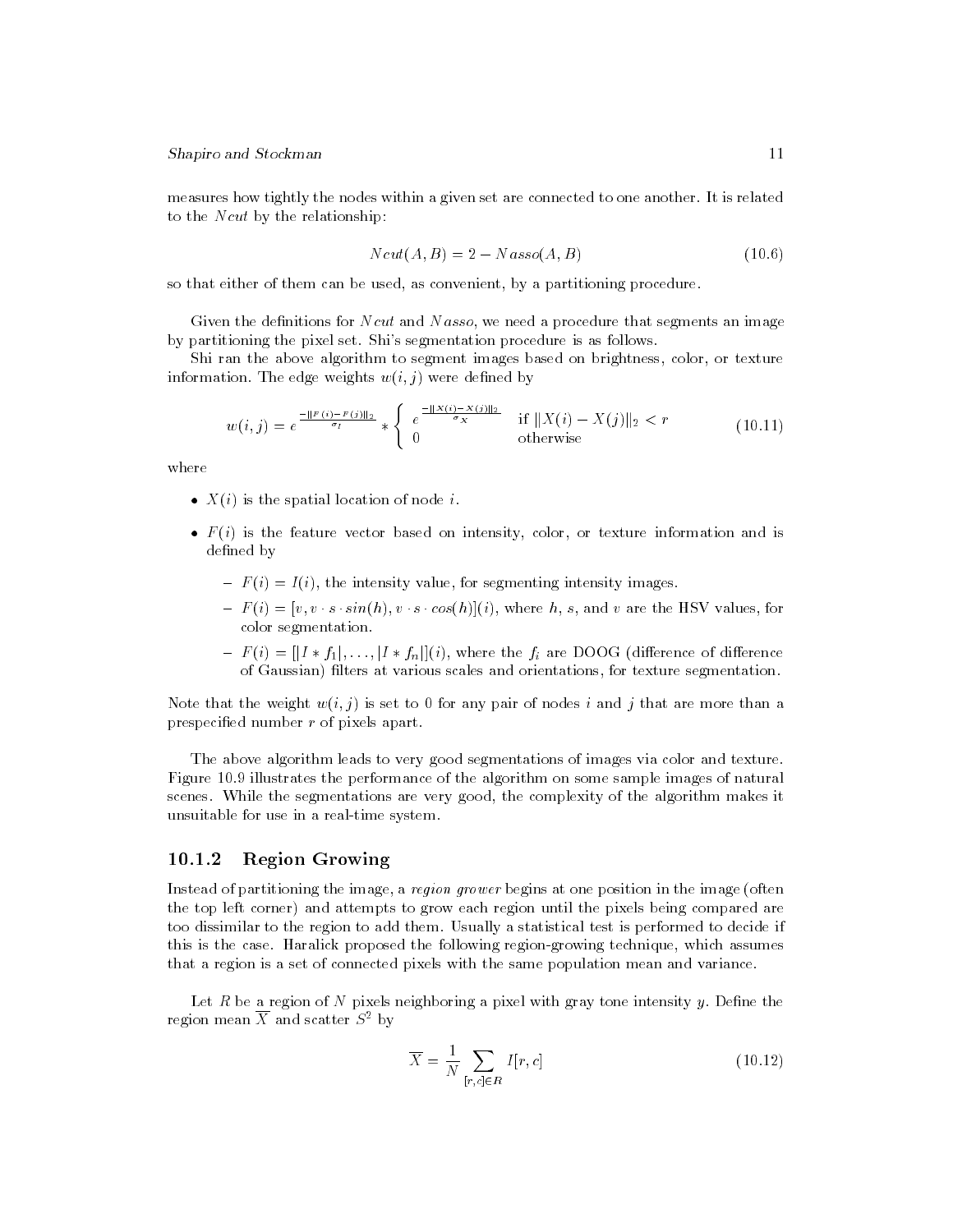Perform a graph-theoretic clustering on a graph whose nodes are pixels and whose edges represent the similarities between pairs of pixels.

1. Set up a weighted graph  $G = (V, E)$  whose nodeset V is the set of pixels of the image and whose edgeset E is a set of weighted edges with  $w(i, j)$ , the weight on the edge between node  $i$  and  $j$ , computed as the similarity between the measurement-space vector of i and the measurement-space vector of j. Let  $N$  be the size of nodeset  $V$ . Define the vector  $d$  with  $d(i)$  given by

$$
d(i) = \sum_{j} w(i, j) \tag{10.7}
$$

so that  $d(i)$  represents the total connection from node i to all other nodes. Let D be an I diagnonis matrix with discussed and its diagonal. Let  $\mathcal{A}$  be an I shown and  $\mathcal{A}$ matrix with  $W(i, j) = w(i, j)$ .

2. Let  $x$  be a vector whose components are defined by

$$
x_i = \begin{cases} 1 & \text{if node } i \text{ is in } A \\ -1 & \text{otherwise} \end{cases}
$$
 (10.8)

and let  $y$  be the continuous approximation to  $x$  defined by

$$
y = (1+x) - \frac{\sum_{x_i > 0} d_i}{\sum_{x_i < 0} d_i} (1-x).
$$
 (10.9)

Solve the system of equations

$$
(D - W)y = \lambda Dy \tag{10.10}
$$

for the eigenvectors y and eigenvalues  $\lambda$ .

- 3. Use the eigenvector with the second smallest eigenvalue to bipartition the graph to find the splitting point such that N cut is minimized.<sup>1</sup>
- 4. Decide if the current partition should be subdivided further by checking the stability of the cut and making sure that  $Ncut$  is below a pre-specified threshold value.
- 5. Recursively repartition the segmented parts if necessary.

Algorithm 3: Shi's Clustering Procedure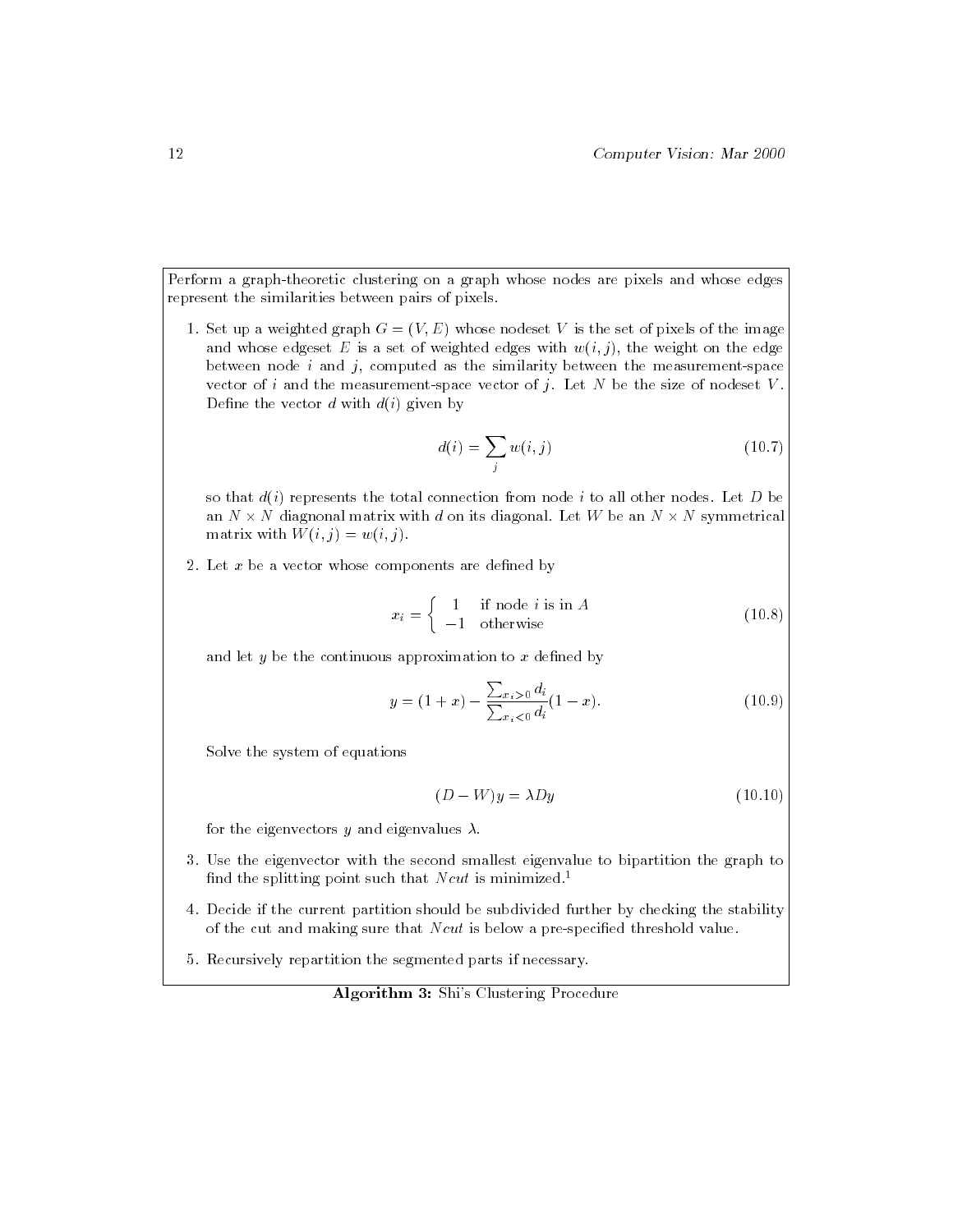

Figure 10.9: Original gray-tone image (a) and regions produced by the Shi segmentation method  $(b)-(f)$ . In result image  $(b)$ , the selected region is the dark background region, and it is shown in black. In all other results, the selected region is shown in its original gray tones, with the remainder of the image shown in black. (Courtesy of Jianbo Shi.)

and

$$
S^{2} = \sum_{[r,c] \in R} (I[r,c] - \overline{X})^{2}.
$$
 (10.13)

Under the assumption that all the pixels in  $R$  and the test pixel  $y$  are independent and identically distributed normals, the statistic

$$
T = \left[\frac{(N-1)N}{(N+1)}(y-\overline{X})^2/S^2\right]^{\frac{1}{2}}
$$
\n(10.14)

has a  $T_{N-1}$  distribution. If T is small enough y is added to region R and the mean and scatter are updated using  $y$ . The new mean and scatter are given by

$$
\overline{X}_{\text{new}} \leftarrow (N\overline{X}_{\text{old}} + y)/(N+1) \tag{10.15}
$$

and

$$
S_{\text{new}}^2 \leftarrow S_{\text{old}}^2 + (y - \overline{X}_{\text{new}})^2 + N(\overline{X}_{\text{new}} - \overline{X}_{\text{old}})^2. \tag{10.16}
$$

If T is too high the value y is not likely to have arisen from the population of pixels in  $R$ . If  $y$  is different from all of its neighboring regions then it begins its own region. A slightly stricter linking criterion can require that not only must y be close enough to the mean of the neighboring region, but that a neighboring pixel in that region must have a close enough value to y.

To give a precise meaning to the notion of too high a difference, we can use an  $\alpha$  level statistical significance test. The fraction  $\alpha$  represents the probability that a T statistic with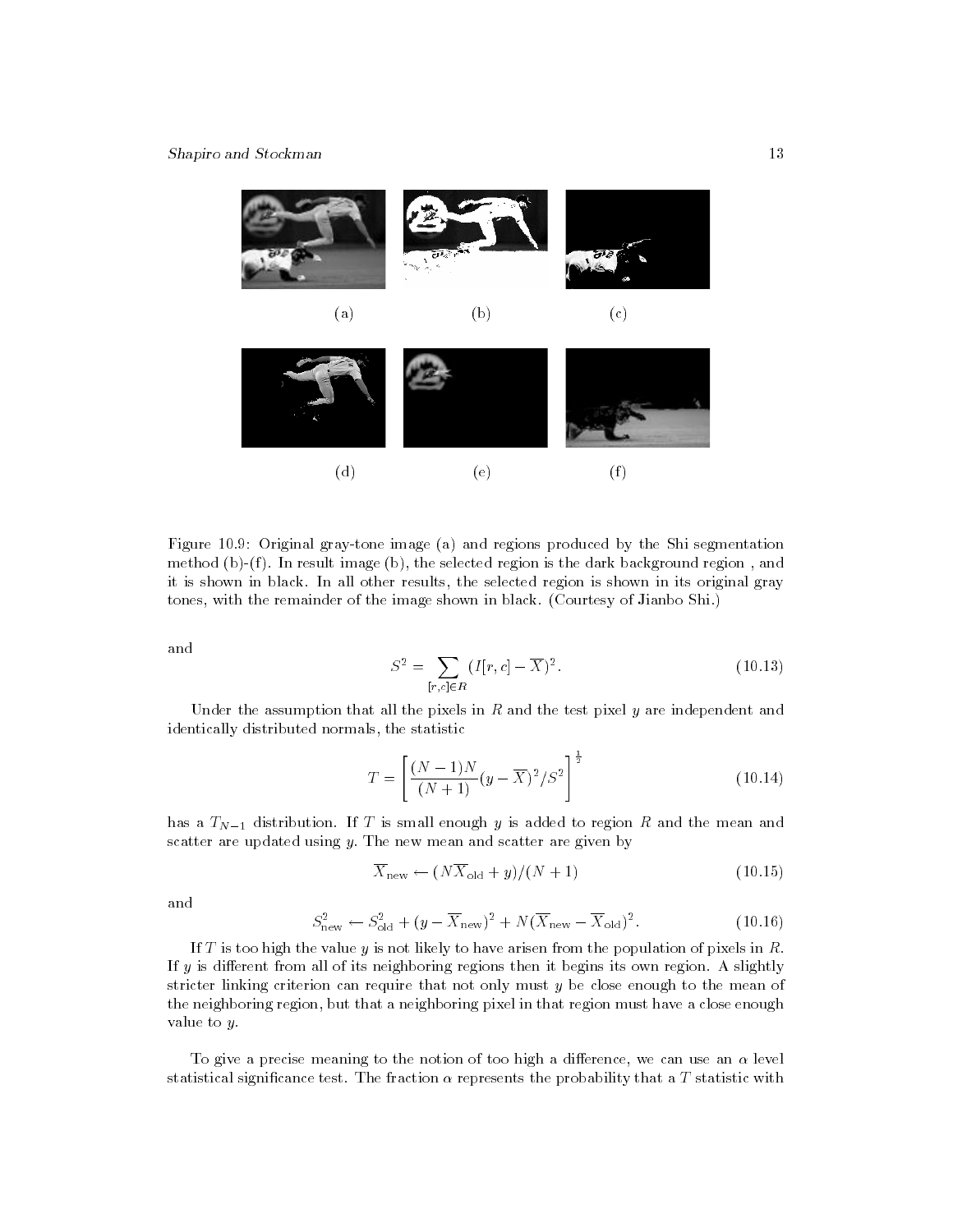$N-1$  degrees of freedom will exceed the value  $t_{N-1}(\alpha)$ . If the observed T is larger than  $t_{N-1}(\alpha)$ , then we declare the difference to be significant. If the pixel and the segment really come from the same population, the probability that the test provides an incorrect answer is  $\alpha$ .

The significance level  $\alpha$  is a user-provided parameter. The value of  $t_{N-1}(\alpha)$  is higher for small degrees of freedom and lower for larger degrees of freedom. Thus, region scatters considered to be equal, the larger a region is, the closer a pixel's value has to be to the region's mean in order to merge into the region. This behavior tends to prevent already large regions from attracting to it many other additional pixels and tends to prevent the drift of the region mean as the region gets larger. Figure 10.10 illustrates the operation of the Haralick region-growing procedure.

#### Exercise 3 Region Growing

Implement the Haralick region-growing operator as a program and use it to segment graytone images.

#### 10.2Representing Regions

Each algorithm that produces a set of image regions has to haveaway to store them for future use. There are several possibilities including overlays on the original images, labeled images, boundary encodings, quad-tree data structures, and property tables. Labeled images are the most commonly used representation. We describe each representation below.

# 10.2.1 Overlays

An overlay is a method of showing the regions computed from an image by overlaying some color or colors on top of the original image. Many image processing systems provide this operation as part of their image-output procedures. Usually, the original image is a graytone image and the overlay color is something that stands out well on the gray tones, such as red or white. To show a region segmentation, one could convert the pixels of the region borders to white and display the transformed gray tone image. Sometimes more than one pixel in width is used to make the region borders stand out. Figure 10.11a shows the borders of selected dark regions, including dark blue referees' jackets and players' numbers, overlayed on a gray-tone football image. Another use for overlays is to highlight certain features of an image. Figure 10.11b reprints an industrial part image from Chapter 1 in which projections of the recognized object models are overlayed on the original gray-tone image.

# 10.2.2 Labeled Images

Labeled images are good intermediate representations for regions that can also be used in further processing. The idea is to assign each detected region a unique identifier (usually an integer) and create an image where all the pixels of a region will have its unique identifier as their pixel value. Most connected components operators (see Chapter 3) produce this kind of output. A labeled image can be used as a kind of mask to identify pixels of a region in some operation that computes region properties, such as area or length of major axis of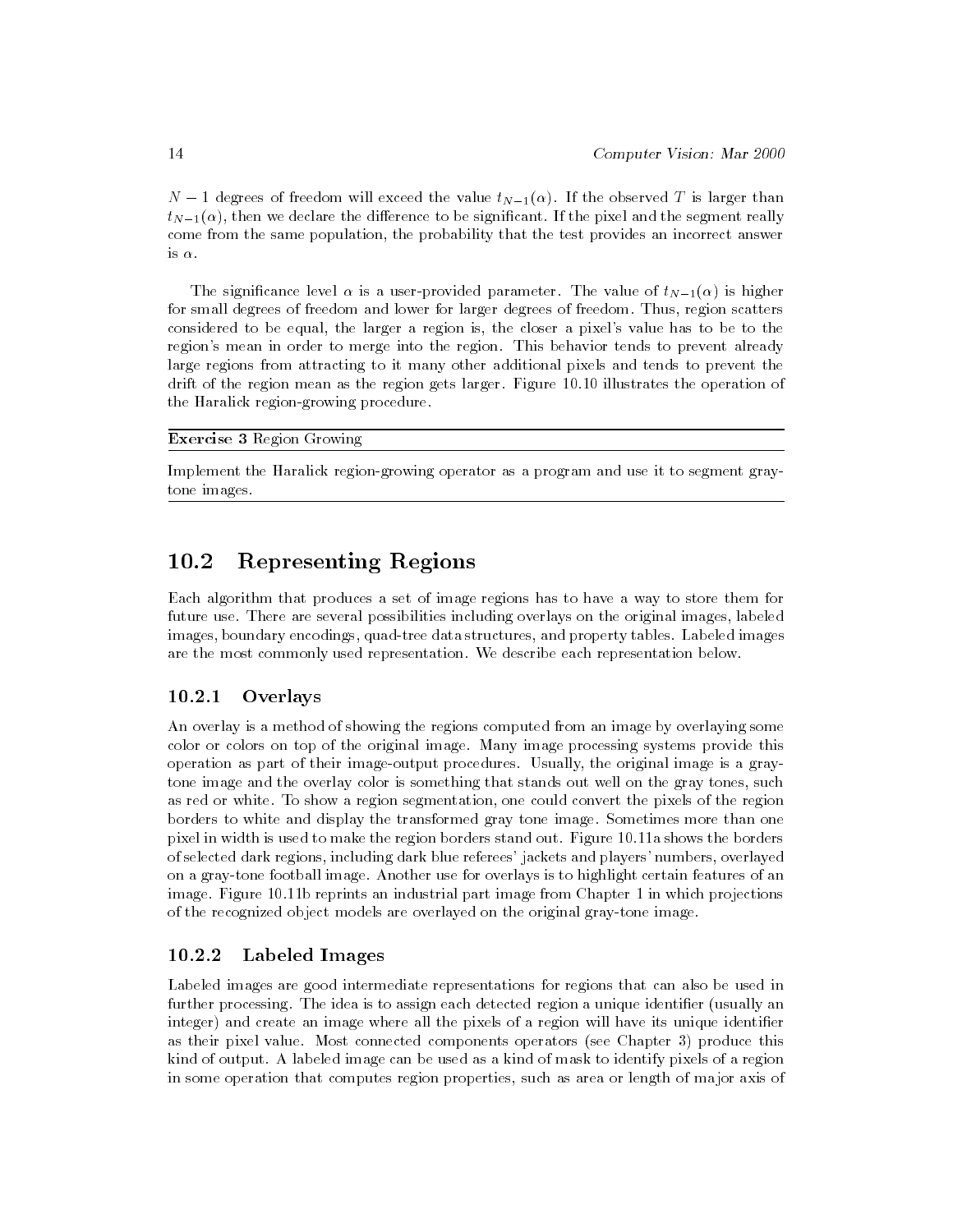



Figure 10.10: The blocks image (left) and a segmentation (right) resulting from application of the Haralick region-growing procedure.





a) region-border overlay b) wire-frame-model overlay

Figure 10.11: Examples of overlays. a) overlay of selected region borders onto a football image. b) overlay of wire-frame 3D object models onto a industrial parts image.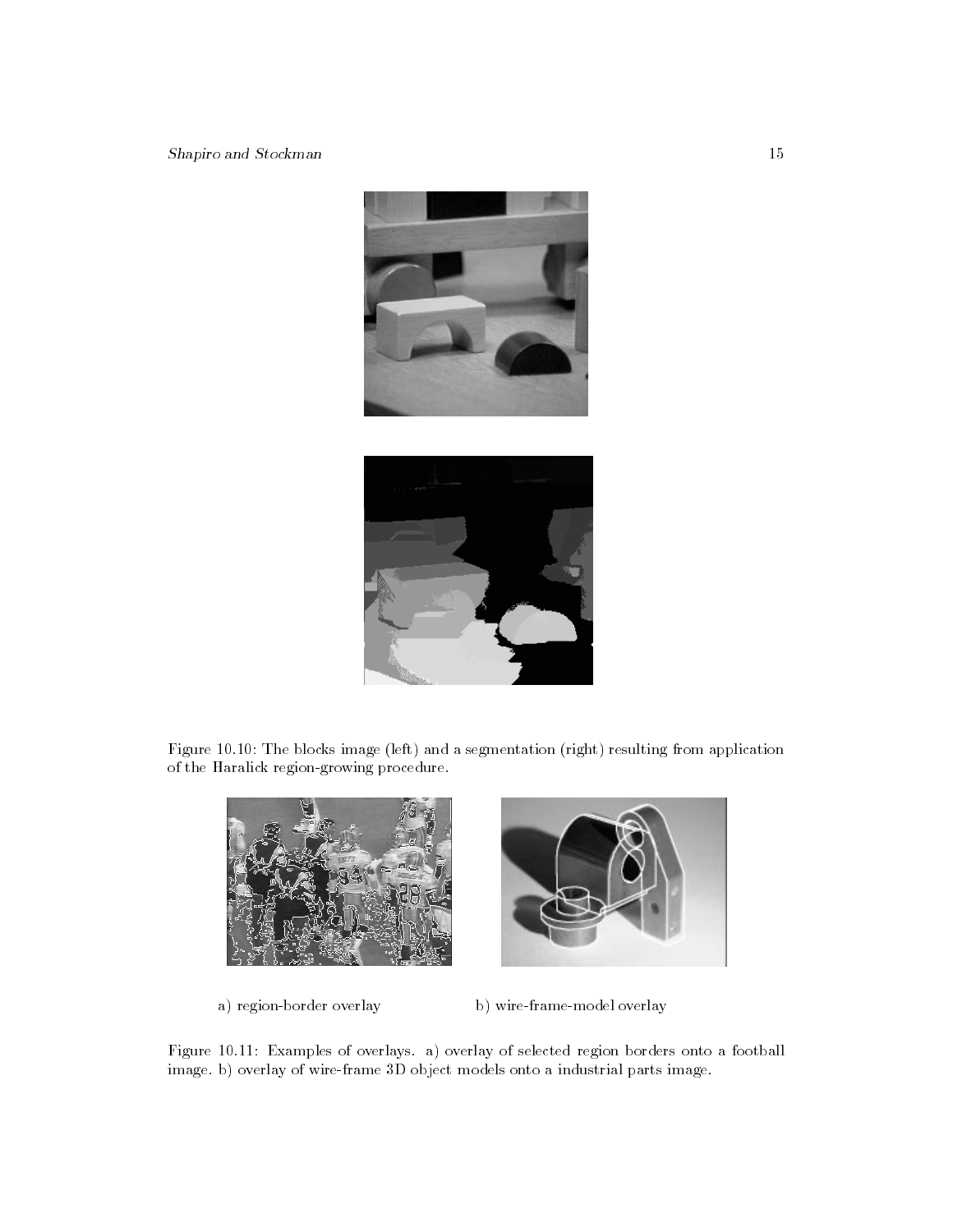best-tting ellipse. It can also be displayed in gray-tone or pseudo-color. If the integer labels are small integers that would all look black in gray tone, the labeled image can be stretched or histogram-equalized to get a better distribution of gray tones. The segmentations of football images earlier in this chapter are labeled images shown in gray tone.

#### 10.2.3 Boundary Coding

Regions can also be represented by their boundaries in a data structure instead of an image. The simplest form is just a linear list of the border pixels of each region. (See the border procedure later in this chapter, which extracts the region borders from a labeled image.) A variation of the list of points is the Freeman chain code, which encodes the information from the list of points at any desired quantization and uses less space than the original point list. Conceptually, a boundary to be encoded is overlaid on a square grid whose side length determines the resolution of the encoding. Starting at the beginning of the curve, the grid intersection points that come closest to it are used to dene small line segments that join each grid point to one of its neighbors. The directions of these line segments are then encoded as small integers from zero to the number of neighbors used in the encoding. Figure 10.12 illustrates this encoding with an eight-neighbor chain code. The line segments are encoded as 0 for a 0° segment, 1 for a 45° segment, up to 7 for a 315° segment. In the figure, a hexagon symbol marks the beginning of the closed curve, and the rest of the grid intersection points are shown with diamonds. The coordinates of the beginning point plus the chain code are enough to reproduce the curve at the resolution of the selected grid. The chain code not only saves space, but can also be used in subseqent operations on the curve itself, such as shape-based object recognition. When a region has not only an external boundary, but also one or more hole boundaries, it can be represented by the chain codes for each of them.

When the boundary does not have to be exact, the boundary pixels can approximated by straight line segments, forming a polygonal approximation to the boundary, as shown at the bottom right of Figure 10.12. This representation can save space and simplify algorithms that process the boundary.

# 10.2.4 Quad Trees

The quad tree is another space-saving region representation that encodes the whole region, not just its border. In general, each region of interest would be represented by a quad tree structure. Each node of a quad-tree represents a square region in the image and can have one of three labels: full,  $empty,$  or mixed. If the node is labeled full, then every pixel of the square region it represents is a pixel of the region of interest. If the node is labeled empty, then there is no intersection between the square region it represents and the region of interest. If the node is labeled mixed, then some of the pixels of the square region are pixels of the region of interest and some are not. Only the mixed nodes in a quad tree have children. The full nodes and empty nodes are leaf nodes. Figure 10.13 illustrates a quad-tree representation of an image region. The region looks blocky, because the resolution of the image is only 8 8, which leads to a four-level quad tree. Many more levels would -be required to produce a reasonably smoothly curved boundary. Quad trees have been used to represent map regions in geographic information systems.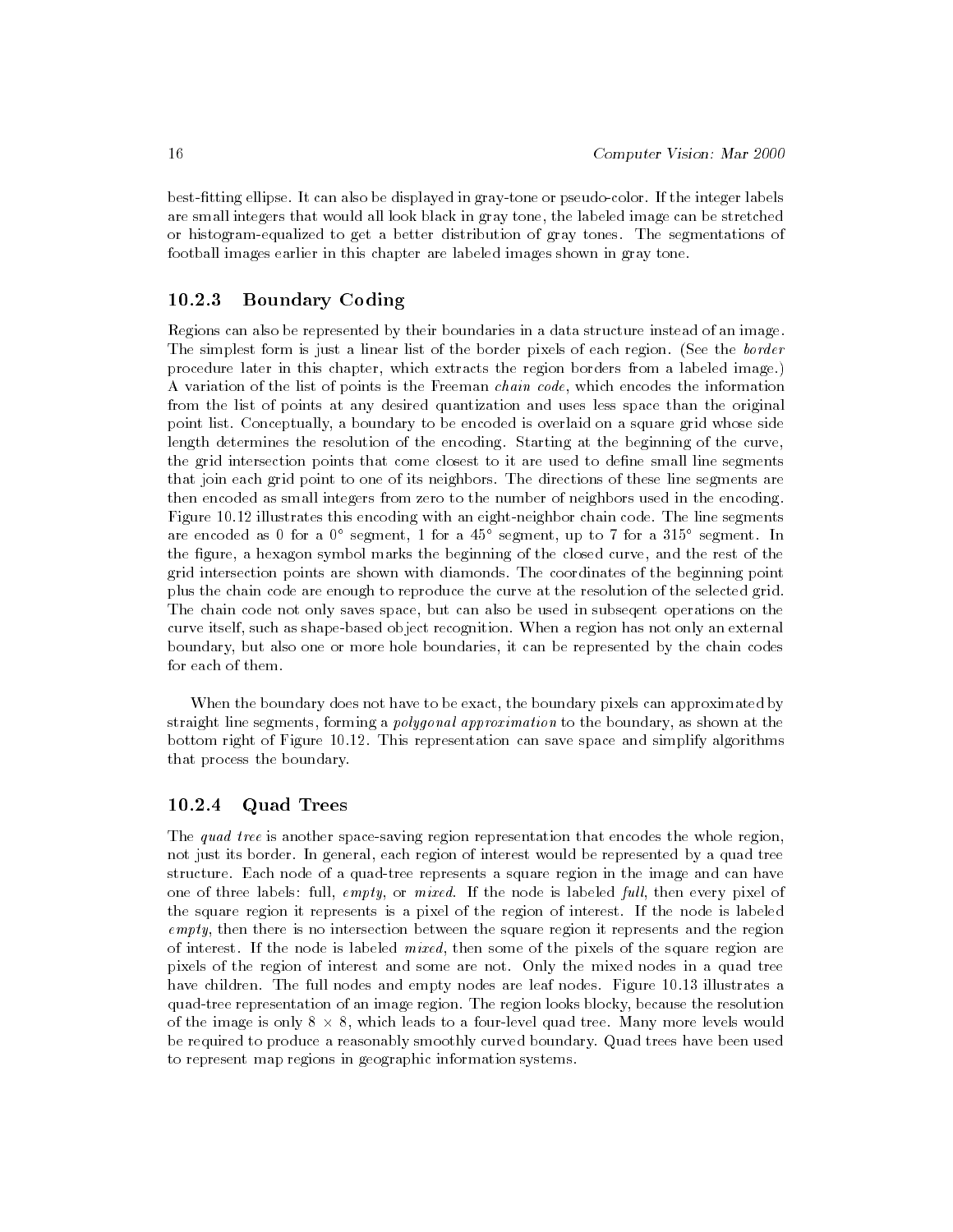





**chain code representation polygonal approximation**



Figure 10.12: Two boundary encodings: chain-code and polygonal approximation. The chain-code boundary encoding uses an 8-symbol code to represent 8 possible angles of line segments that approximate the curve on a square grid. The polygonal approximation uses line segments fit to the original curve; the end points of the line segments have real-valued coordinates and are not constrainted to the original grid points.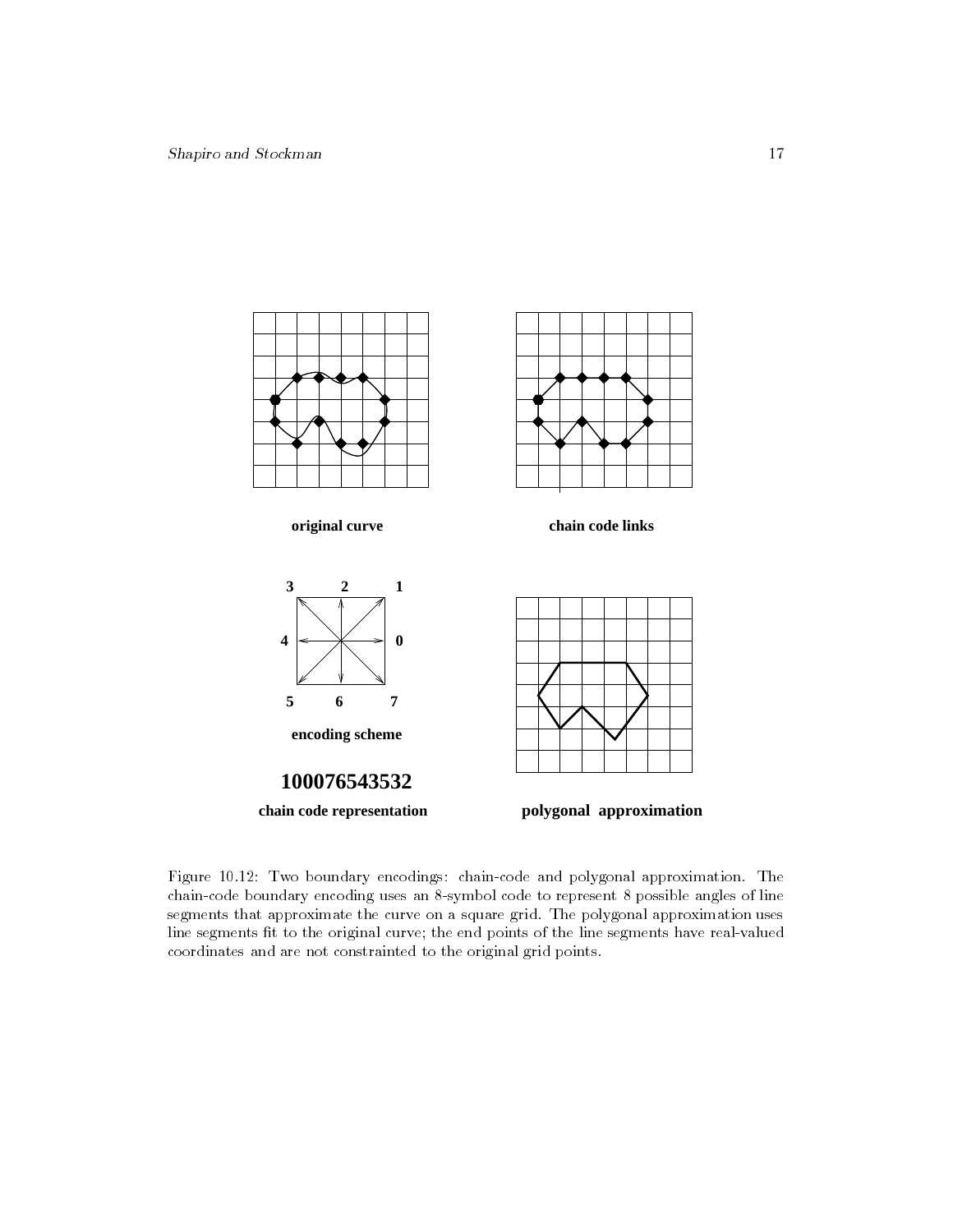

Figure 10.13: A quad tree representation of an image region. The four children of each node correspond to the upper left, upper right, lower left, and lower right quadrants, as illustrated by the numbers in circles for the first level of the tree.  $M = mixed$ ;  $E = empty$ ;  $F = full$ .

# 10.2.5 Property Tables

Sometimes we want to represent a region by its extracted properties rather than by its pixels. In this case, the representation is called a property table. It is a table in the relational database sense that has a row for each region in the image and a column for each property of interest. Properties can represent the size, shape, intensity, color, or texture of the region. The features described in Chapters 3, 6, and 7 are all possibilities. For example, in a contentbased image retrieval system, regions might be described by area, ratio of minor-to-major axis of the best-fitting ellipse, two main colors, and one or more texture measures. Property tables can be augmented to include or to point to the chain-code encoding or quad-tree representation of the region.

Exercise 4 Computing area and perimeter

Consider an image region represented by (a) a labeled image and (b) a chain code representation.

- 1. Give algorithms for computing the area and the perimeter of the region.
- 2. Give the running times of your algorithms.

#### 10.3Identifying Contours

While some image analysis applications work directly with regions, others need the borders of these regions or various other structures, such as line and circular arc segments. This section discusses the extraction of these structures from images.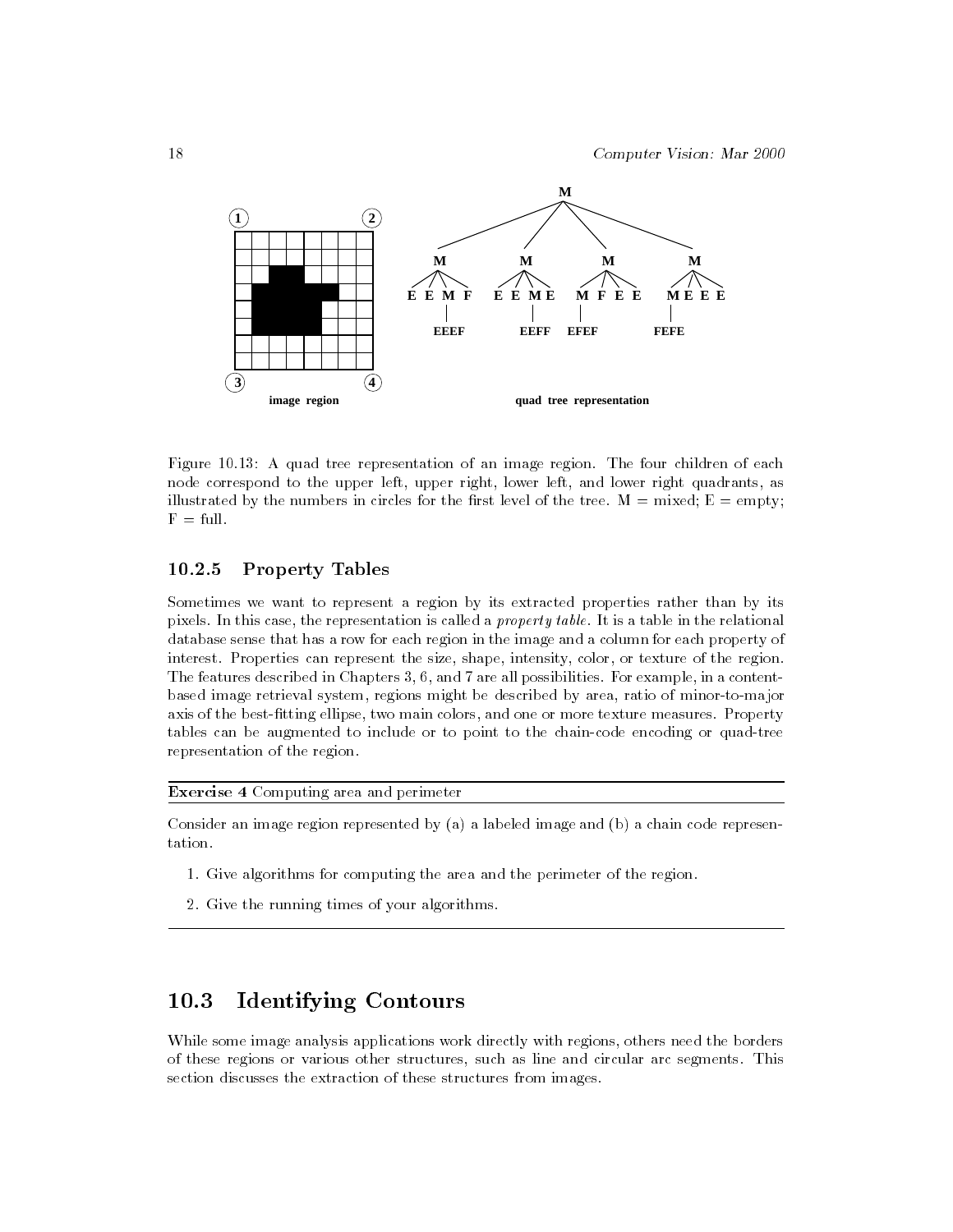Exercise 5 Testing for pixels in a region

Consider an image region represented by (a) a labeled image and (b) a polygonal approximation to the boundary.

- 1. In each case, give an algorithm for testing if an arbitrary pixel  $[r,c]$  is in that region.
- 2. Give the running times of your algorithms in terms of the appropriate parameters, ie. number of pixels in the region or number of segments in the polygonal approximation.

# 10.3.1 Tracking Existing Region Boundaries

Once a set of regions has been determined by a procedure such as segmentation or connected components, the boundary of each region may be extracted. Boundary extraction can be done simply for small-sized images. Scan through the image and make a list of the first border pixel for each connected component. Then for each region, begin at its first border pixel and follow the border of the connected component around in a clockwise direction until the tracking returns to the first border pixel. For large sized images that do not reside in memory, this simple border tracking algorithm results in excessive I/O to the mass storage device on which the image resides.

We will describe an algorithm called *border* which can extract the boundaries for all regions in one left-right, top-bottom scan through the image. Border inputs a labeled image and outputs, for each region, a clockwise ordered list of the coordinates of its border pixels. The algorithm is flexible in that it can be easily modified to select the borders of specified regions.

The input to border is a labeled image whose pixel values denote region labels. It is assumed that there is one background label that designates those pixels in part of a possibly disconnected background region whose borders do not have to be found. Rather than tracing all around the border of a single region and then moving on to the next region, the border algorithm moves in a left-right, top-bottom scan down the image collecting chains of border pixels that form connected sections of the borders of regions. At any given time during execution of the algorithm, there is a set of *current regions* whose borders have been partially scanned, but not yet output, a set of past regions that have been completely scanned and their borders output, and a set of future regions that have not yet been reached by the scan.

The data structures contain the chains of border pixels of the current regions. Since there may be a huge number of region labels in the image, but only at most 2number of columns may be active at once, a hash table can be used as the device to allow rapid access to the chains of a region given the label of the region.  $(2 * number_of_{columns} is a safe upper)$ bound; the actual number of regions will be smaller.) When a region is completed and output, it is removed from the hash table. When a new region is encountered during the scan, it is added to the hash table. The hash table entry for a region points to a linked list of chains that have been formed so far for that region. Each chain is a linked list of pixel positions that can be grown from the beginning or the end.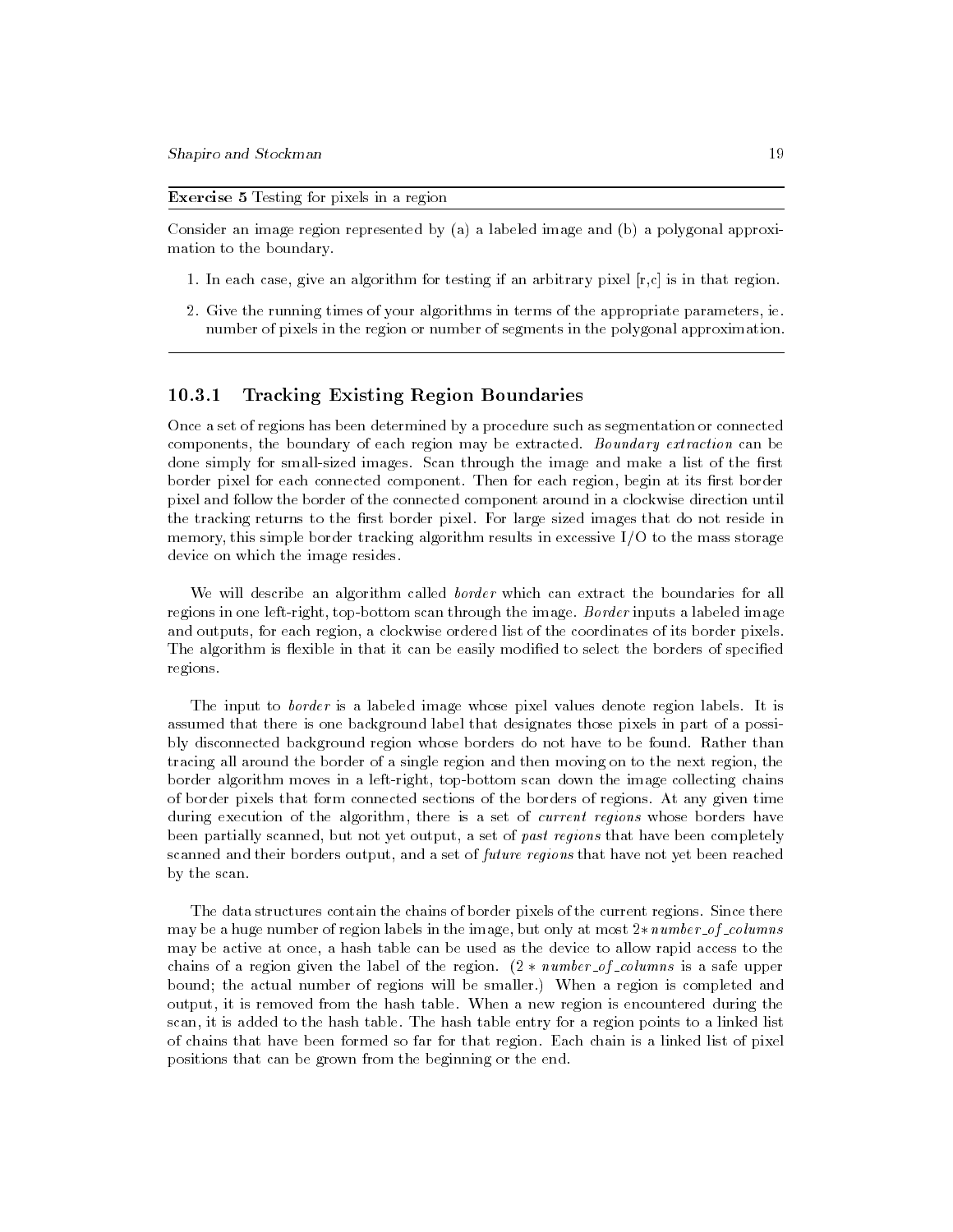```
Find the borders of every region of a labeled image S.
S[R, C] is the input labeled image.
NLINES is the number of rows in the image.
NPIXELS is the number of pixels per row. NEWCHAIN is a flag that is true when a pixel starts a new chain
and false when a new pixel is added to an existant chain.
       procedure border(S);
        for R := 1 to NLINES
               for C:=1 to NPIXELS
                     LABEL:= S[R,C];
                    if new_region(LABEL) then add(CURRENT,LABEL);
                     NEIGHB := neighbors(R, C, LABEL);
                     T:= pixeltype(R, C, NEIGHB);if T == 'border'then for each pixel N in NEIGHB
                        CHAINSET := \text{chainlist}(\text{LABEL});NEWCHAIN := true;for each chain X in CHAINSET while NEWCHAIN
                           if N = = \text{rear}(X)t = 1; \frac{1}{\sqrt{2}}; \frac{1}{\sqrt{2}}; \frac{1}{\sqrt{2}}; \frac{1}{\sqrt{2}}; \frac{1}{\sqrt{2}}; \frac{1}{\sqrt{2}}; \frac{1}{\sqrt{2}}; \frac{1}{\sqrt{2}}; \frac{1}{\sqrt{2}}; \frac{1}{\sqrt{2}}; \frac{1}{\sqrt{2}}; \frac{1}{\sqrt{2}}; \frac{1}{\sqrt{2}}; \frac{1}{\sqrt{2}}; \frac{1}{\sqrt{2}}; \fracif NEWCHAIN
                        then make_new_chain(CHAINSET,[R,C],LABEL);
                        g
                  for each region REG in CURRENT
                    if complete(REG)
                     \frac{1}{\sqrt{2}}; connect chains(REG); \frac{1}{\sqrt{2}}; free(REG) given(REG) given(REG) given(REG) given(REG) given(REG) given(REG) given(REG) given(REG) given(REG) given(REG) given(REG) given(REG) given(REG) given(REG) given(RE
               g
        g
```
Algorithm 4: Finding the Borders of Labeled Regions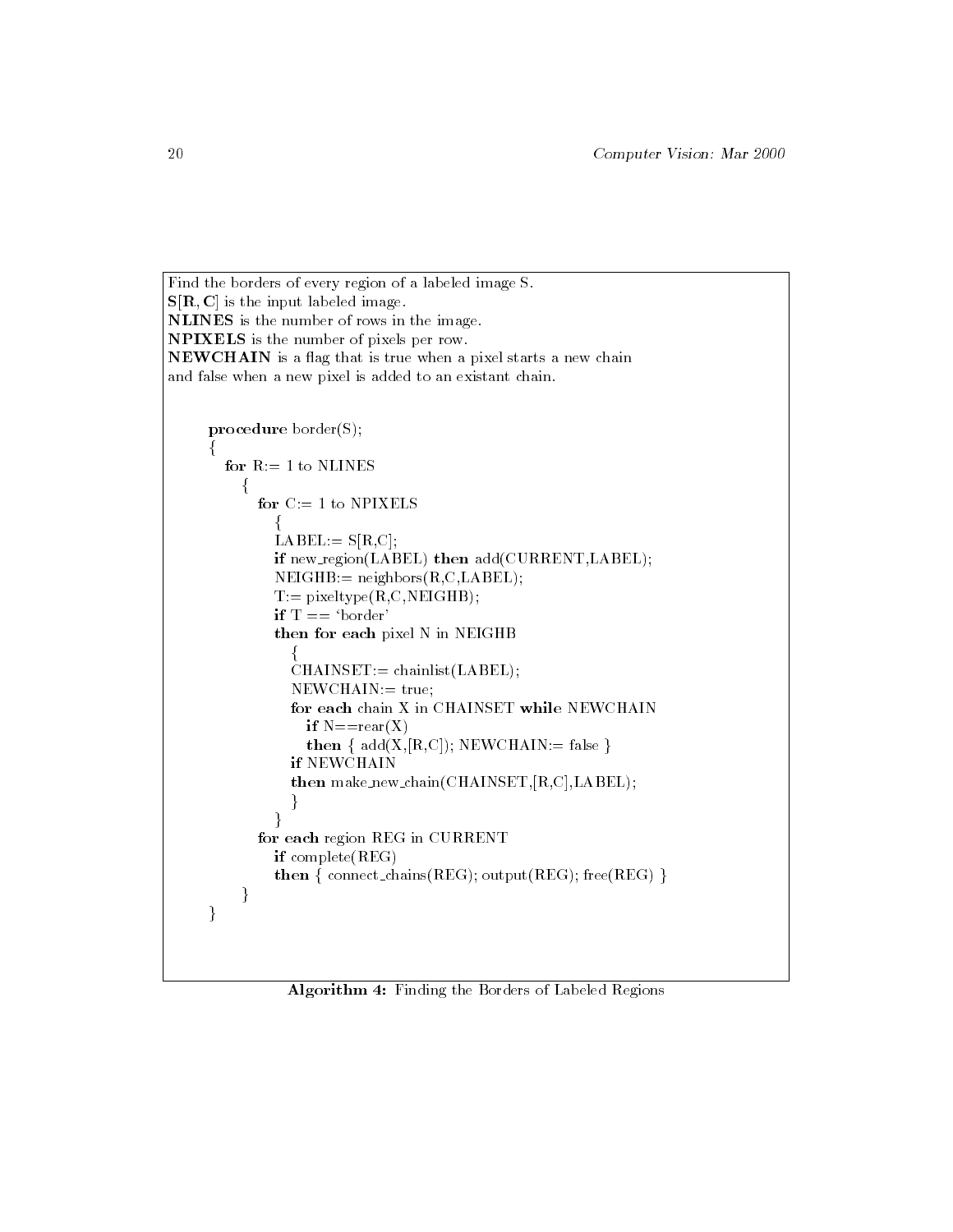# Shapiro and Stockman 21

The tracking algorithm examines three rows of the labeled image at a time: the current row being processed; the row above it; and the row below it. Two dummy rows of background pixels are appended to the image, one on top and one on the bottom, so that all rows can be treated alike. The algorithm for an NLINES by NPIXELS labeled image S is as follows.

In this procedure, S is the name of the labeled image; thus S[R,C] is the value (LABEL) of the current pixel being scanned. If this is a new label, it is added to the set CURRENT of current region labels. NEIGHB is the list of only neighbors of pixel [R,C] which have label LABEL. The function *pixeltype* looks at the values of  $[R, C]$  and its neighbors to decide if [R,C] is a nonbackground border pixel. If so, the procedure searches for a chain of the region with label LABEL that has a neighbor of  $[R, C]$  at its rear, and, if it finds one, appends  $[R, C]$ to the end of the chain by the procedure  $add$  whose first argument is a chain and whose second argument is  $[R, C]$ . If no neighbor of  $[R, C]$  is at the rear of a chain of this region, then a new chain is created containing  $[R, C]$  as its only element by the procedure make new chain whose first argument is the set of chains in which a new chain is being added whose sole element is the location [R,C] which is its second argument. Its third argument is the label LABEL to be associated with the chain.

After each row R is scanned, the chains of those current regions whose borders are now complete are merged into a single border chain which is output. The hash table entrees and list elements associated with those regions are then freed. Figure 10.14 shows a labeled image and its output from the border procedure.

|                | 2 | 3 | 5              | Բ |    |  |
|----------------|---|---|----------------|---|----|--|
| 1              |   |   |                |   |    |  |
| $\overline{2}$ |   |   | $\overline{2}$ | 2 | O  |  |
| $\overline{3}$ |   |   | $\overline{2}$ | 2 | 0  |  |
| $\overline{4}$ |   |   | $\overline{2}$ | 2 | 0  |  |
| $\overline{5}$ |   |   | $\overline{2}$ | 2 | [] |  |
| $\,$ 6 $\,$    |   |   | $\overline{2}$ | 2 | [] |  |
| 7              |   | Π | 0              |   | 0  |  |

(a) A labeled image with two regions.

Region Length List

|    | $(3,2)(3,3)(3,4)(4,4)(5,4)(5,3)(5,2)(4,2)$ |  |
|----|--------------------------------------------|--|
| 10 | $(2,5)(2,6)(3,6)(4,6)(5,6)(6,6)(6,5)(5,5)$ |  |
|    | (4,5)(3,5)                                 |  |

(b). The output of the border procedure for the labeled image.

Figure 10.14: Action of the border procedure on a labeled image.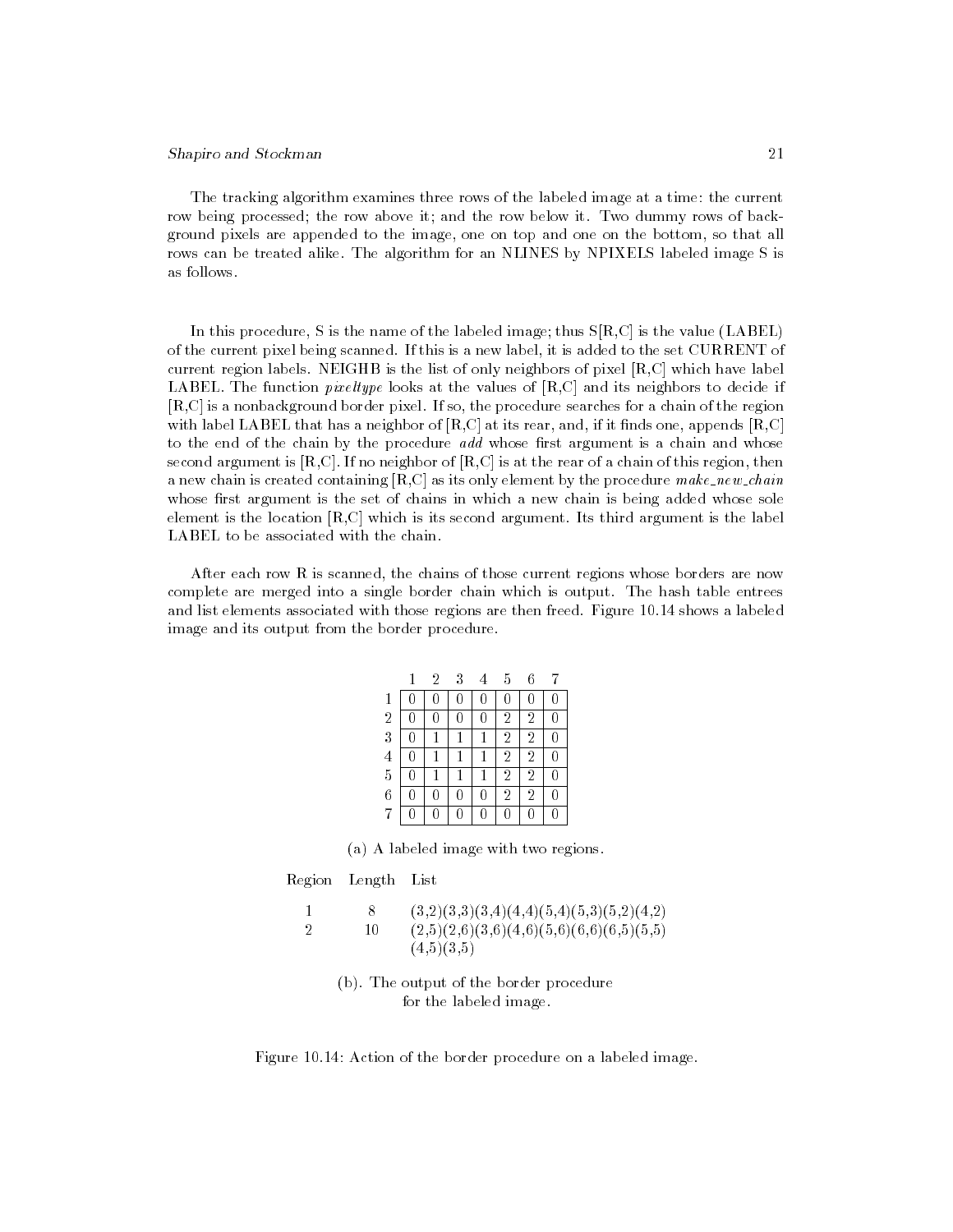#### Exercise 6 Limitations of the border tracking algorithm.

The border tracking algorithm makes certain assumptions about the regions that it is tracking. Under what conditions could it fail to properly identify the border of a region?



Figure 10.15: (Top left) Image of headlight of a black car; (top center) results of Canny operator with  $\sigma = 1$ ; (top right) results of Canny operator with  $\sigma = 4$ ; (bottom left) image of car wheel; (bottom center) results of Canny operator with  $\sigma = 1$ ; (bottom right) results of Roberts operator. Note in the top row how specular re
ection at the top left distracts the edge detector from the boundary of the chrome headlight rim. In the bottom row, note how the shadow of the car connects to the tire which connects to the fender: neither the tire nor the spokes are detected well.

# 10.3.2 The Canny Edge Detector and Linker

The Canny edge detector and linker extracts boundary segments of an intensity image. It was briefly introduced in Chapter 5 along with other edge detectors. The Canny operator is often used and recent work comparing edge operators justies its popularity. Examples of its were provided in Chapter 5: Figure 10.15 shows two examples of images of car parts taken from a larger image shown in Chapter 2. Both of these show well-known problems with all edge detection and boundary following algorithms: the contour segments from actual object parts erroneously merge with contour segments from illumination or reflectance boundaries. Such contours are difficult to analyze in a bottom-up manner by a general object recognition system. However, top-down matching of such representations to models of specific objects can be done successfully, as we shall see in subsequent chapters. Thus, the quality of these edge representations of images depends upon their use in the overall machine vision system.

The Canny edge detection algorithm defined in Algorithm 5 produces thin fragments of image contours and is controlled by the single smoothing parameter  $\sigma$ . The image is first smoothed with a Gaussian filter of spread  $\sigma$  and then gradient magnitude and direction are computed at each pixel of the smoothed image. Gradient direction is used to thin edges by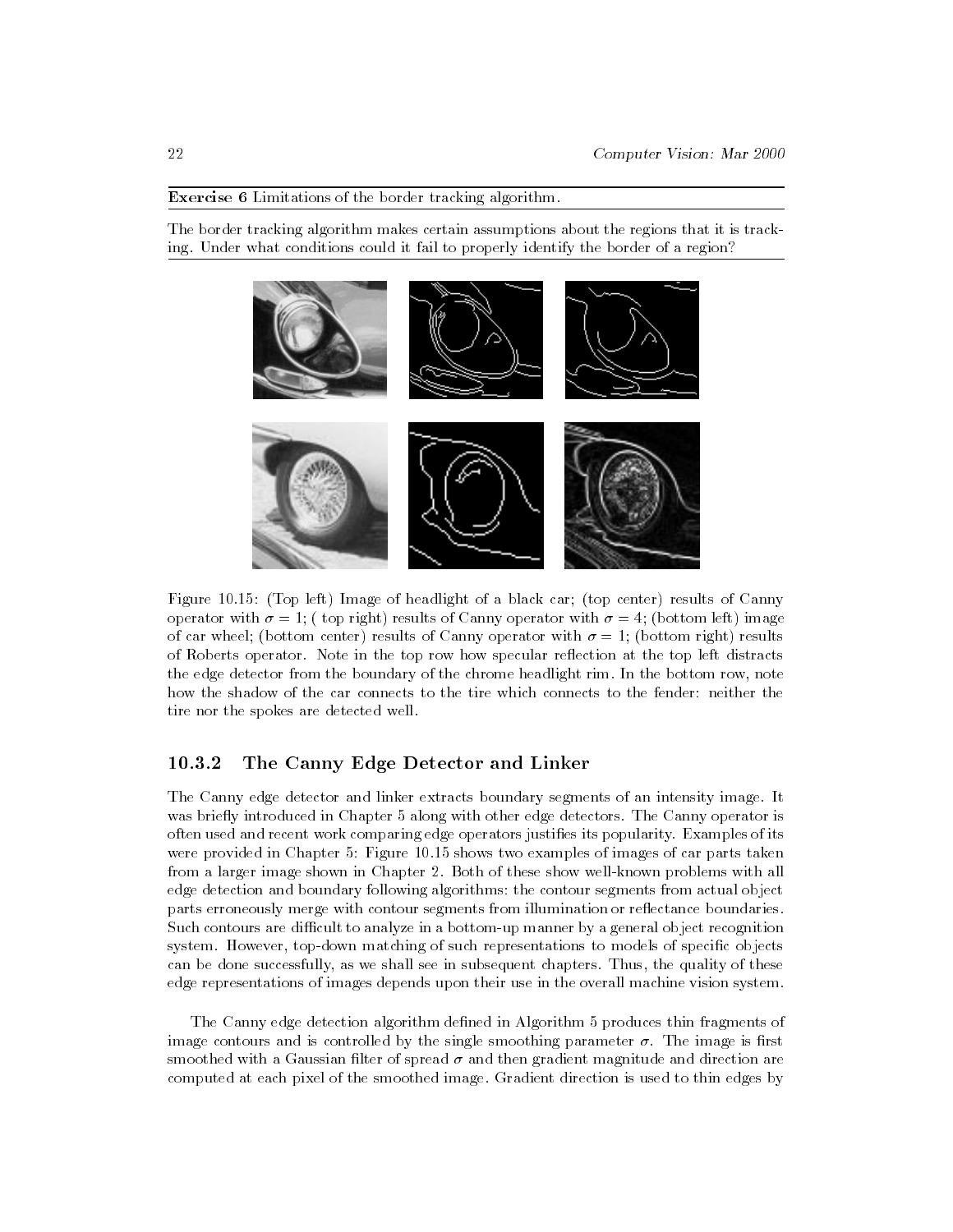

Figure 10.16: Identifying regions corresponding to symbols on surfaces is often easy because they are created with good contrast. These results were obtained by applying only the Canny operator: (left set) character carefully written with ink on paper; (right set) weathered signage on a brick wall.



Figure 10.17: Contours from an aerial image of farm fields defined using the Canny operator with  $\sigma = 2$  and  $\sigma = 1$  respectively. Note that five major structures are well represented three fields and two straight horizontal bands in the bottom of the image (a canal and a road alongside it).

suppressing any pixel response that is not higher than the two neighboring pixels on either side of it along the direction of the gradient. This is called *nonmaximum suppression*, a good operation to use with any edge operator when thin boundaries are wanted. The two 8-neighbors of a pixel  $[x, y]$  that are to be compared are found by rounding off the computed gradient direction to yield one neighbor on each side of the center pixel. Once the gradient magnitudes are thinned, high magnitude contours are tracked. In the final aggregation phase, continuous contour segments are sequentially followed. Contour following is initiated only on edge pixels where the gradient magnitude meets a high threshold; however, once started, a contour may be followed through pixels whose gradient magnitude meet a lower threshold, usually about half of the higher starting threshold.

Image regions can sometimes be detected when boundary segments close on themselves. Examples of this are shown in Figures 10.16 and 10.17. Such segments can be further analyzed by segmenting the set of boundary pixels into straight or circular sides, etc. For example, the boundary of a rectangular building might result in four straight line segments. Straight line segments can be identified by the Hough transform or by direct fitting of a parameteric line model.

# 10.3.3 Aggregating Consistent Neighboring Edgels into Curves

The border-tracking algorithm in Section 10.3.1 required as input a labeled image denoting a set of regions. It tracked along the border of each region as it scanned the image, row by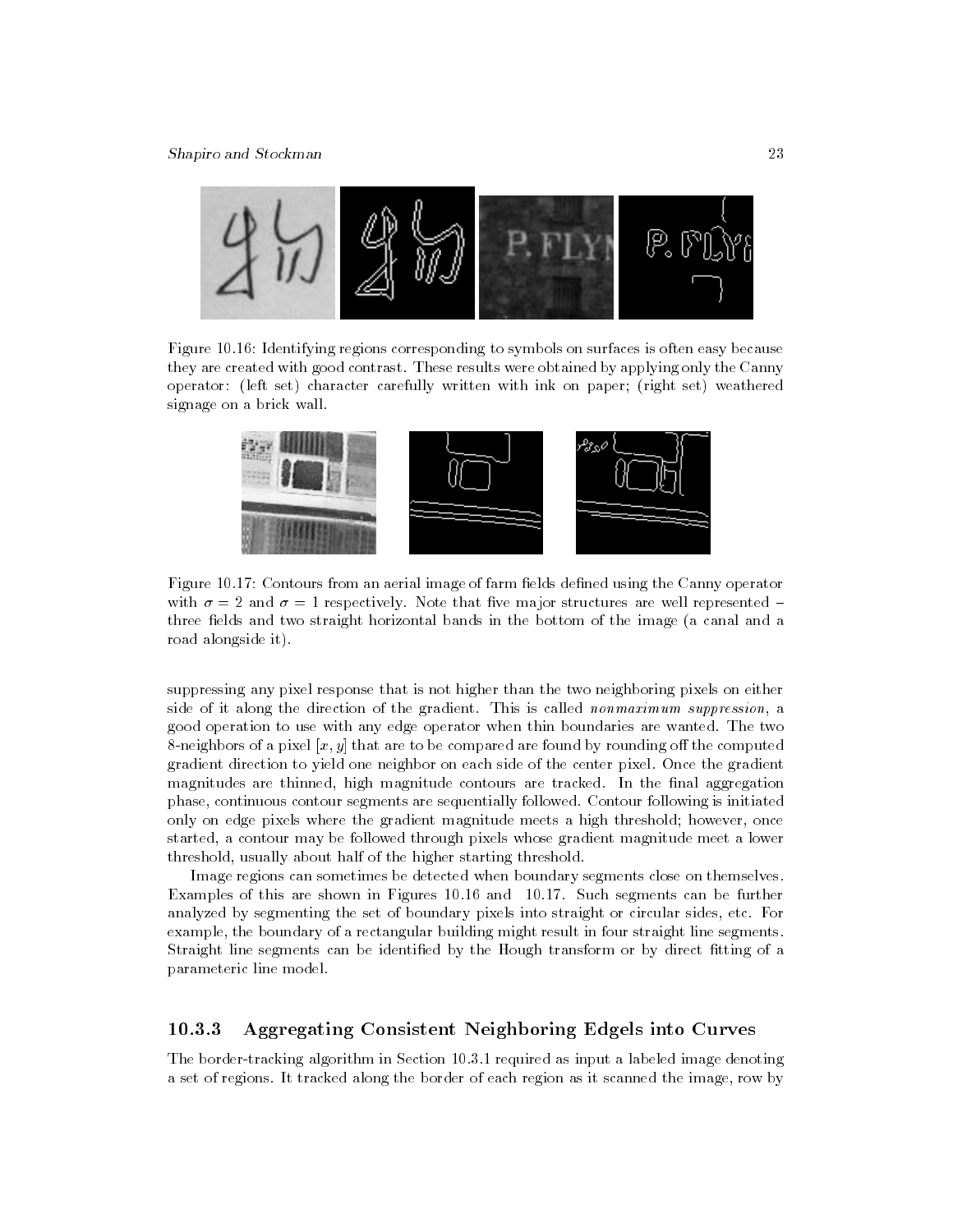```
Compute thin connected edge segments in the input image.
I[x, y]: input intensity image; \sigma: spread used in Gaussian smoothing;
\mathbf{E}[\mathbf{x}, \mathbf{y}] : output binary image;
IS[x, y] : smoothed intensity image;
\mathbf{Mag}[\mathbf{x},\mathbf{y}] : gradient magnitude; \mathbf{Dir}[\mathbf{x},\mathbf{y}] : gradient direction;
T_{low} is low intensity threshold; T_{high} is high intensity threshold;
procedure Canny( \mathbf{I}[[,\sigma);f<sub>or</sub>
        \textbf{IS} = image I[] smoothed by convolution with Gaussian G_{\sigma}(x, y);
        use Roberts operator to compute \mathbf{Mag}[x, y] and \mathbf{Dir}[x, y] from \mathbf{IS}];
        Suppress_Nonmaxima(\textbf{Mag}[], \textbf{Dir}[], T_{low}, T_{high});
        Edge_Detect( \mathbf{Mag}[], T_{low}, T_{high}, \mathbf{E}[] );
,<br>procedure Suppress_Nonmaxima( Mag[], Dir[] );
for the second
        define +Del[4] = (1,0), (1,1), (0,1) (-1,1);
        define -Del[4] = (-1,0), (-1,1), (0,-1) (1,-1);for x := 0 to MaxX-1;
           for y := 0 to MaxY-1;
            direction := (\textbf{Dir}[x, y] + \pi/8) modulo \pi/4;
              if ( \mathbf{Mag}[x, y] \leq \mathbf{Mag}[(x, y) + Del[direction]]) then \mathbf{Mag}[x, y] := 0;
               if (Mag[x, y] \leq Mag[(x, y) + -DeI[direction]] then Mag[x, y] := 0;
            \frac{1}{1}g procedure Edge Detection ( Magnetic Detection); The Detection of Detection ( Magnetic Detection); The Detect<br>Detection of the Detection of Detection ( Magnetic Detection of Detection ( Magnetic Detection); The Detection
f
        for x := 0 to MaxX - 1;
        for y := 0 to MaxY - 1;
            if (\mathbf{Mag}[x, y] \geq T_{high}) then Follow Edge(x, y, \mathbf{Mag}[, T_{low}, T_{high}, \mathbf{E}[] );
           \} ;
procedure Follow Edge( x, y, Mag[], T_{low}, T_{high}, E[]);
f<sub>r</sub>
        {\bf E}[x,y] := 1;while \text{Mag}[u, v] > T_{low} for some 8-neighbor [u, v] of [x, y]\mathbf{E}[u, v] := 1;[x, y] := [u, v];\mathbf{y}ger i sta
```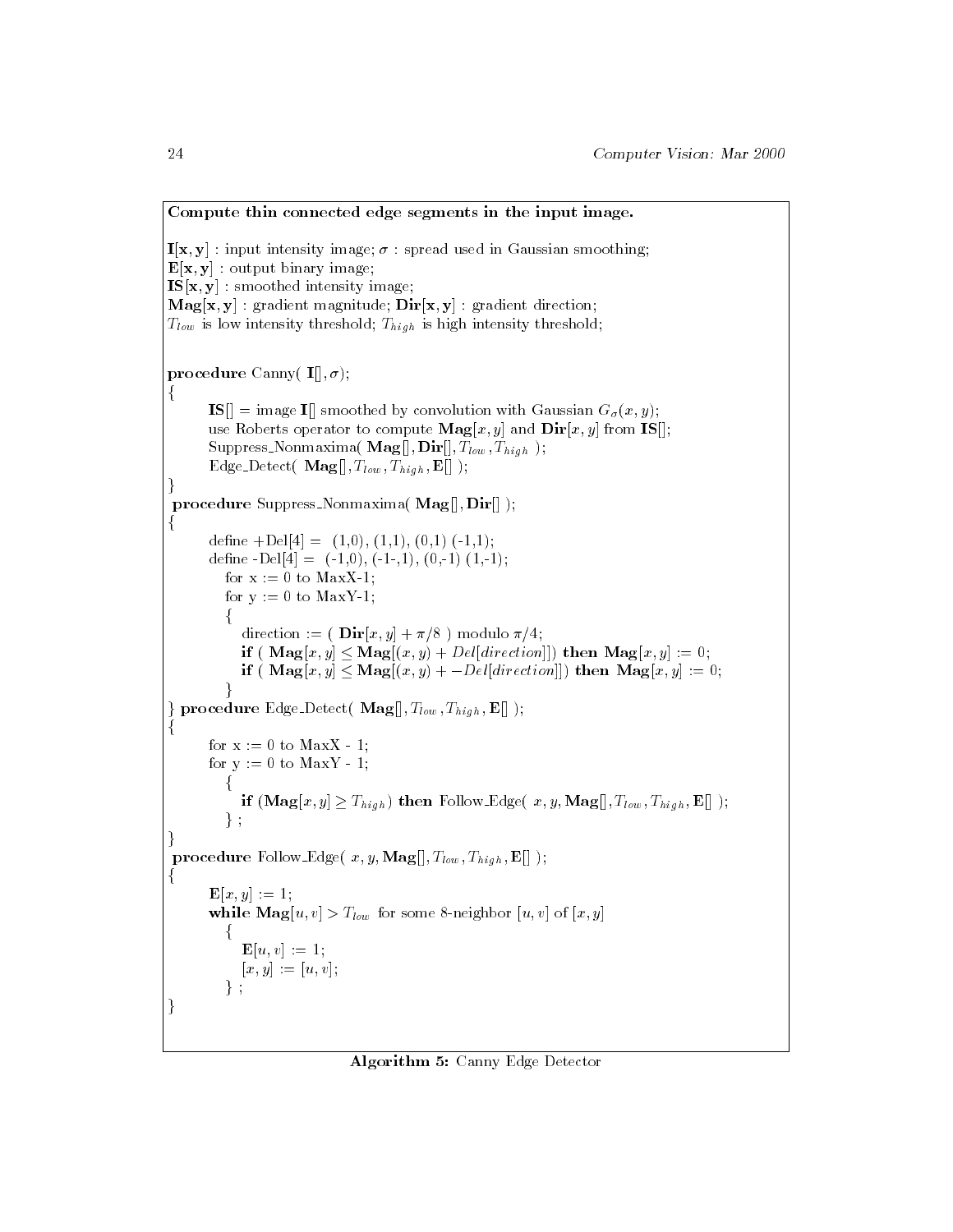# Exercise 7

Consider the contour following phase of the Canny edge detection algorithm. When following an image contour by tracing pixels of high gradient magnitude, would it be a good idea to select the next possible pixel only from the two neighbors that are perpendicular to the gradient direction? Why or why not? Show specific cases to support your answer.

#### Exercise 8 Measuring across Canny edges

Perform the following experiment. Obtain a program for the Canny edge detector or some image tool that contains it. Obtain some flat objects with precise parallel edges, such as razor blades, and some rounded objects, such as the shanks of drill bits. Image several of these objects in several different orientations: use high resolution scanning, if possible. Apply the Canny edge detector and study the quality of edges obtained, including the repeatability of the distance across parallel edges. Is there any difference between measuring the razor blades, which have "sharp edges" and measuring the drill bits, which may have "soft edges" in the image.

row. Because of the assumption that each border bounded a closed region, there was never any point at which a border could be split into two or more segments. When the input is instead a labeled edge image with a value of 1 for edge pixels and 0 for non-edge pixels, the problem of tracking edge segments is more complex. Here it is not necessary for edge pixels to bound closed regions and the segments consist of connected edge pixels which go from end point, corner, or junction to endpoint, corner, or junction with no intermediate junctions or corners. Figure 10.18 illustrates such a labeled edge image. Pixel (3,3) of the image is a junction pixel where three different edge (line) segments meet. Pixel  $(5,3)$  is a corner pixel and may be considered a segment end point as well, if the application requires ending segments at corners. An algorithm that tracks segments like these has to be concerned with the following tasks:

- 1. starting a new segment
- 2. adding an interior pixel to a segment
- 3. ending a segment
- 4. finding a junction
- 5. nding a corner

As in border tracking, efficient data structure manipulation is needed to manage the information at each step of the procedure. The data structures used are very similar to those used in the border algorithm. Instead of past, current, and future regions, there are past, current, and future segments. Segments are lists of edge points that represent straight or curved lines on the image. Current segments are kept in internal memory and accessed by a hash table. Finished segments are written out to a disk file and their space in the hash table freed. The main difference is the detection of junction points and the segments entering them from above or the left and the segments leaving them from below or the right. We will assume an extended neighborhood operator called *pixeltype* that determines if a pixel is an isolated point, the starting point of a new segment, an interior pixel of an old segment, an ending point of an old segment, a junction or a corner. If the pixel is an interior or end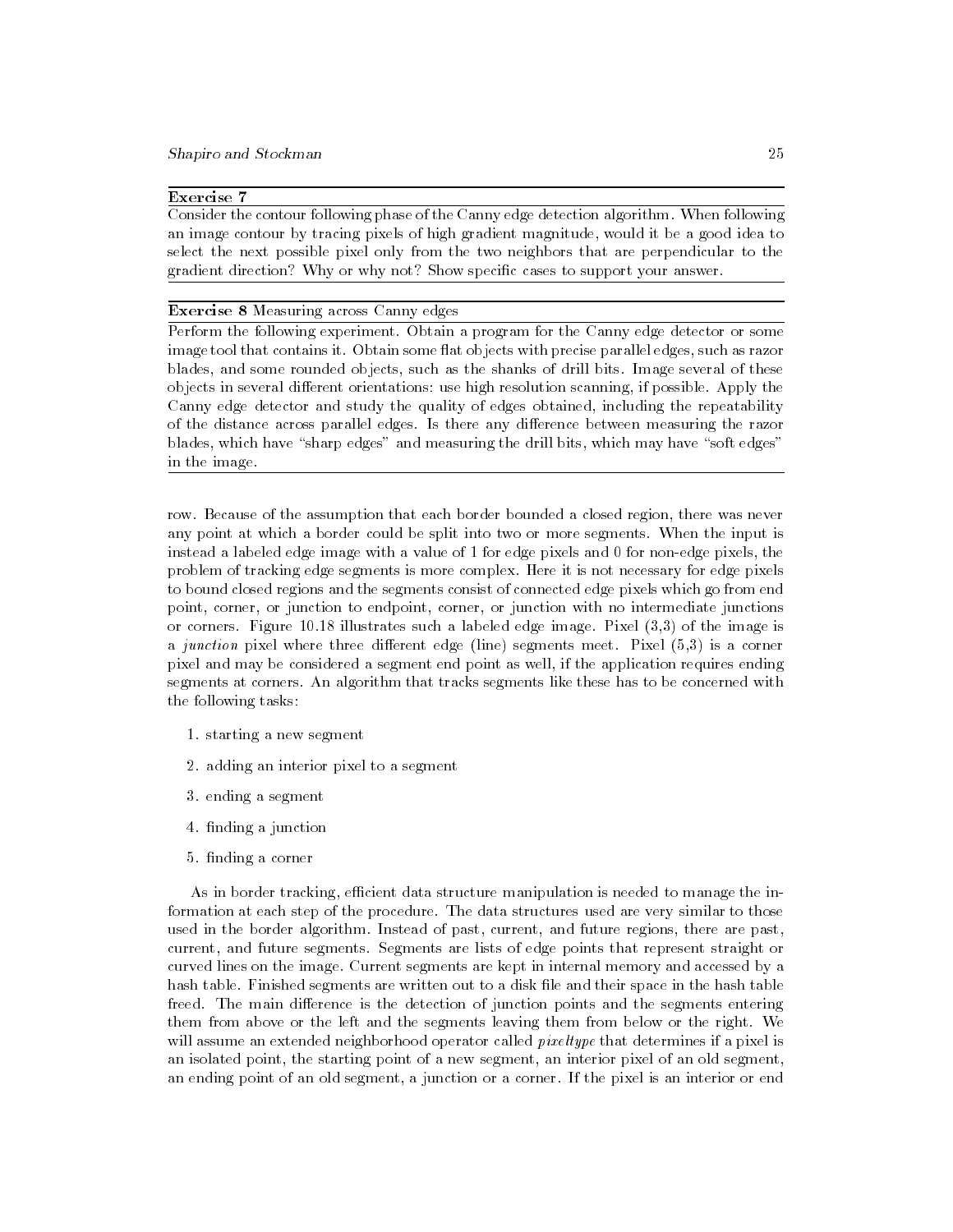|                                                 |   | 2 | 3 | 4 | 5 |  |
|-------------------------------------------------|---|---|---|---|---|--|
|                                                 |   | 0 | 0 | U |   |  |
|                                                 | Ŋ |   | 0 |   | 0 |  |
|                                                 | 0 | 0 |   | 0 | 0 |  |
| $\begin{array}{c} 2 \\ 3 \\ 4 \\ 5 \end{array}$ | 0 | 0 |   | 0 | 0 |  |
|                                                 | 0 | 0 |   |   |   |  |

Figure 10.18: Labeled edge image containing a junction of three line segments at pixel (3,3) and a potential corner at pixel (5,3).

point of an old segment, the segment id of the old segment is also returned. If the pixel is a junction or a corner point, then a list (INLIST) of segment ids of incoming segments plus a list (OUTLIST) of pixels representing outgoing segments are returned. A procedure for tracking edges in a labeled image is given below. Figure 10.19 gives the results of its application on the labeled image of Figure 10.18.

| Segment ID Length |    | List            |
|-------------------|----|-----------------|
|                   | 3  | (1,1)(2,2)(3,3) |
|                   | 3  | (1,5)(2,4)(3,3) |
| 3                 | 3  | (3,3)(4,3)(5,3) |
|                   | 3. | (5,3)(5,4)(5,5) |

Figure 10.19: Output of the *edge-track* procedure on the image of Fig. 10.18, assuming the point (5,3) is judged to be a corner point. If corner points are not used to terminate segments, then segement 3 would have length 5 and list  $((3,3)(4,3)(5,3)(5,4)(5,5))$ .

The details of keeping track of segment ids entering and leaving segments at a junction have been supressed. This part of the procedure can be very simple and assume every pixel adjacent to a junction pixel is part of a different segment. In this case, if the segments are more than one-pixel wide, the algorithm will detect a large number of small segments that are really not new line segments at all. This can be avoided by applying a connected shrink operator to the edge image. Another alternative would be to make the pixeltype operator even smarter. It can look at a larger neighborhood and use heuristics to decide if this is just a thick part of the current segment, or a new segment is starting. Often the application will dictate what these heuristics should be.

# 10.3.4 Hough Transform for Lines and Circular Arcs

The Hough transform is a method for detecting straight lines and curves in gray-tone (or color) images. The method is given the family of curves being sought and produces the set of curves from that family that appear on the image. In this section we describe the Hough transform technique, and show how to apply it to finding straight line segments and circular arcs in images.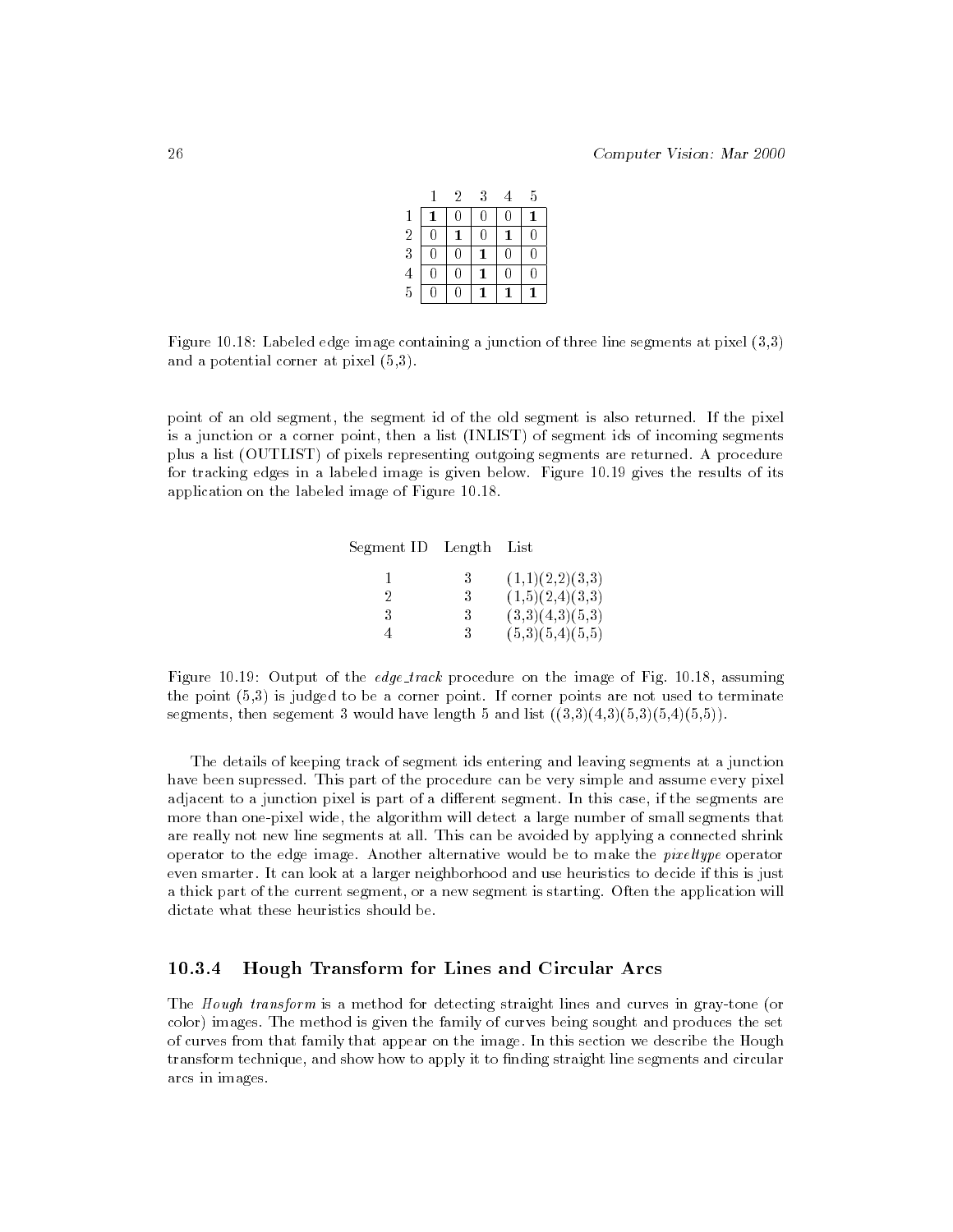Find the line segments of binary edge image S.  $S[R, C]$  is the input labeled image. NLINES is the number of rows in the image. NPIXELS is the number of pixels per row. IDNEW is the ID of the newest segment. INLIST is the list of incoming segment IDs returned by pixeltype. OUTLIST is the list of outgoing segment IDs returned by pixeltype. procedure  $edge\_track(S)$ ; ₹  $\text{IDNEW} := 0$ ; for  $R := 1$  to NLINES for  $C := 1$  to NPIXELS if  $S[R,C] \neq$  background pixel  $NAME := address[R.C]; NEIGHB := neighbors[R.C];$  $T :=$  pixeltype(R,C,NEIGHB,ID,INLIST,OUTLIST); case<br> $T =$  isolated point : next;  $T = start point of new segment:$ f  $IDNEW := IDNEW + 1;$ make\_new\_segment(IDNEW,NAME); };  $T =$  interior point of old segment : add(ID,NAME);  $T = end$  point of old segment : { for the second add(ID,NAME);  $output(ID); free(ID)$  ;  $T =$  junction or corner point: for each ID in INLIST { f<sub>orm</sub> add(ID,NAME); output(ID); free(ID); }; for each pixel in  $\overrightarrow{OUTLIST}$  { f<sub>or</sub>  $IDNEW := IDNEW + 1;$ make new segment(IDNEW,NAME); };  $\mathbf{y}$  ;  $\mathbf{y}$  $rac{1}{\sqrt{1-\frac{1}{1-\frac{1}{1-\frac{1}{1-\frac{1}{1-\frac{1}{1-\frac{1}{1-\frac{1}{1-\frac{1}{1-\frac{1}{1-\frac{1}{1-\frac{1}{1-\frac{1}{1-\frac{1}{1-\frac{1}{1-\frac{1}{1-\frac{1}{1-\frac{1}{1-\frac{1}{1-\frac{1}{1-\frac{1}{1-\frac{1}{1-\frac{1}{1-\frac{1}{1-\frac{1}{1-\frac{1}{1-\frac{1}{1-\frac{1}{1-\frac{1}{1-\frac{1}{1-\frac{1}{1-\frac{1}{1-\frac{1}{1-\frac{1}{1-\frac{1}{1-\frac{1}{1-\frac$ 

Algorithm 6: Tracking Edges of a Binary Edge Image

Exercise 9 Determining the type of a pixel

Give the code for the operator pixeltype, using a 3 3 neighborhood about a pixel to classify -it as one of the types: isolated, start or end, interior, junction, and corner.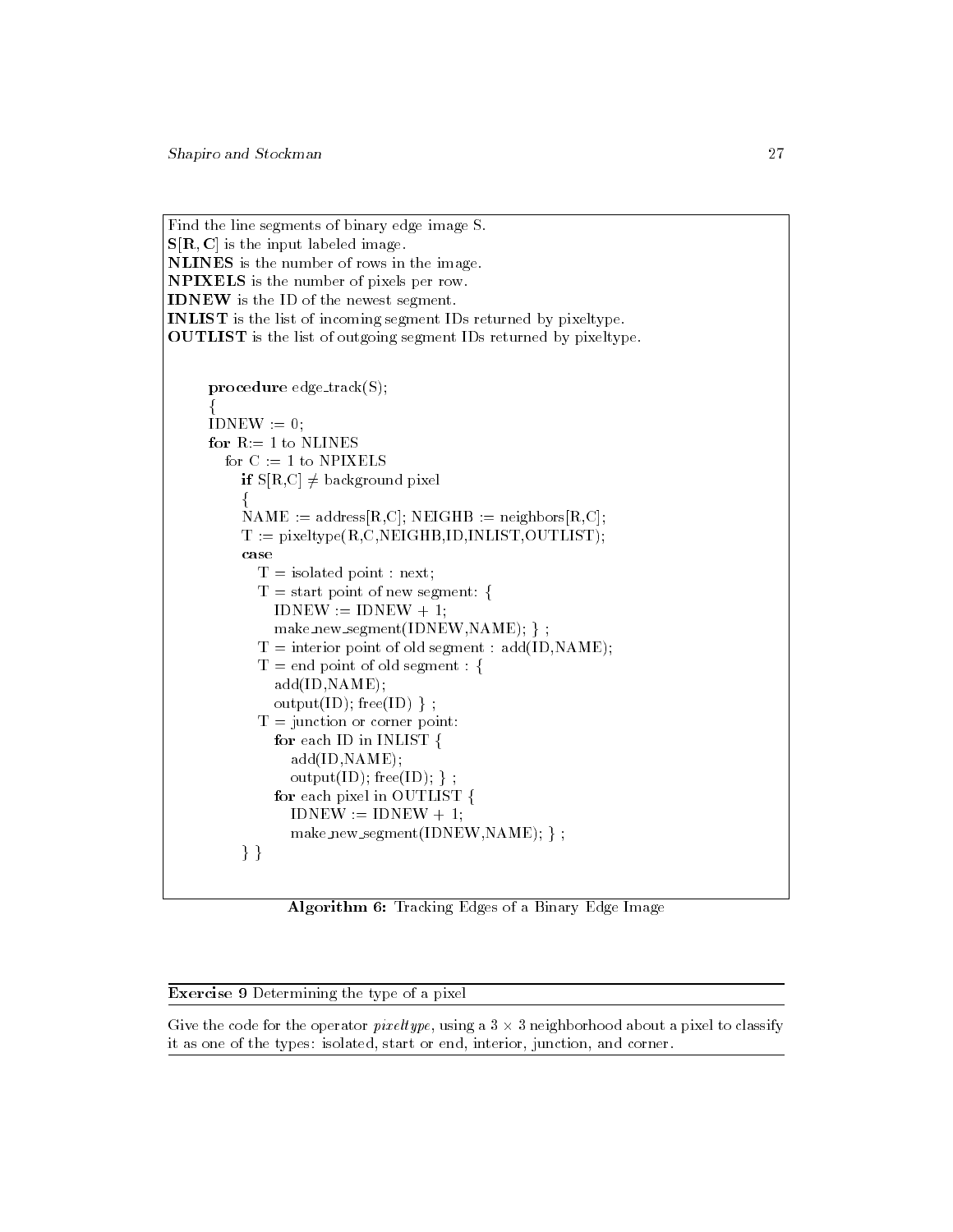### The Hough Transform Technique

The Hough transform algorithm requires an accumulator array whose dimension corresponds to the number of unknown parameters in the equation of the family of curves being sought. For example, finding line segments using the equation  $y = mx + b$  requires finding two parameters for each segment:  $m$  and  $b$ . The two dimensions of the accumulator array for this family would correspond to quantized values for  $m$  and quantized values for  $b$ . The accumulator array accumlates evidence for the existence of the line  $y = mx + b$  in bin  $A[M, B]$ where M and B are quantizations of m and b, respectively.

Using an accumulator array  $A$ , the Hough procedure examines each pixel and its neighborhood in the image. It determines if there is enough evidence of an edge at that pixel, and if so calculates the parameters of the specied curve that passes through this pixel. In the straight line example with equation  $y = mx + b$ , it would estimate the m and the b of the line passing through the pixel being considered if the measure of edge strength (such as gradient) at that pixel were high enough. Once the parameters at a given pixel are estimated, they are quantized to corresponding values M and B and the accumulator  $A[M, B]$ is incremented. Some schemes increment by one and some by the strength of the gradient at the pixel being processed. After all pixels have been processed, the accumulator array is searched for peaks. The peaks indicate the parameters of the most likely lines in the image.

Although the accumulator array tells us the parameters of the infinite lines (or curves), it does not tell us where the actual segments begin and end. In order to have this information, we can add a parallel structure called PTLIST. PTLIST  $[M, B]$  contains a list of all the pixel positions that contributed to the sum in accumulator  $A[M, B]$ . From these lists the actual segments can be determined.

The above description of the Hough method is general; it leaves out the details needed for an implementation. We will now discuss algorithms for straight line and circle finding in detail.

#### Finding Straight Line Segments

The equation  $y = mx + b$  for straight lines does not work for vertical lines. A better model is the equation  $d = x \cos \theta + y \sin \theta$  where d is the perpendicular distance from the line to the origin and  $\theta$  is the angle the perpendicular makes with the x-axis. We will use this form of the equation but convert to row  $(r)$  and column  $(c)$  coordinates. Since the column coordinate c corresponds to x and the row coordinate r corresponds to  $-y$ , our equation becomes

$$
d = c \cos \theta - r \sin \theta \tag{10.17}
$$

where  $d$  is the perpendicular distance from the line to the origin of the image (assumed to be at upper left), and  $\theta$  is the angle this perpendicular makes with the c (column) axis. Figure 10.20 illustrates the parameters of the line segment. Suppose the point where the perpendicular from the origin intersects the line is (50,50) and that  $\sigma = 315^\circ$  . Then we have

$$
d = 50\cos(315) - 50\sin(315) = 50(.707) - 50(-.707) \approx 70
$$

The accumulator A has subscripts that represent quantized values of d and  $\theta$ . O'Gorman and Clowes quantized the values of d by 3's and  $\theta$  by 10° increments in their experiments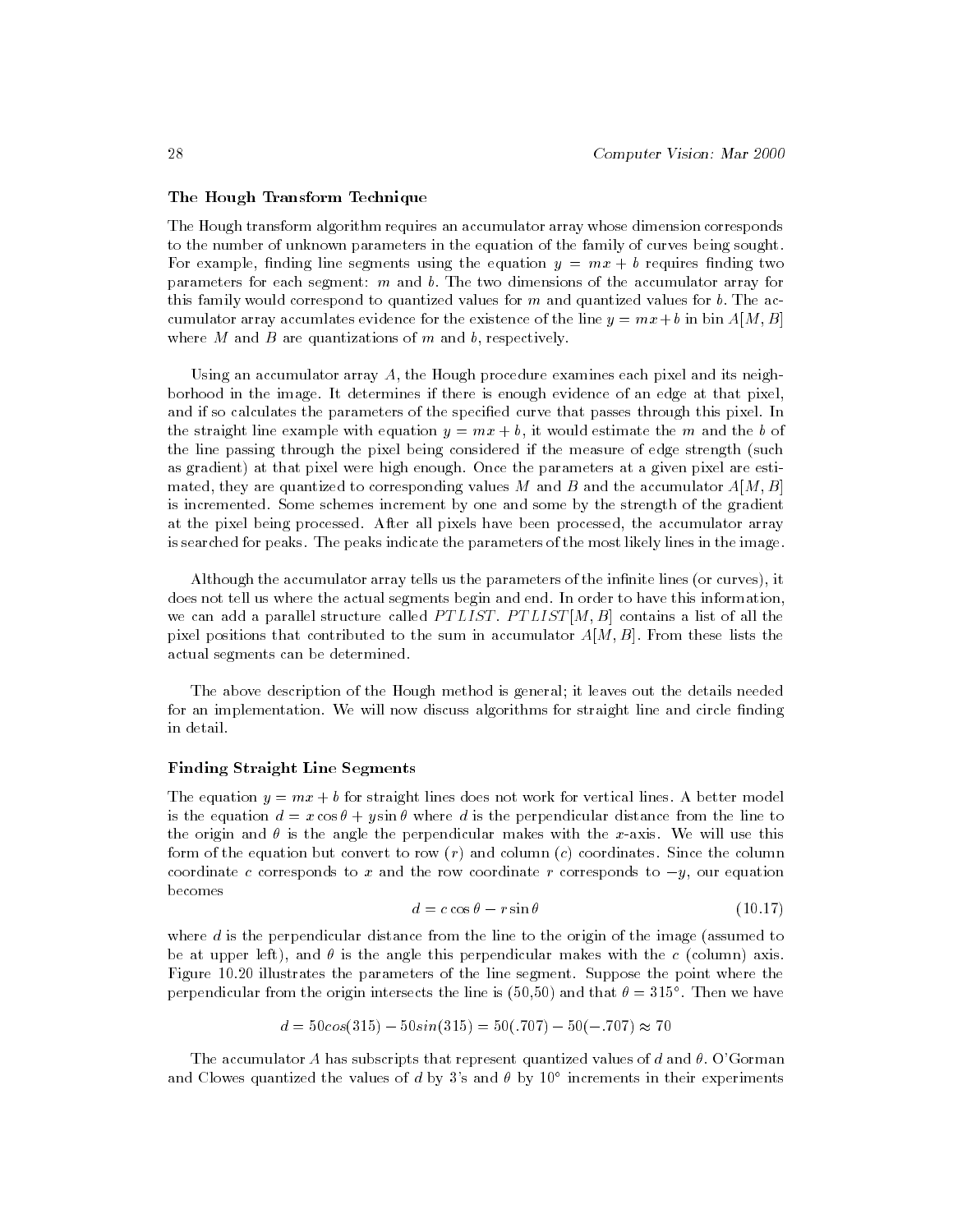

 $\begin{array}{ccc} 0.2031 & 1.2031 & 1.2001 & 1.2001 & 1.2001 & 1.2001 & 1.2001 & 1.2001 & 1.2001 & 1.2001 & 1.2001 & 1.2001 & 1.2001 & 1.2001 & 1.2001 & 1.2001 & 1.2001 & 1.2001 & 1.2001 & 1.2001 & 1.2001 & 1.2001 & 1.2001 & 1.2001 & 1.2001 & 1.2001 & 1.20$ of a straight line.

on gray level images of puppet objects. An accumulator array quantized in this fashion is illustrated in Fig. 10.21. The O'Gorman and Clowes algorithm for lling the accumulator A and parallel list array PTLIST is given in procedure accumulate lines below.

The algorithm is expressed in (row,column) space. The functions row\_gradient and col $umn$ *qradient* are neighborhood functions that estimate the row and column components of the gradient, while the function gradient combines the two to get the magnitude. The function  $\text{atan 2}$  is the standard scientific library function that returns the angle in the correct quadrant given the row and column components of the gradient. We assume here that  $\emph{atan}z$  returns a value between  $0^+$  and  $\emph{399}^+$  . Many implementations return the angle in radians which would have to be converted to degrees. If the distance d comes out negative (i.e. for  $\sigma =$  155 ° ), its absolute value gives the distance to the line. The actions of the procedure are illustrated in Fig. 10.22. Notice that with a 3  $3$  gradient operator, the lines are two states are two states are two states are two states are two states are two states are two states are two states are two states a -pixels wide. Notice also that counts appear in other accumulators than the two correct ones.

Procedure accumulate\_lines is O'Gorman and Clowes' version of the Hough method. Once the accumulator and list arrays are lled, though, there is no standard method for extracting the line segments. Their ad hoc procedure, which illustrates some of the problems that come up in this phase of the line segment extraction process, is expressed as follows:

The function *pick\_greatest\_bin* returns the value in the largest accumulator while setting its last two parameters, DQ and THETAQ, to the quantized d and  $\theta$  values for that bin. The reorder function orders the list of points in a bin by column coordinate for  $\theta < 45$  or  $\theta > 135$ and by row coordinate for  $45 \le \theta \le 135$ . The arrays D and THETA are expected to hold the quantized D and THETA values for a pixel that were computed during the accumulation. Similarly the array GRADIENT is expected to contain the computed gradient magnitude. These can be saved as intermediate images. The merge procedure merges the list of points from a neighbor of a pixel in with the list of points for that pixel, keeping the spatial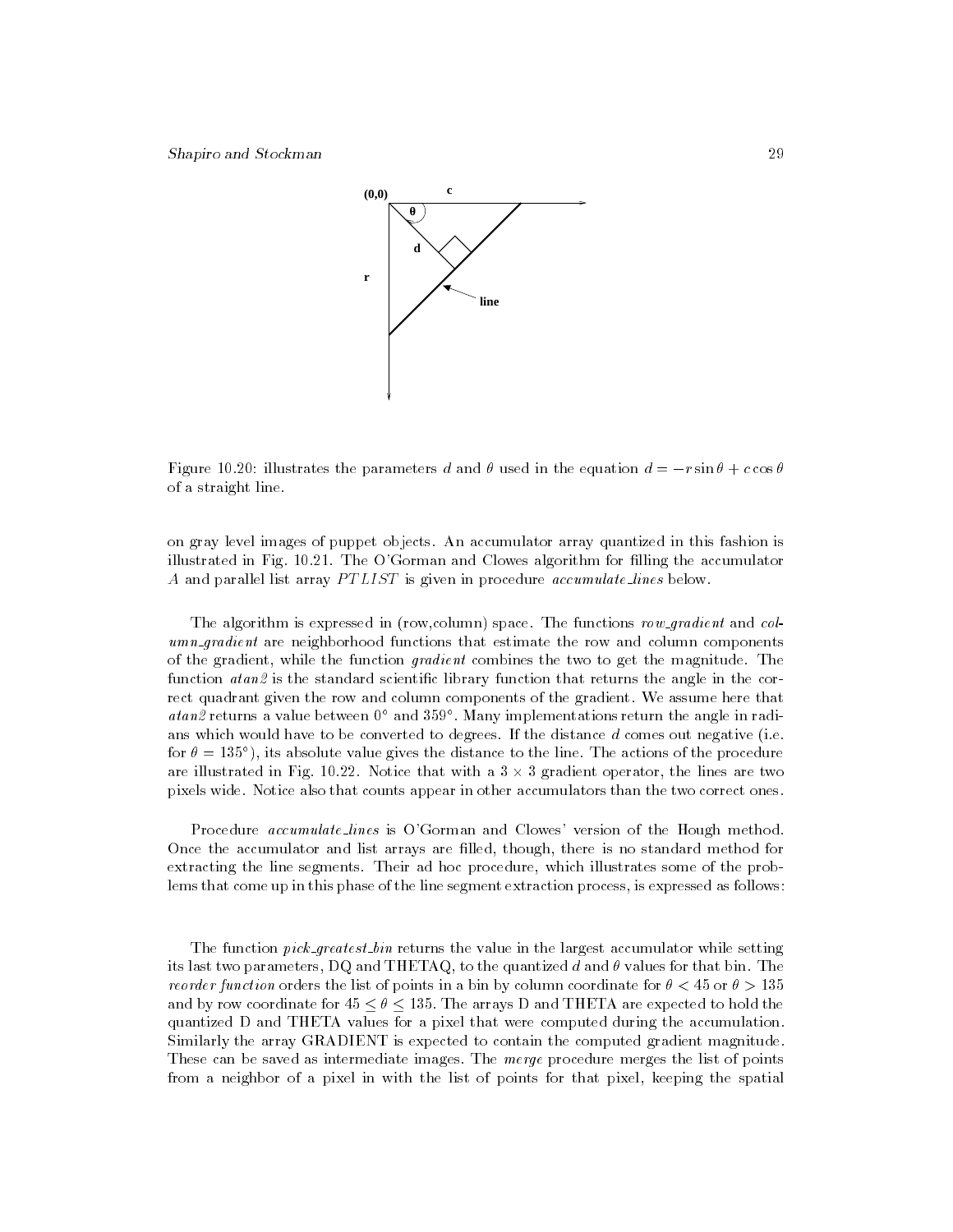```
Accumulate the straight line segments in gray-tone image S to accumulator A.
S[R, C] is the input gray-tone image.
NLINES is the number of rows in the image.
NPIXELS is the number of pixels per row. A[DQ, THETAQ] is the accumulator array.
DQ is the quantized distance from a line to the origin.
THETAQ is the quantized angle of the normal to the line.
     procedure accumulate lines(S,A);
     A := 0;PTLIST := NIL;
     for R := 1 to NLINES
       for C := 1 to NPIXELS
          DR := row\_gradient(S,R,C);DC := col\_gradient(S,R,C);GMAC := gradient(DR, DC);if GMAG > gradient_{threshold}HETA := \text{atan2(DR,DC)};THETAQ := quantize_angle(THETA);
           D := abs(C * cos(THETAQ) - R * sin(THETAQ));DQ := quantize_distance(D);
           A[DQ,THETAQ] := A[DQ,THETAQ]+GMAG;PTLIST(DQ, THETAQ) := append(PTLIST(DQ, THETAQ), [R, C])g
          g
     g
```
Algorithm 7: Hough Transform for Finding Straight Lines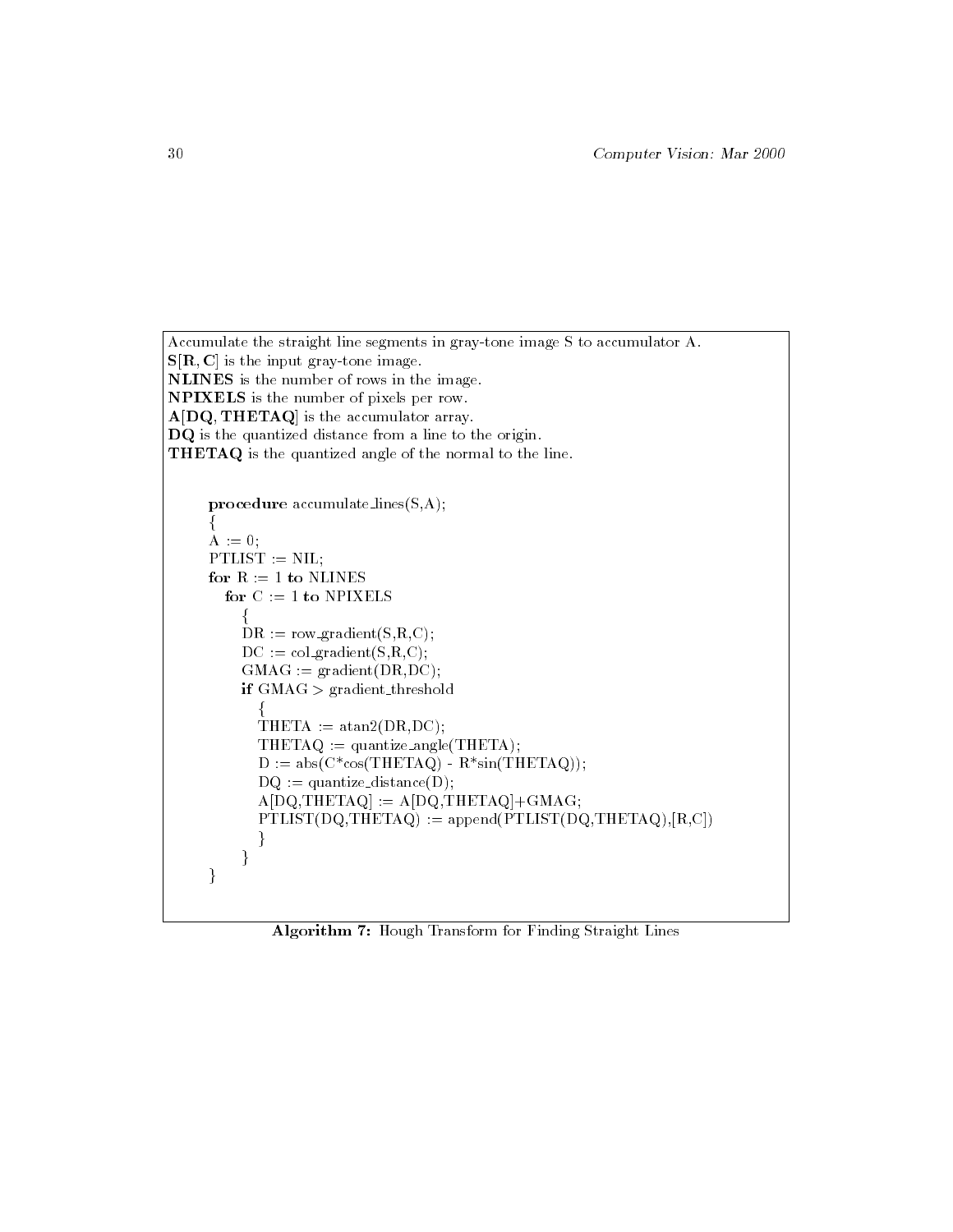```
Find the point lists corresponding to separate line segments.
A[DQ, THETAQ] is the accumulator array from accumulate lines.
DQ is the quantized distance from a line to the origin.
THETAQ is the quantized angle of the normal to the line.
      procedure find_lines;
       V := \text{pick\_greatest\_bin(A, DQ, THETAQ)};while V > value_threshold
         list_of_points := reorder(PTLIST(DQ,THETAQ));
         for each point [R,C] in list of points
            for each neighbor (R', C') of [R, C] not in list of points
               DPRIME := D(R', C');THETAPRIME := THETA(R', C');
               GRADPRIME := GRADIENT(R', C');if GRADPRIME > gradient threshold
                 and abs(THETAPRIME-THETA)\leq 10then \{f
merge(PTLIST(DQ,THETAQ),PTLIST(DPRIME,
                          THETAPRIME));
                       set to zero(A,DPRIME,THETAPRIME);
                     g
               \mathcal{E}final\_list_of\_points := PTLIST(DQ, THETAQ);create_segments(final_list_of_points);
         set to zero(A,DQ,THETAQ);
         V := pick\_greatest\_bin(A, DQ, THETAG);g
       general e la posta de la posta de la posta de la posta de la posta de la posta de la posta de la posta de la p<br>De la posta de la posta de la posta de la posta de la posta de la posta de la posta de la posta de la posta de
```
Algorithm 8: O'Gorman/Clowes Method for Extracting Straight Lines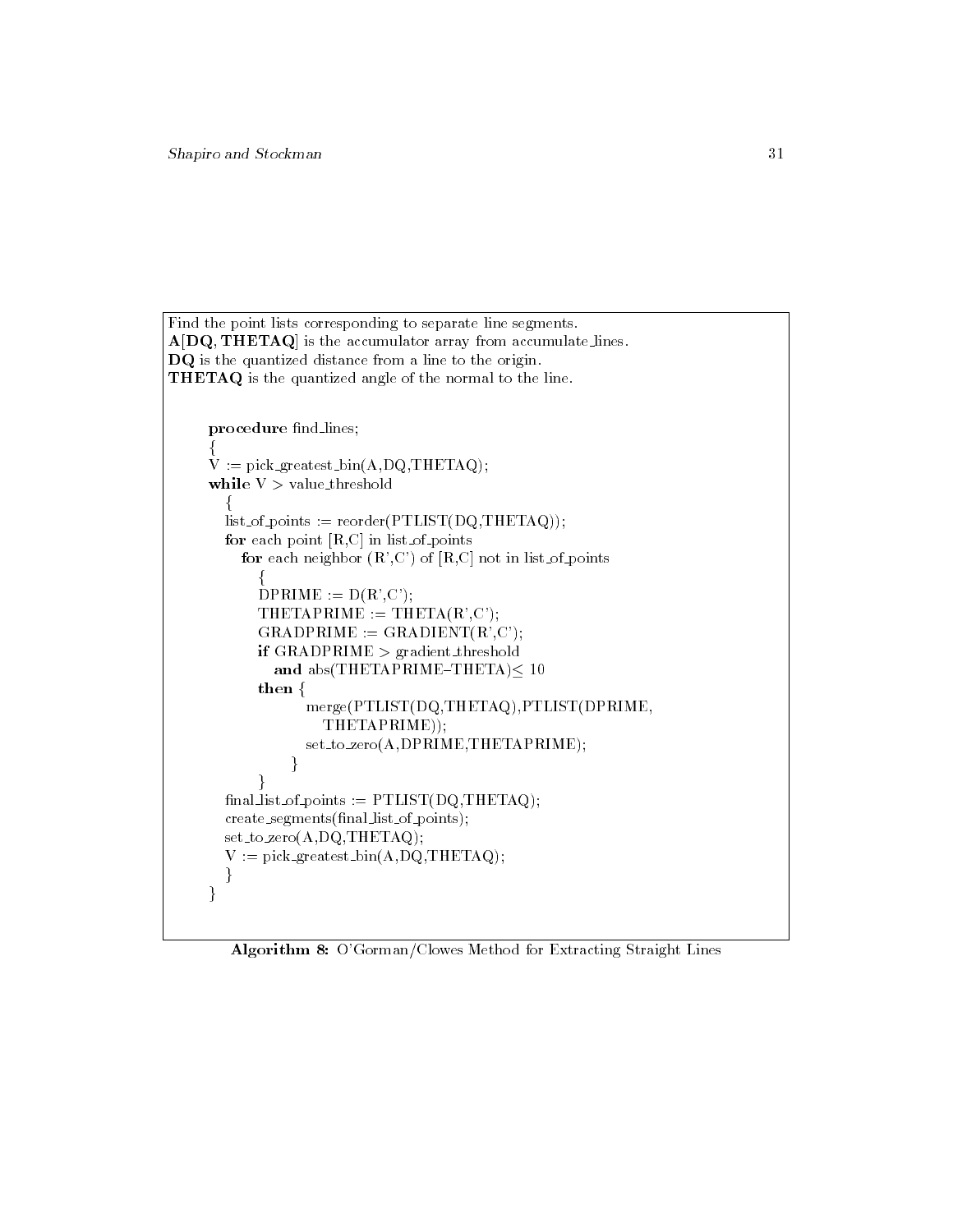

Figure 10.21: illustrates the accumulator array for finding straight line segments in images

ordering. The set to zero procedure zeroes out an accumulator so that it will not be reused. Finally, the procedure create\_segments goes through the final ordered set of points searching for gaps longer than one pixel. It creates and saves a set of line segments terminating at gaps. For better accuracy, a least squares procedure can be used to fit lists of points to line segments. It is important to mention that the Hough procedure can gather strong evidence from broken or virtual lines such as a row of stones or a road broken by overhanging trees.

## Exercise 10

This exercise follows the work of R. Kasturi: the problem is to apply the Hough transform to identify lines of text. Apply existing programs or tools and write new ones as needed to perform the following experiment. (a) Type or print a few lines of text in various directions and binarize the image. Add some other objects, such as blobs or curves. (b) Apply connected components processing and output the centroids of all objects whose bounding boxes are appropriate for characters. (c) Input the set of all selected centroids to a Hough line detection procedure and report on how well the text lines can be detected.

#### Finding Circles

The Hough transform technique can be extended to circles and other parametrized curves. The standard equation of a circle has three parameters. If a point  $[R, C]$  lies on a circle then the gradient at  $[R, C]$  points to the center of that circle as shown in Fig. 10.23. So if a point  $[R, C]$  is given, a radius d is selected, and the direction of the vector from  $[R, C]$ to the center is computed, the coordinates of the center can be found. The radius,  $d$ , the row-coordinate of the center,  $r_o$ , and the column-coordinate of the center,  $c_o$ , are the three parameters used to vote for circles in the Hough algorithm. In row-column coordinates, circles are represented by the equations

$$
r = r_o + d \sin \theta \tag{10.18}
$$

$$
c = c_o - d\cos\theta \tag{10.19}
$$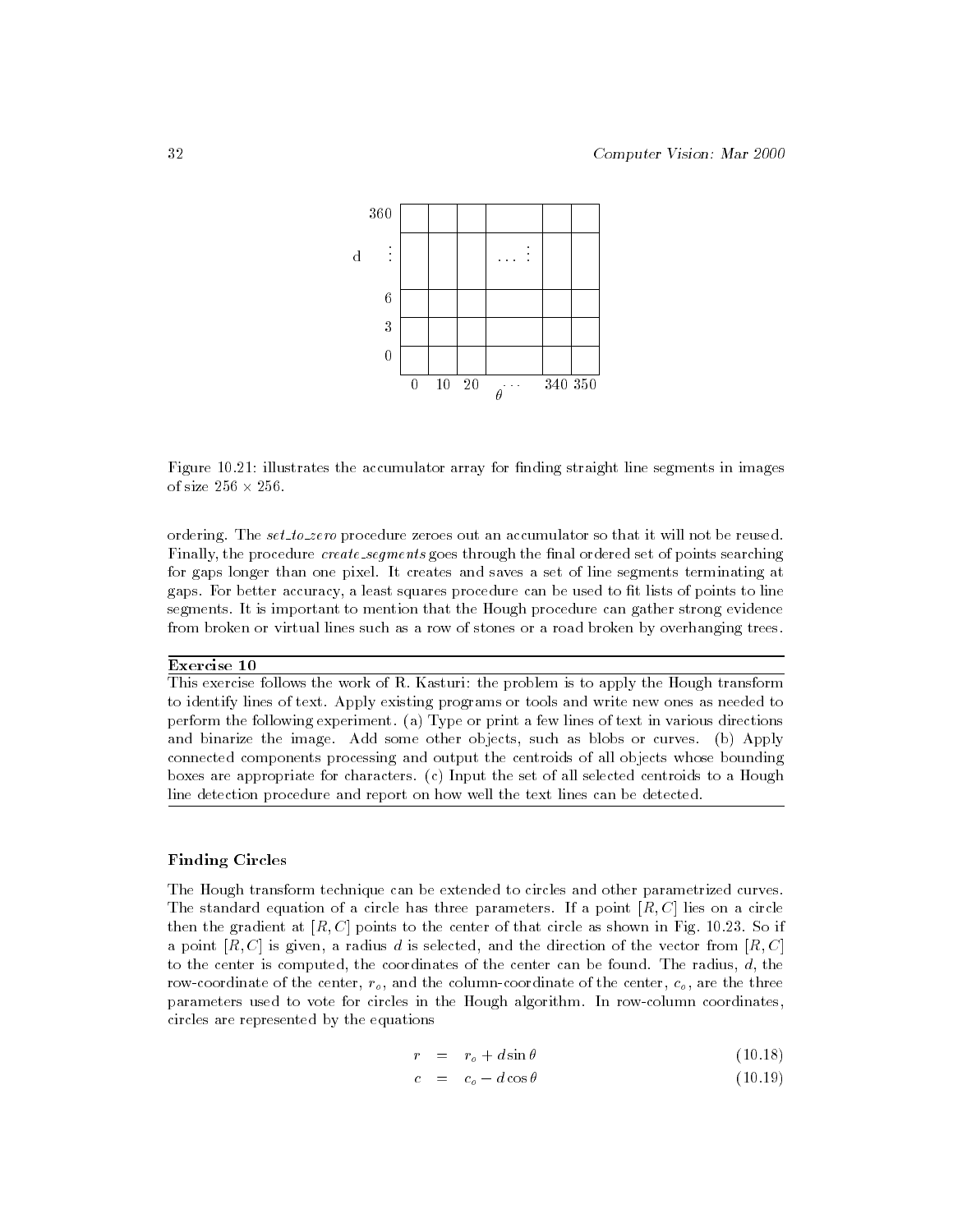360

0

. . . 6

DQ

|                  |                                 | 2   | 3   |     | 5   |  |  |  |  |
|------------------|---------------------------------|-----|-----|-----|-----|--|--|--|--|
|                  |                                 |     |     | 100 | 100 |  |  |  |  |
| $\overline{2}$   |                                 |     |     | 100 | 100 |  |  |  |  |
| $\sqrt{3}$       |                                 | Ω   |     | 100 | 100 |  |  |  |  |
| 4                | 100                             | 100 | 100 | 100 | 100 |  |  |  |  |
| 5                | 100<br>100<br>100<br>100<br>100 |     |     |     |     |  |  |  |  |
| gray level image |                                 |     |     |     |     |  |  |  |  |

|            | 2 | 3   |     | 5 |
|------------|---|-----|-----|---|
| 1          |   | 300 | 300 |   |
| $\sqrt{2}$ |   | 300 | 300 |   |
| 3          |   | 200 | 200 |   |
| 4          |   |     | 100 |   |
| 5          |   |     |     |   |

column gradient



 $0 \quad 10 \quad 20 \quad 30 \quad 40 \quad \cdots$ THETAQ accumulator A



 $\overline{0}$  $\overline{0}$ 1 - - 0 0 -  $\overline{a}$ 2 - - 0 0 - 3 90 90 40 20 -  $4 \overline{90} \overline{90} \overline{90} \overline{90} \overline{40}$  -5 - - - - - THETAQ 1 3 3





~ (3,1)(3,2)(4,1)(4,2)(4,3)

Figure 10.22: The results of the operation of procedure accumulate on a simple gray level image using Prewitt masks. For this small example, the evidence for correct detections is not much larger than that for incorrect ones, but in real images with long segments, the difference will be much more pronounced.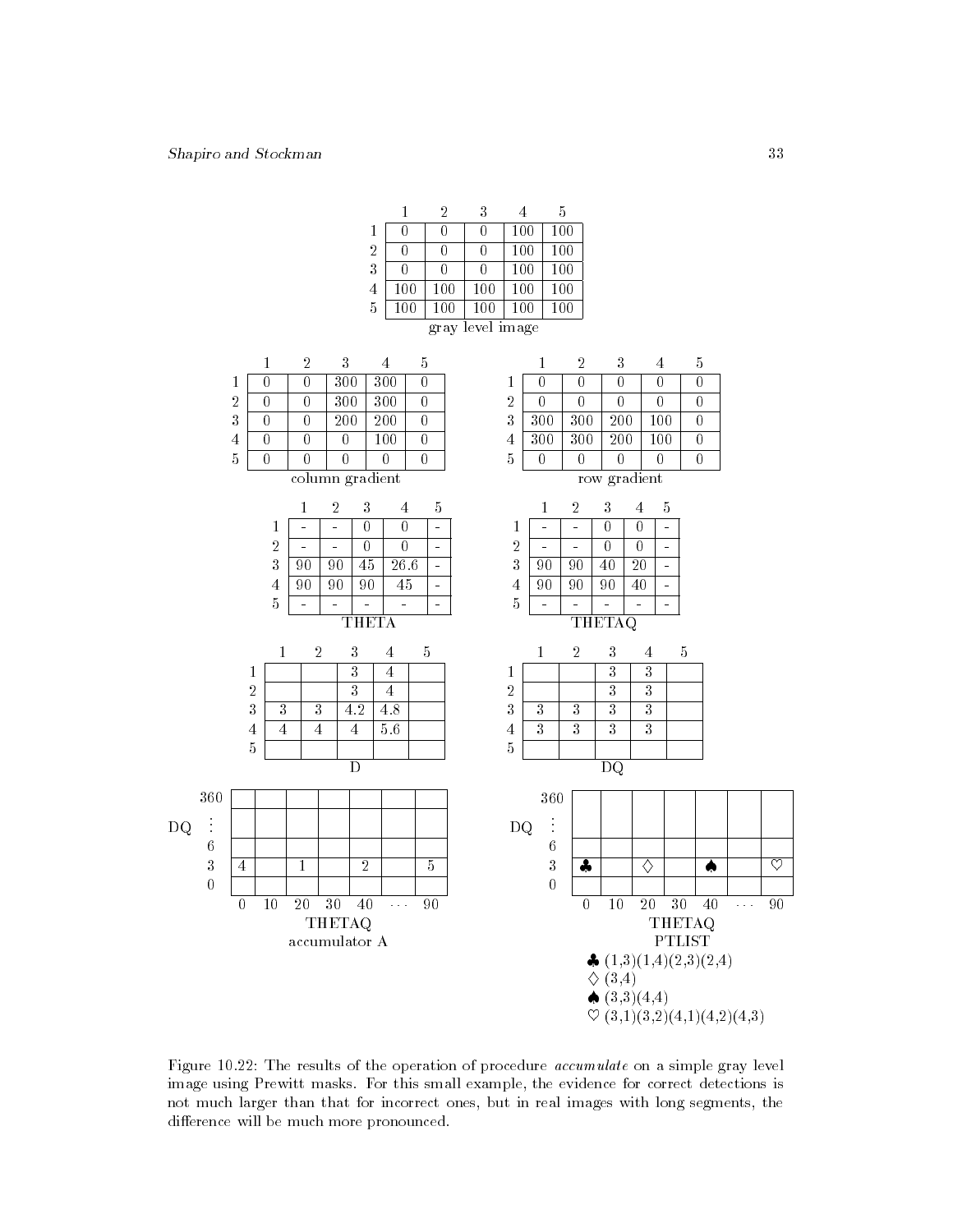

Figure 10.23: illustrates the direction of the gradient at the boundary points of a circle. The inward pointing gradients are the ones that will accumulate evidence for the center of the circle.

(10.20)

With these equations, the accumulate algorithm for circles becomes algorithm accumulate circles on the next page.

This procedure can easily be modified to take into account the gradient magnitude as did the procedure for line segments. The results of applying it to a technical document image are shown in Figure 10.24.

# Extensions

The Hough transform method can be extended to any curve with analytic equation of the form  $f(\mathbf{x}, \mathbf{a}) = 0$  where x denotes an image point and a is a vector of parameters. The procedure is as follows:

- 1. Initialize accumulator array  $A[\mathbf{a}]$  to zero.
- 2. For each edge pixel **x** determine each **a** such that  $f(\mathbf{x}, \mathbf{a}) = 0$  and set  $A[\mathbf{a}] := A[\mathbf{a}] + 1$ .
- 3. Local maxima in A correspond to curves of f in the image.

If there are  $m$  parameters in  $a$ , each having  $M$  discrete values, then the time complexity is  $O(M^{m+1})$ . The Hough transform method has been further generalized to arbitrary shapes  $\blacksquare$ specified by a sequence of boundary points (Ballard, 1981). This is known as the *generalized* Hough transform.

#### The Burns Line Finder

A number of hybrid techniques exist that use some of the principles of the Hough transform. The Burns line finder (Burns et al, 1986) was developed to find straight lines in complex images of outdoor scenes. The Burns method can be summarized as follows: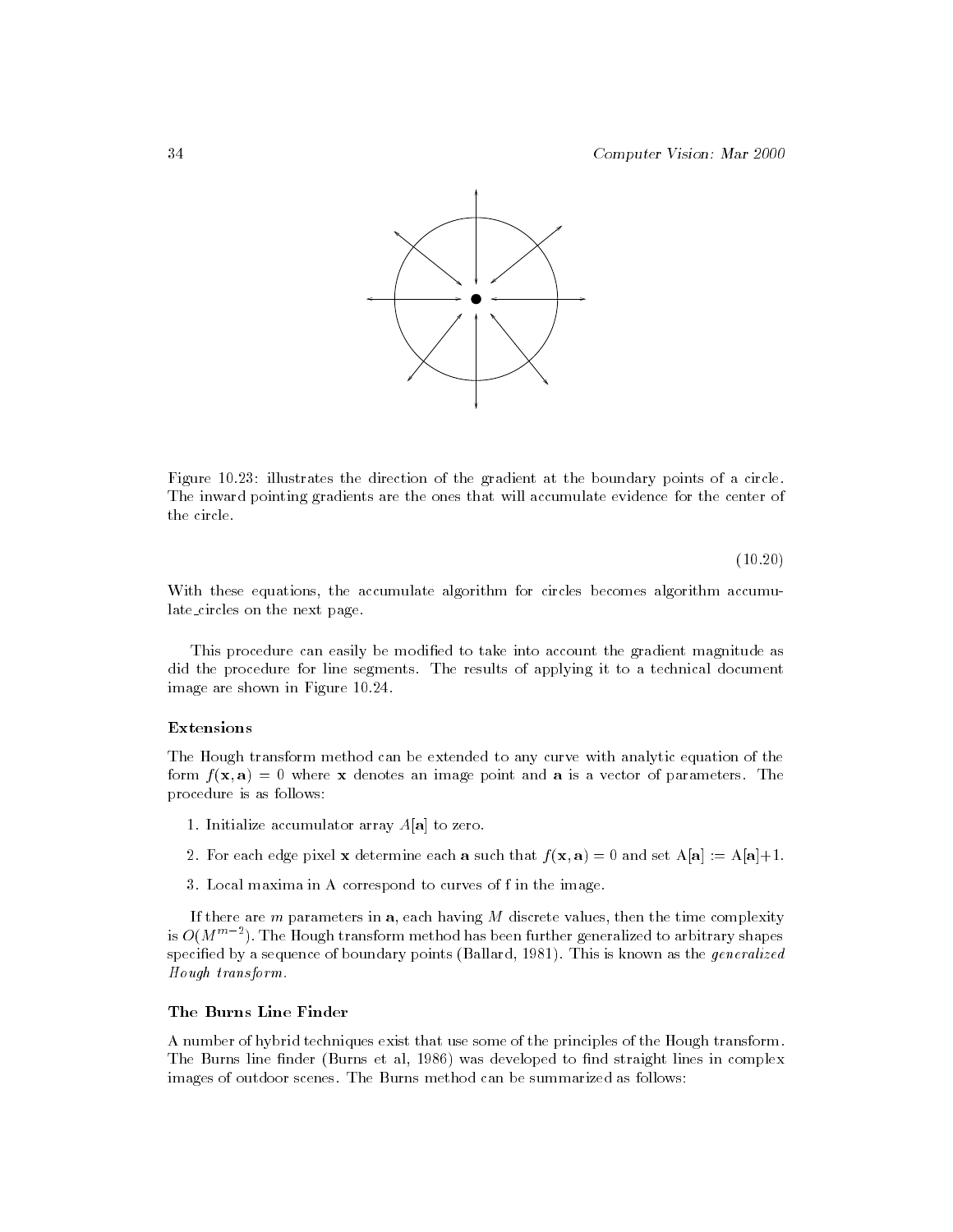```
Accumulate the circles in gray-tone image S to accumulator A.
S[R, C] is the input gray-tone image.
NLINES is the number of rows in the image.
NPIXELS is the number of pixels per row. A[R, C, RAD] is the accumulator array.
R is the row index of the circle center.
C is the column index of the circle center.
RAD is the radius of the circle.
     procedure accumulate circles(S,A);
      A := 0;PTLIST := 0;
```

```
for R := 1 to NLINES
  for C := 1 to NPIXELS
    for each possible value RAD of radius
       \text{THETA} := \text{compute\_theta}(\text{S,R,C,RAD});R0 := R - RAD*cos(THETA);CO := C + RAD*sin(THETA);A[RO, CO, RAD] := A[RO, CO, RAD] + 1;PTLIST(R0, CO, RAD) := append(PTLIST(R0, CO, RAD), [R, C])ger i sta
g
```
Algorithm 9: Hough Transform for Finding Circles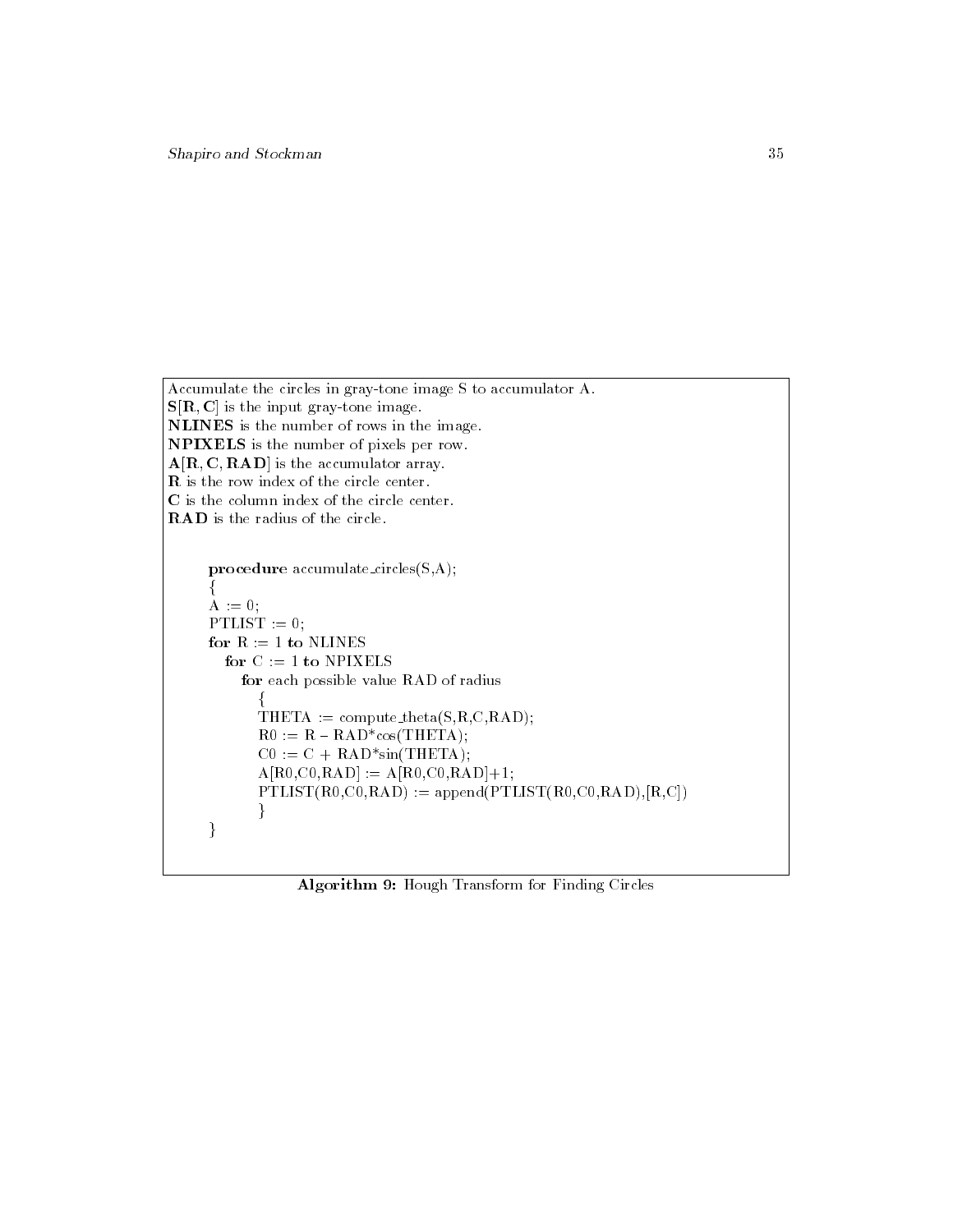

Figure 10.24: Circles detected by the Hough transform on a section of an technical drawing, shown by overlaying an extra circle of slightly larger radius on each detected circle.

- 1. Compute the gradient magnitude and direction at each pixel.
- 2. For points with high enough gradient magnitude, assign two labels representing two different quantizations of the gradient direction. (For example, for eight bins, if the first quantization is 0 to 44, 45 to 90, 91 to 134, etc., then the second can be  $-22$  to 22, 23 to 67, 68 to 112, etc.) The result is two symbolic images.
- 3. Find the connected components of each symbolic image and compute line length for each component.
	- Each pixel is a member of two components, one from each symbolic image.
	- Each pixel votes for its longer component.
	- Each component receives a count of pixels that voted for it.
	- The components (line segments) that receive the majority support are selected.

The Burns line finder takes advantage of two powerful algorithms: the Hough transform and the connected components algorithm. It attempts to get rid of the quantization problems that forced O'Gorman and Clowes to search neighboring bins by the use of two separate quantizations. In practice, it suffers from a problem that will affect any line finder that estimates angle based on a small neighborhood around a pixel. Digital lines are not straight. Diagonal lines are really a sequence of horizontal and vertical steps. If the angle detection technique uses too small a neighborhood, it will end up finding a lot of tiny horizontal and vertical segments instead of a long diagonal line. Thus in practice, the Burns line finder and any other angle-based line finder can break up lines that a human would like to detect as a connected whole.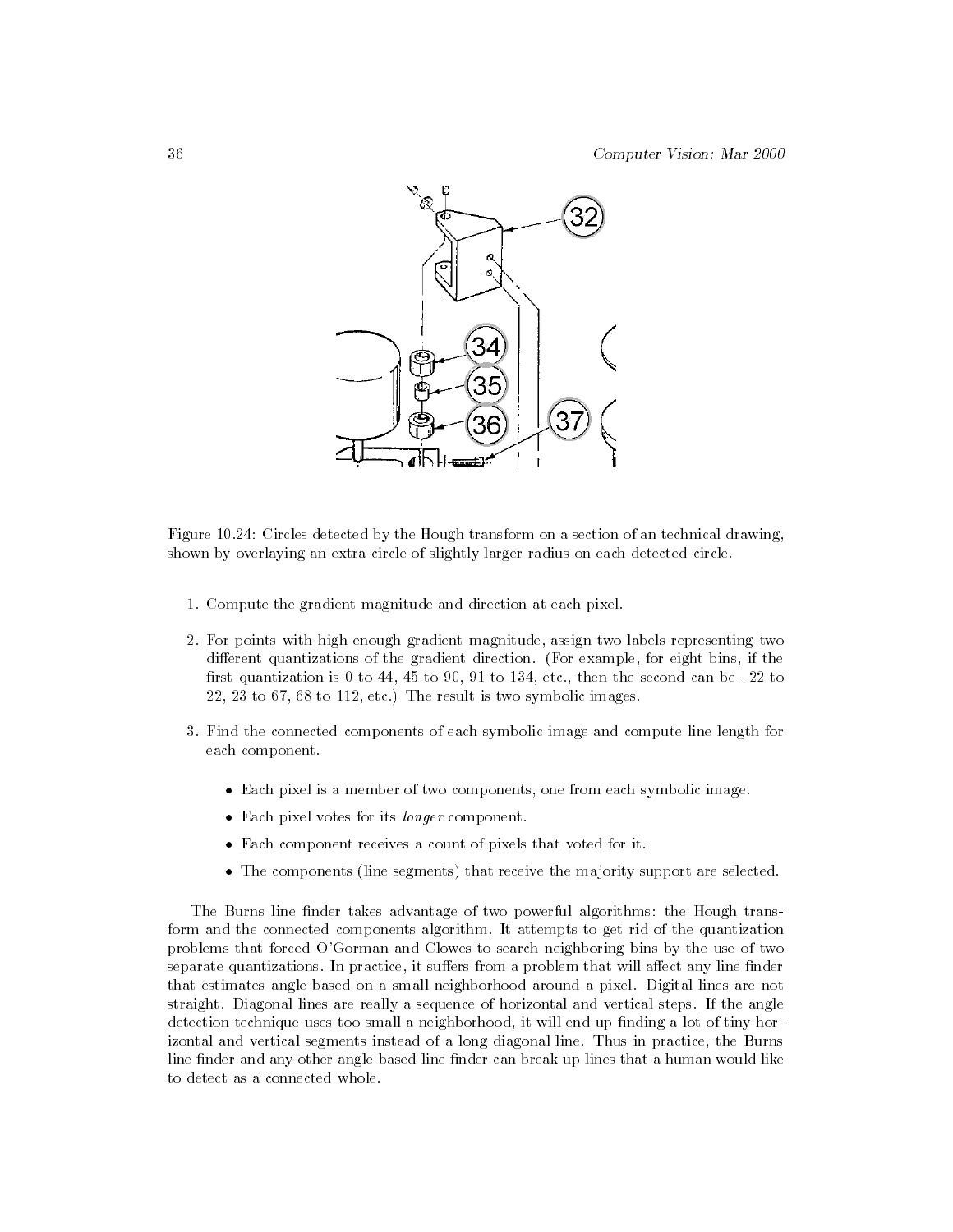Shapiro and Stockman 37

Exercise 11 Burns compared to Hough

Implement both the Hough transform and the Burns operator for line finding and compare the results on real-world images having a good supply of straight lines.

#### Exercise 12 Line Detection

Implement the following approach to detecting lines in a gray-tone image I.

```
for all image pixels I[R,C]compute the gradient G_{mag} and G_{dir}if G_{mag} > threshold
  then output [G_{mag}, G_{dir}] to set H
\det detect clusters in the set H;
```
The significant clusters will correspond to the significant line segments in I.

#### 10.4Fitting Models to Segments

Mathematical models that fit data not only reveal important structure in the data, but also can provide efficient representations for further analysis. A straight line model might be used for the edge pixels of a building or a planar model might apply to surface data from the face of a building. Convenient mathematical models exist for circles, cylinders, and many other shapes.

Below, we present the method of least squares for determining the parameters of the best mathematical model fitting observed data. This data might be obtained using one of the region or boundary segmentation methods described previously; for example, we have already mentioned that we could fit a straight line model to all the pixels  $[r, c]$  voting for a particular line hypothesis  $A[THETAQ, DQ]$  in the Hough accumulator array. In order to apply least squares, there must be some way of establishing which model or models should be tried out of an infinite number of possibilities. Once a model is fit and its parameters determined, it is possible to determine whether or not the model fits the data acceptably. A good fit might mean that an object of some specified shape has been detected; or, it might just provide a more compact representation of the data for further analysis.

### Fitting a Straight Line

We introduce the least-squares theory by way of a simply example. One straight line model is a function with two parameters:  $y = f(x) = c_1 x + c_0$ . Suppose we want to test determine the best parameters  $c_1$  and  $c_0$  of the linear function and then examine how close the observed points are to the function. Different criteria can be used to quantify how close the observations are to the model. Figure 10.25 shows the fitting of a line to six data points. Surely, we could move the line slightly and we would have a different line that still fits well.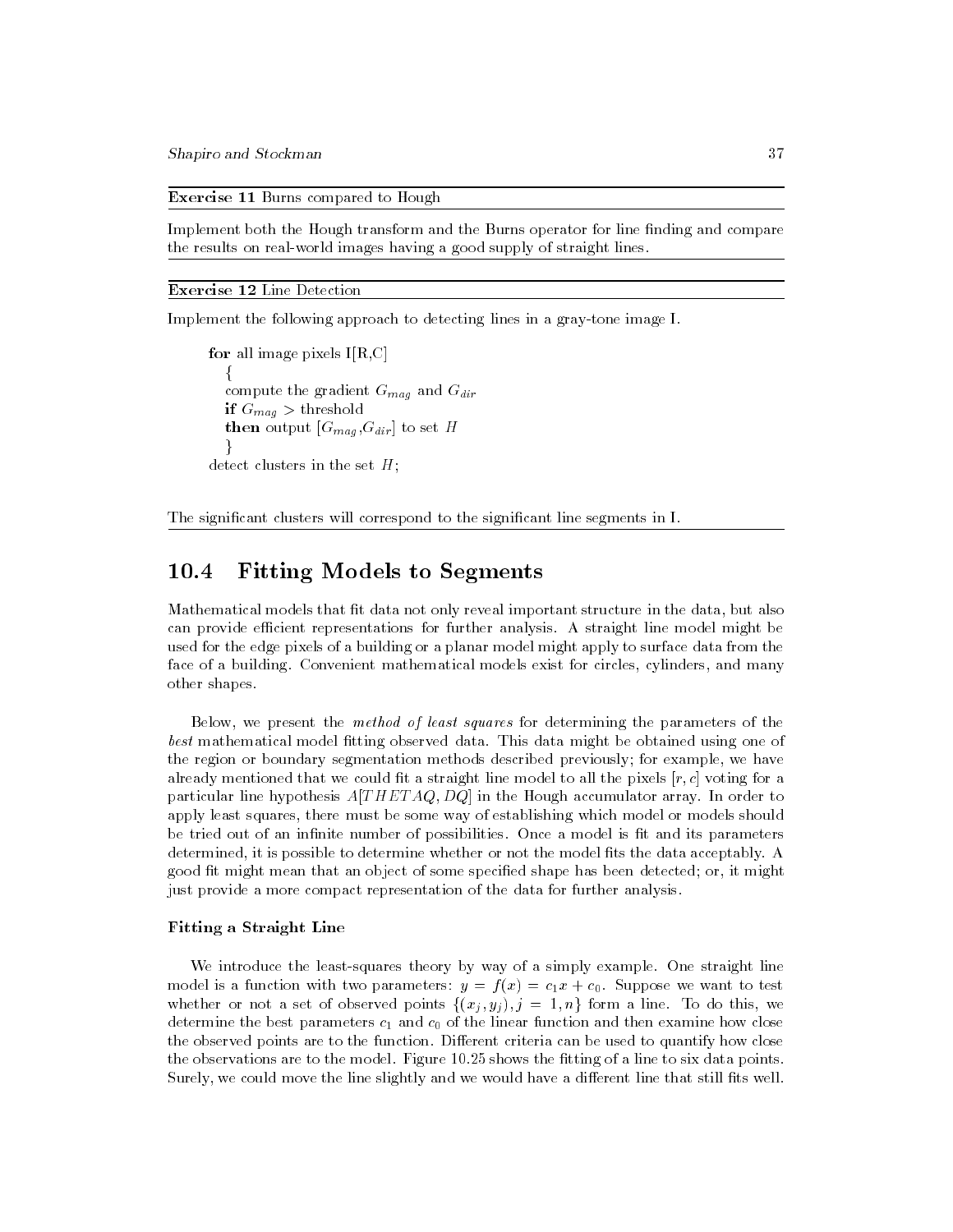

Figure 10.25: (Left) Fit of model  $y = f(x)$  to six data points; (right) competing straight line and circular models: the signs of the residual errors show that the line fit is biased and the circular fit is unbiased.

The least-squares criteria defines a best line according to the definition below.

1 DEFINITION Least-Squares Error Criteria: The measure of how well a model  $y = f(x)$  $\left(\begin{array}{ccc} 1 & 0 & 0 \\ 0 & 0 & 1 \end{array}\right)$ 

$$
LSE = \sum_{j=1}^{n} (f(x_j) - y_j)^2
$$

The best model  $y = f(x)$  is the model with the parameters minimizing this criteria.

2 DEFINITION The root-mean-square error, or RMSE, is the average difference of observations from the model:

$$
RMSE = \left[\sum_{j=1}^{n} (f(x_j) - y_j)^2)/n\right]^{1/2}
$$

Note that for the straight line fit, this difference is not the Euclidean distance of the observed point from the line, but the distance measured parallel to the y-axis as Figure  $10.25$ .

3 DEFINITION Max-Error Criteria: The measure of how well a model  $y = f(x)$  fits a set of n observations  $\{(x_j, y_j), j = 1, n\}$  is

$$
MAXE = max({\{ | (f(x_j) - y_j) | }_{j=1,n})}
$$

Note that this measure depends only on the worst fit point, whereas the RMS error depends on the fit of all of the points.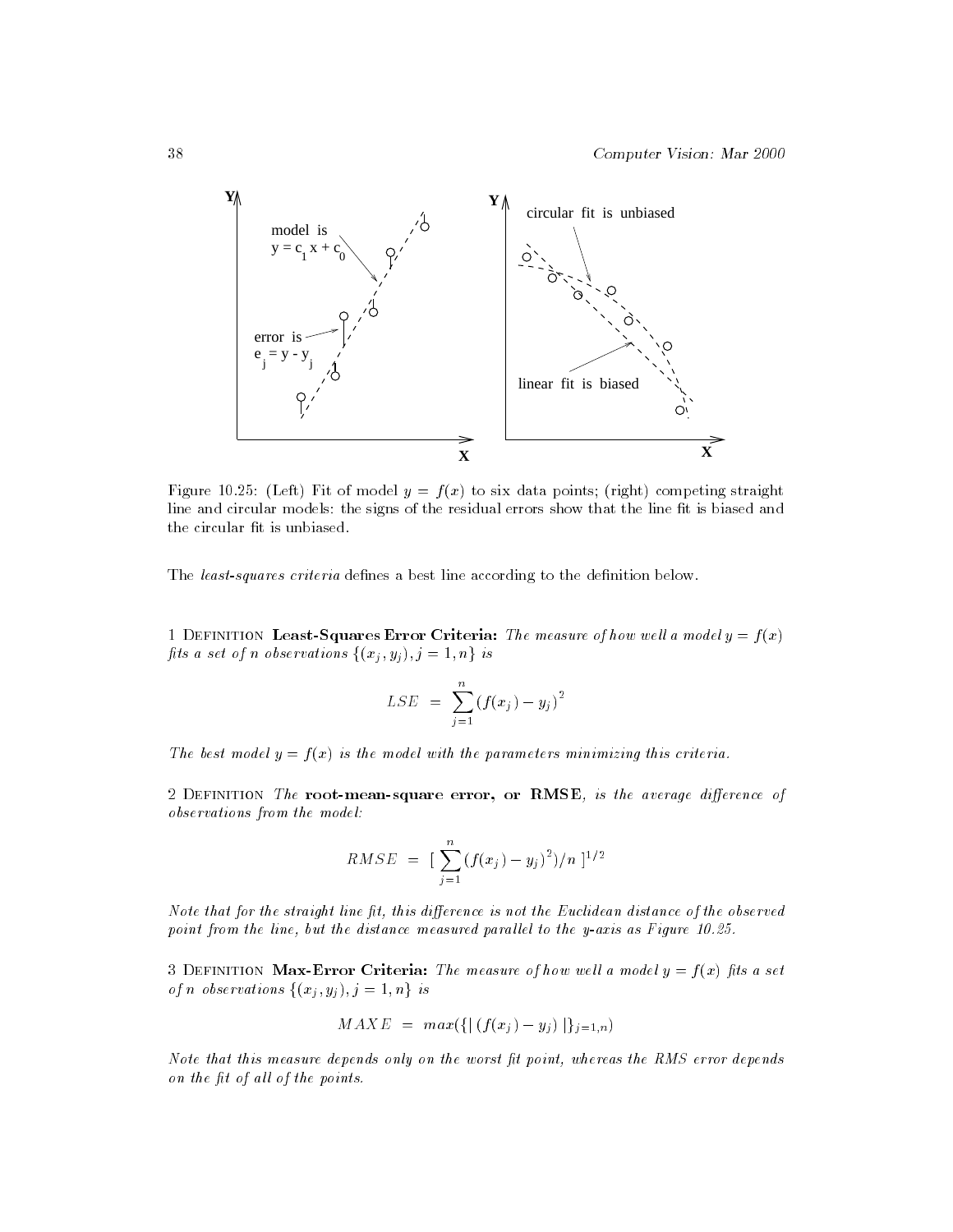Table 10.1: Least-squares fit of data generated using  $y = 3x - 7$  plus noise gives fitted model

| ____<br>___                                             |                 |               |              |      |        |                                     |
|---------------------------------------------------------|-----------------|---------------|--------------|------|--------|-------------------------------------|
| $\mathbf l$<br>$j, y_j$<br>Data<br>Pts<br>an a<br>$x_i$ | $-6.8$<br>(0.0. | $-4.1$<br>. . | (2.0)<br>- 1 | 3.0. | 4.U    | $\tilde{\phantom{a}}$<br>Q<br>' 5.U |
| Residuals<br>$\sim$<br>$y_j$                            | $-0.162$        |               | .081         |      | $-0.1$ | 0.005<br>-0                         |

#### **Closed Form Solutions for Parameters**

The least-squares criteria is popular for two reasons; first, it is a logical choice when a Gaussian noise model holds, second, derivation of a closed form solution for the parameters of the best model is easy. We first derive the closed form solution for the parameters of the best fitting straight line. Development of other models follows the same pattern. The least-squares error for the straight line model can be explicitly written as follows: note that the observed data  $x_j$ ,  $y_j$  are regarded as constants in this formula.

$$
LSE = \varepsilon(c_1, c_0) = \sum_{j=1}^{n} (c_1 x_j + c_0 - y_j)^2
$$
 (10.21)

The error function  $\varepsilon$  is a smooth non-negative function of the two parameters  $c_1$  and  $c_0$  and will have a global minimum at the point  $(c_1, c_0)$  where  $\partial \varepsilon / \partial c_1 = 0$  and  $\partial \varepsilon / \partial c_0 = 0$ . Writing out these derivatives from the formula in Equation 10.21 and using the fact that the derivative of a sum is the sum of the derviatives yields the following derivation.

$$
\partial \varepsilon / \partial c_1 = \sum_{j=1}^n 2(c_1 x_j + c_0 - y_j) x_j = 0 \qquad (10.22)
$$

$$
= 2(\sum_{j=1}^{n} x_j^2)c_1 + 2(\sum_{j=1}^{n} x_j)c_0 - 2\sum_{j=1}^{n} x_j y_j
$$
 (10.23)

$$
\partial \varepsilon / \partial c_0 = \sum_{j=1}^n 2(c_1 x_j + c_0 - y_j) = 0 \qquad (10.24)
$$

$$
= 2(\sum_{j=1}^{n} x_j)c_1 + 2\sum_{j=1}^{n} c_0 - 2\sum_{j=1}^{n} y_j
$$
 (10.25)

These equations are nicely represented in matrix form. The parameters of the best line are found by solving the equations. The general case representing an arbitrary polynomial fit results in a highly patterned set of equations called the normal equations.

$$
\left[\begin{array}{cc} \sum_{j=1}^{n} x_j^2 & \sum_{j=1}^{n} x_j \\ \sum_{j=1}^{n} x_j & \sum_{j=1}^{n} 1 \end{array}\right] \left[\begin{array}{c} c_1 \\ c_0 \end{array}\right] = \left[\begin{array}{c} \sum_{j=1}^{n} x_j y_j \\ \sum_{j=1}^{n} y_j \end{array}\right] \tag{10.26}
$$

## Exercise 13 Fitting a line to 3 points

Using Equation 10.26, compute the parameters  $c_1$  and  $c_0$  of the best line through the points  $(0, -7), (2, -1)$  and  $(4, 5)$ .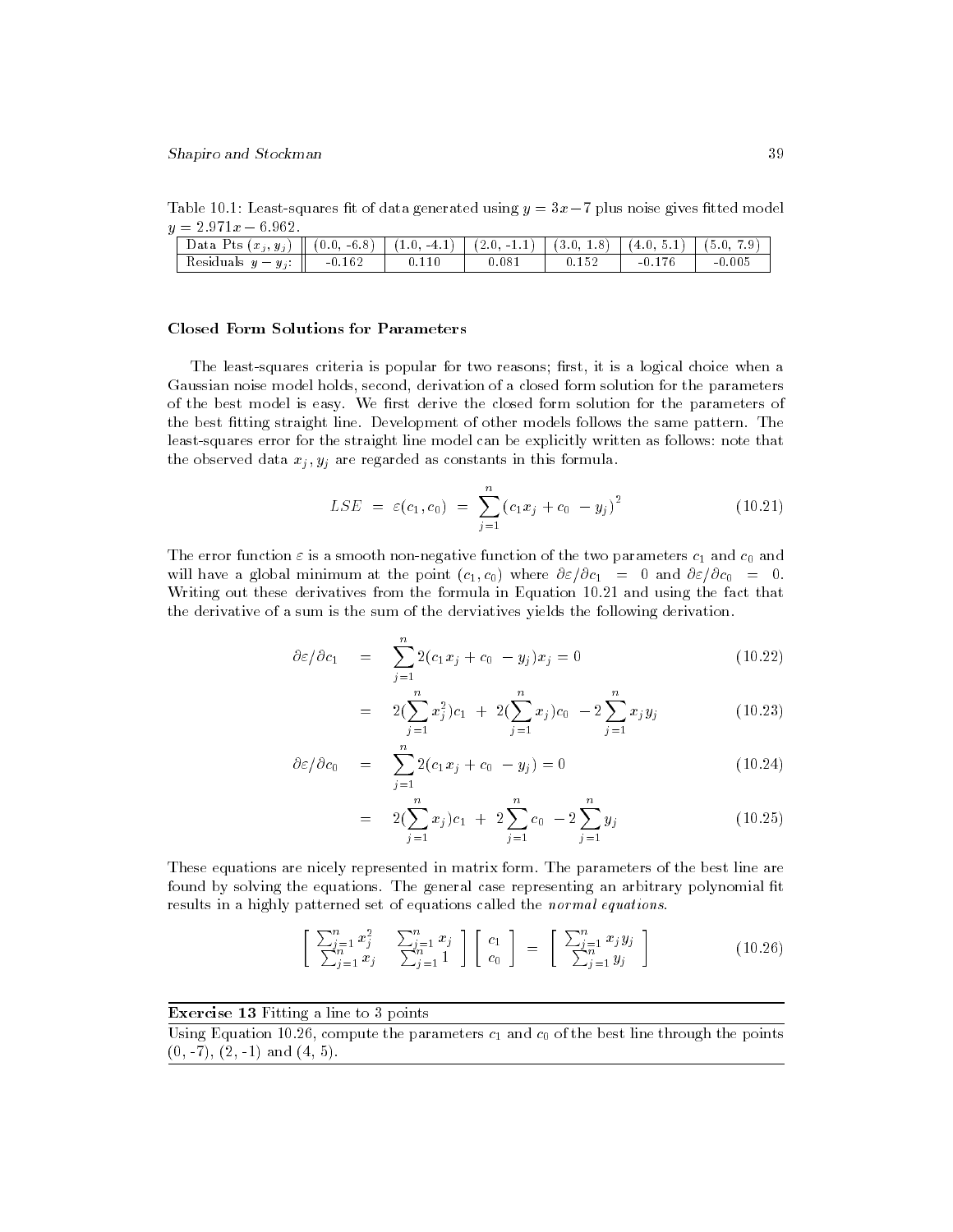## Exercise 14 normal equations

 $(a)$  Derive the matrix form for the equations constraining the 4 parameters for fitting a cubic polynomial  $c_3x^3 + c_2x^2 + c_1x + c_0$  to observed data  $(x_j, y_j), j = 1, n$ . (b) From the pattern of the matrix elements, predict the matrix form for fitting a polynomial of degree four.

#### Empirical Interpretation of the Error

Empirical interpetation of the error and individual errors is often straightforward in machine vision problems. For example, we might accept the fit if all observed points are within a pixel or two of the model. In a controlled 2D imaging environment, one could image many straight-sided objects and study the variation of detected edge points off the ideal line. If individual points are far from the fitted line (these are called *outliers*), they could indicate feature detection error, an actual defect in the object, or that a different object or model exists. In these cases, it is appropriate to delete the outliers from the set of observations and repeat the fit so that the model is not pulled off by points which it should not model. All the original points can still be interpreted relative to the updated model. If the model fitting is being used for curve segmentation, it is typically the extreme points that are deleted, because they are actually part of a different shaped object or part.

#### \*Statistical Interpretation of the Error

Error can be interpreted relative to a formal statistical hypothesis. The common assumption is that the observed value of  $y_i$  is just the model value  $f(x_i)$  plus (Gaussian) noise from the normal distribution  $N(0, \sigma)$ , where  $\sigma$  is known from the analysis of measurement error, which could be done empirically as above. It is also assumed that the noise in any individual observation j is independent of the noise in any other observation  $k$ . It follows that the variable  $S_{sq} = \sum_{j=1}^{n} ((f(x_j) - y_j)^2)/\sigma^2)$  is  $\chi^2$  distributed, so its likelihood can be determined by formula or table lookup. The number of degrees of freedom is n straight line fit since two parameters are estimated from the *n* observations. If 95% of the  $\chi^2$  distribution is below our observed  $S_{sq}$ , then perhaps we should reject the hypothesis that this model fits the data. Other confidence levels can be used. The  $\chi^\ast$  test is not only useful for accepting/rejecting a given hypothsis, but it is also useful for selecting the most likely model from a set of competing alternatives. For example, a parabolic model may compete with the straight line model. Note that in this case, the parabolic model  $y = c_2x^2 + c_1x + c_0$ has three parameters so the  $\chi^{\perp}$  distribution would have  $n-\mathfrak{z}$  degrees of freedom.

Intuitively, we should not be too comfortable in assuming that error in observation  $j$  is independent of the error in observations  $j-1$  or  $j+1$ . For example, an errant manufacturing process might distort an entire neighborhood of points from the ideal model. The independence hypothesis can be tested using a run-of-signs test, which can detect systematic bias in the error, which in turn indicates that a different shape model will fit better. If the noise is truly random, then the signs of the error should be random and hence fluctuate frequently. Figure 10.25 (right) shows a biased linear fit competing with an unbiased circular fit. The signs of the errors indicate that the linear fit is biased. Consult the references at the end of the chapter for more reading on statistical hypothesis-testing for evaluating fit quality.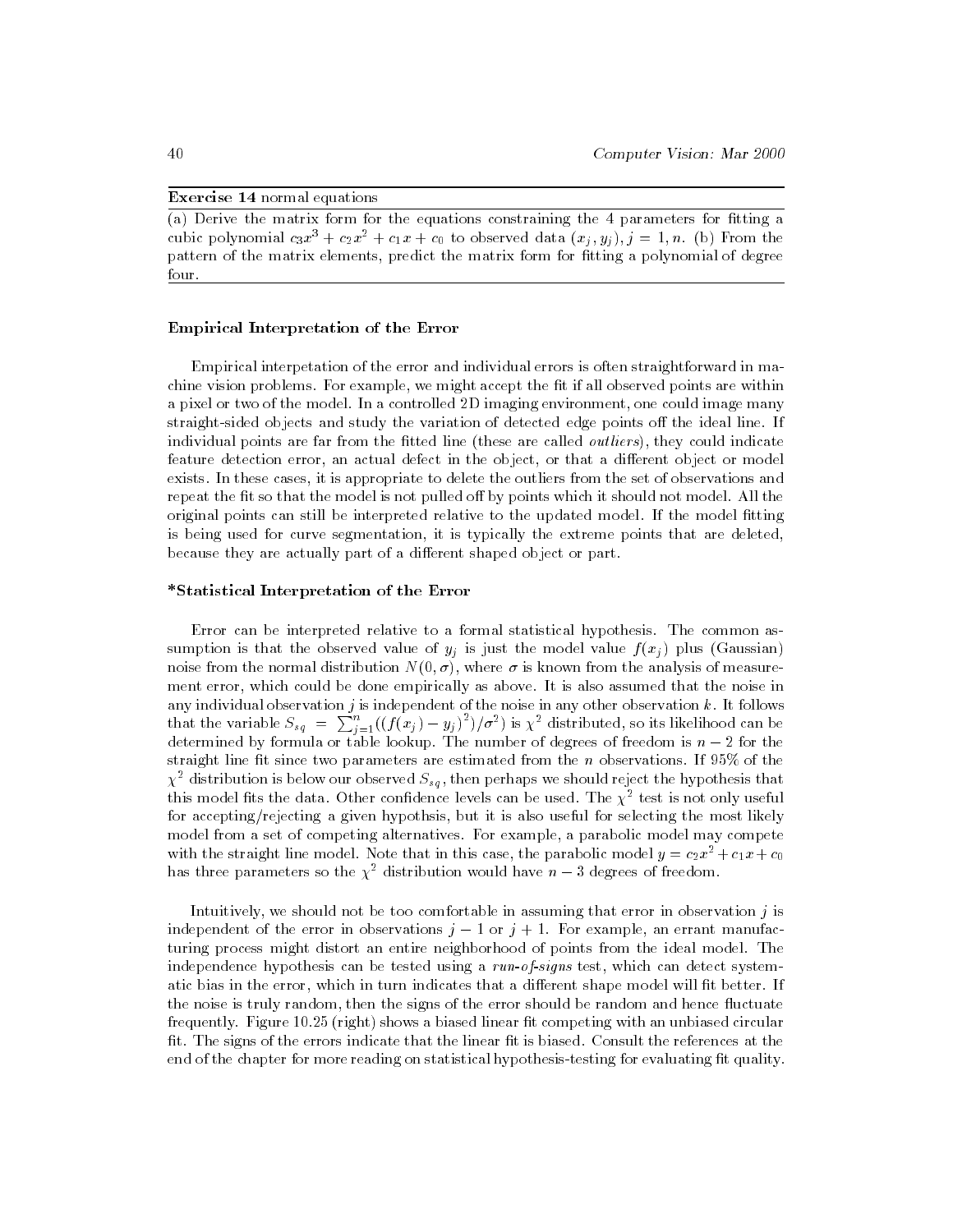**Exercise 15** fitting a planar equation to  $3D$  points

(a) Solve for the parameters  $a, b, c$  of the model  $z = f(x, y) = ax + by + c$  of the least squares plane through the five surface points  $(20, 10, 130)$ ,  $(25, 20, 130)$ ,  $(30, 15, 145)$ ,  $(25,$ 10, 140), (30, 20, 140). (b) Repeat part (a) after adding a random variation to each of the three coordinates of each of the five points. Flip a coin to obtain the variation: if the coin shows heads, then add 1, if it shows tails then subtract 1.

# Exercise 16 Prewitt operator is "optimal"

Show that the Prewitt gradient operator from Chapter 5 can be obtained by fitting the least squares plane through the 3x3 neighborhood of the intensity function. To compute the gradient at  $I[x, y]$ , fit the nine points  $(x + \Delta x, y + \Delta y, I[x + \Delta x, y + \Delta y])$  where  $\Delta x$  and  $\Delta y$  range through -1, 0, +1. Having the planar model  $z = ax + by + c$  that best fits the intensity surface, show that using the two Prewitt masks actually compute  $a$  and  $b$ .

## Problems in Fitting

It is important to consider several kinds of problems in fitting.

- outliers Since every observation affects the RMS error, a large number of outliers may render the fit worthless: the initial fit may be so far off the ideal that it is impossible to identify and delete the real outliers. Methods of robust statistics can be applied in such cases: consult the Boyer *et al* (1994) reference cited at the end of the chapter.
- error definition The mathematical definition of error as a difference along the y-axis is not a true geometric distance; thus the least squares fit does not necessarily yield a curve or surface that best approximates the data in geometric space. The rightmost data point at the right of Figure  $10.25$  illustrates this problem  $-$  that point is geometrically very close to the circle, but the functional difference along the y-axis is rather large. This effect is even more pronounced when complex surfaces are fit to 3D points. While geometric distance is usually more meaningful than functional difference, it is not always easy to compute. In the case of fitting a straight line, when the line gets near to vertical, it is better to use the best axis computation given in Chapter 3 rather than the least squares method presented here. The best axis computation is formulated based on minimizing the geometric distances between line and points.
- nonlinear optimization Sometimes, a closed form solution to the model parameters is not available. The error criteria can still be optimized, however, by using a technique that searches parameter space for the best parameters. Hill-climbing, gradientbased search, or even exhaustive search can be used for optimization. See the works by Chen and Medioni and Ponce et al, which address this and the previous issue.
- high dimensionality When the dimensionality of the data and/or the number of model parameters is high, both empirical and statistical interpretation of a fit can be difficult. Moreover, if a search technique is used to find parameters it may not even be known whether or not these parameters are optimal or just result from a local minima of the error criteria.
- fit constraints Sometimes, the model being fit must satisfy additional constraints. For example, we may need to find the best line through observations that is also perpen-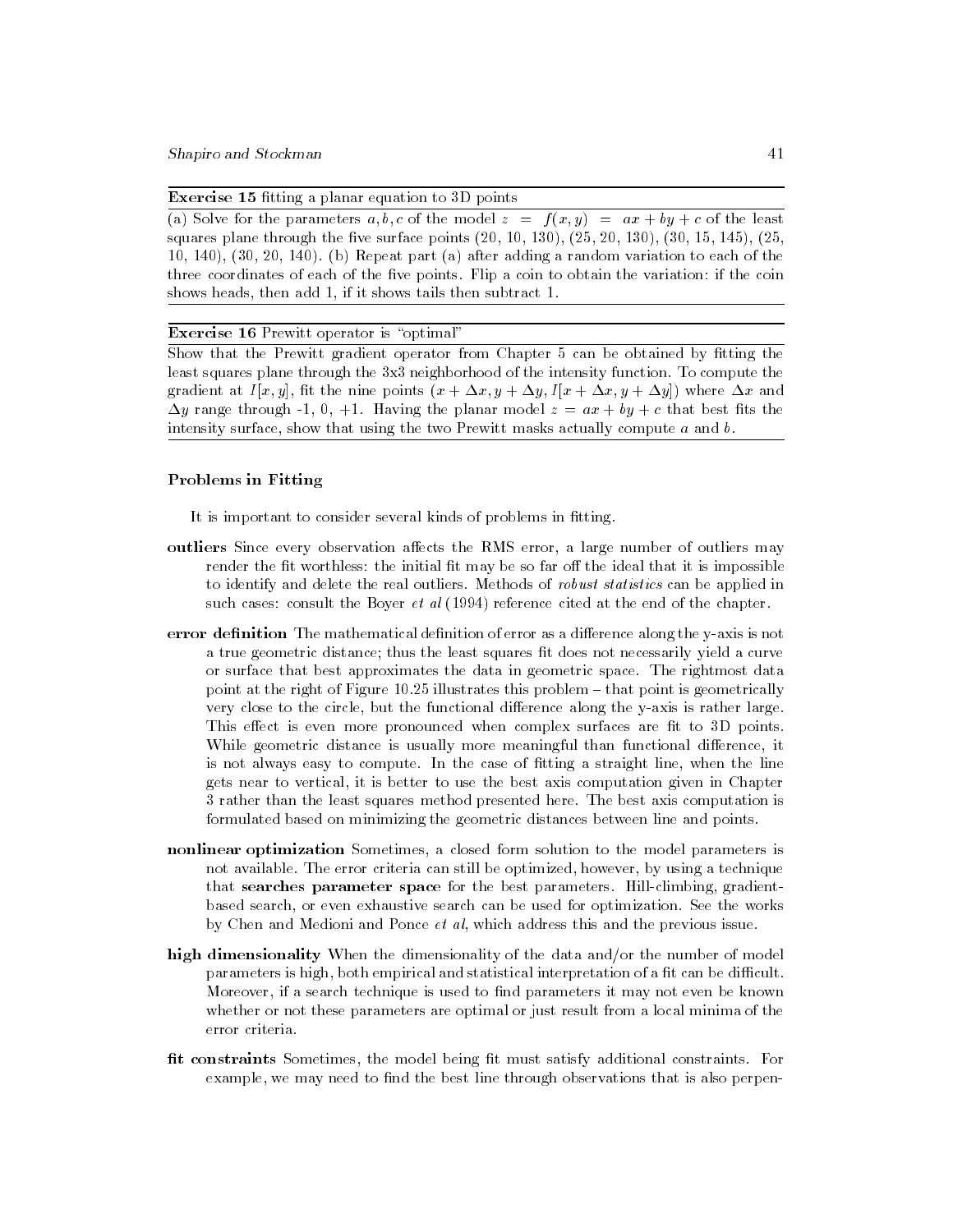dicular to another line. Techniques for constrained optimization can be found in the references.

## Segmenting Curves via Fitting

The model fitting method and theory presented above assumes that both a model hypothesis and set of observations are given. Boundary tracking can be done in order to obtain long strings of boundary points which can then be segmented as follows. First, high curvature points or cusps can be detected in the boundary sequence in order to segment it. Then, model hypotheses can be tested against the segments between breakpoints. The result of this process is a set of curve segments and the mathematical model and parameters which characterize the shape of each segment. An alternative method is to use the model-fitting process in order to segment the original boundary curve. In the first stage, each subsequence of k consecutive points is fit with each model. The  $\chi^2$  value of the fit is stored in a set with each acceptable fit. The second stage attempts to extend acceptable fits by repetitively adding another endpoint to the subsequence. Fitted segments are grown until addition of an endpoint decreases the  $\chi$  -value of the itt. The result of this process is a set of possibly  $$ overlapping subsequences, each with a model and the  $\chi$  -value of the model it. This set is then passed to higher level processes which can construct domain objects from the available detected parts. This process is similar in spirit to the region-grower described in Section 10.1.2, which has been successfully used to grow line segments using the direction estimate at each edge pixel as the critical property instead of the grey tone property used in growing regions.

#### 10.5Identifying Higher-level Structure

Analysis of images often requires the combination of segments. For example, quadrilateral regions and straight edge segments might be combined as evidence of a building or intersecting edge segments might accurately define the corner of a building, or a green region inside a blue region might provide evidence of an island. The methods for combining segments are limitless. Below, we look at just two general cases of combining edge segments to form more informative structures: these are the ribbon and the corner.

# 10.5.1 Ribbons

A very general type of image segment is the ribbon. Ribbons are commonly produced by imaging elongated objects in 2D or in 3D; for example, by imaging a conduction path on a printed circuit board, the door of a house, a pen on a table, or a road through fields. In these examples, the sides of the ribbons are approximately parallel to each other, but not necessarily straight. Although we limit ourselves to straight-sided ribbons below, ribbons can have more general shape, such as that of a wine bottle or ornate lampost, where the shape of the silhouette is some complex curve with reflective symmetry relative to the axis of the ribbon. An electric cord, a rope, a meandering stream or road each produce a ribbon in an image, as will the shadow of a rope or lampost. Chapter 14 discusses 3D object parts called generalized cylinders, which produce ribbons when viewed. At the right in Figure 10.16 is a symbol that is well represented by four ribbons, two of which are highly curved. We leave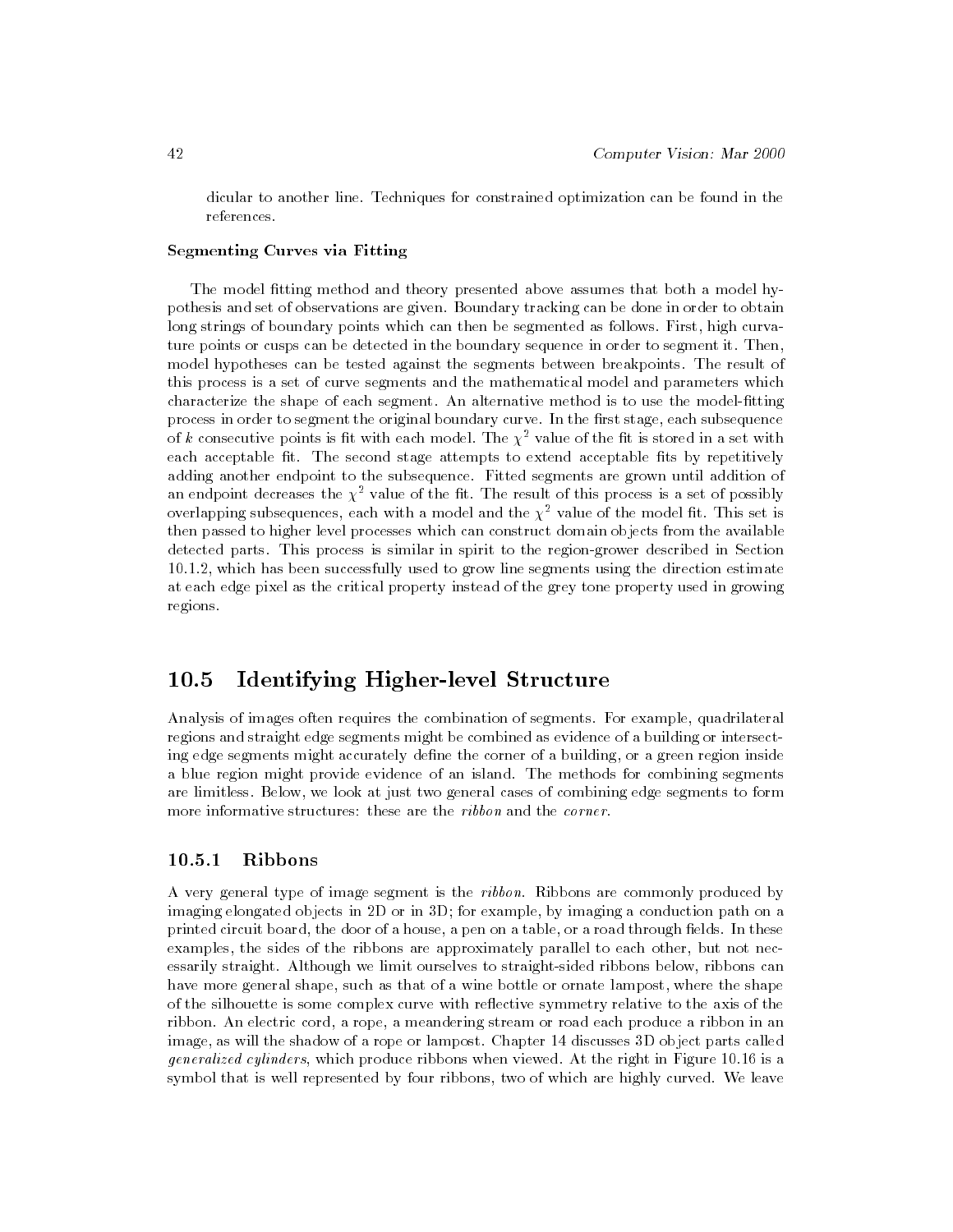extraction of general ribbons to future study and concentrate on those with straight sides.

4 Definition A ribbon is an elongated region that is approximately symmetrical about its major axis. Often, but not always, the edges of a ribbon contrast symmetrically with its background.

Figure 10.26 shows how the Hough Transform can be extended slightly to encode the gradient direction across an edge in addition to its orientation and location. As was shown in Chapter 5, and earlier in this chapter, gradient direction  $\theta$  at a pixel [r, c] that has significant gradient magnitude can be computed in the interval  $[0, 2II)$  using operators such as the Sobel operator. The vector from the image origin to the pixel is  $[r, c]$ : we project this vector onto the unit vector in the direction  $\theta$  to obtain a signed distance d.

$$
d = [r, c] \circ [-\sin\theta, \cos\theta] = -r \sin\theta + c \cos\theta \qquad (10.27)
$$

A positive value for d is the same as that obtained in the usual polar coordinate representation for pixel  $[r, c]$ . However, a negative d results when the direction from the origin to the edge is opposite to the gradient direction: this will result in two separate clusters for every \line" on a checkboard for example. Figure 10.26 illustrates this idea. Consider the edge  $P_1P_2$  in the figure. Pixels along this edge should all have gradient direction approximately 315 degrees. The perpendicular direction from the origin to  $P_1P_2$  is in the same direction, so pixels along  $P_1P_2$  will transform to (approximately)  $\lceil d_1, 315 \rceil$  in the Hough parameter space. Pixels along line segment  $P_2P_3$  however, have a gradient direction of 135 degrees, which is opposite to the direction of the perpendicular from the origin to  $P_2P_3$ . Thus, pixels along segment  $P_2P_3$  will transform to (approximately)  $[-a_1, 135^{\circ}]$ .

#### Exercise 17

Figure 10.27 shows a dark ring on a light background centered at the image origin. Sketch the parameter space that would result when such an image is transformed using the Hough Transform as shown in Figure 10.26

#### Detecting Straight Ribbons

By using the Hough parameters along with the point lists obtained by Algorithm accu mulate lines, more complex image structure can be detected. Two edges whose directions differ by 180° provide evidence of a possible ribbon. If in addition, the point lists are located near each other, then there is evidence of a larger linear feature that reverses gradient, such as a road through farm fields as in Figure 10.17.

Figure 10.28 shows an image of part of a white house containing a downspout. The image was taken in strong sunlight and this resulted in hard shadows. By using a gradient operator and then collecting pixels on edge segments using accumulate lines, there is strong evidence of a bright ribbon on a dark background corresponding to the downspout (sides are AB and ED). The shadow of the downspout s also creates evidence of a dark ribbon on a bright background.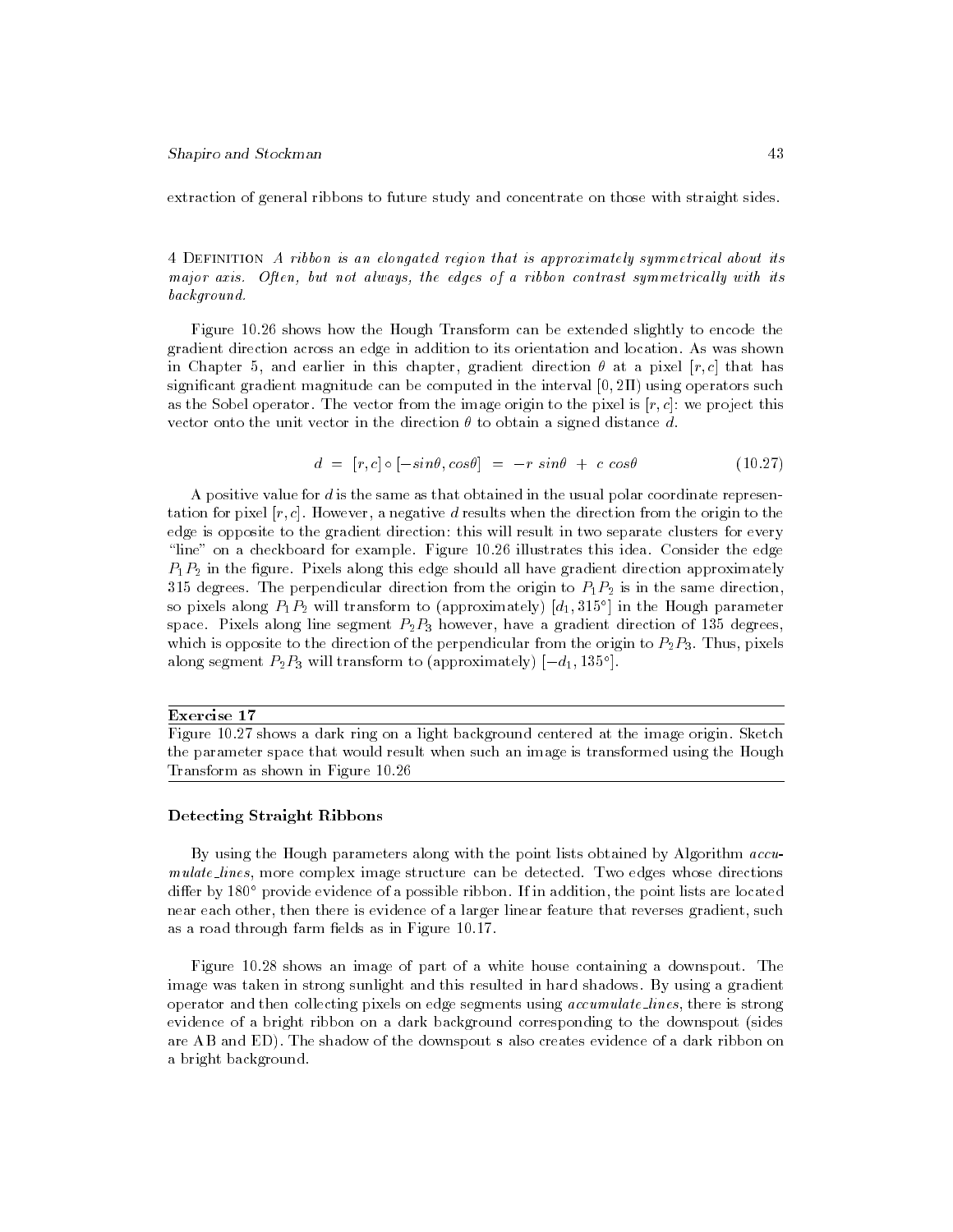

Figure 10.26: The Hough transform can encode the location and orientation of an edge and its gradient direction. The transition from a dark region to a lighter one gives the opposite gradient direction from the transition from the lighter region to the darker one, along the same image line.

## Exercise 18

Write a computer program to study the use of the Hough Transform to detect ribbons. (a) Use the Sobel operator to extract the gradient magnitude and direction at all pixels. Then transform only pixels of high magnitude. (b) Detect any clusters in  $[d, \theta]$ -space. (c) Detect pairs of clusters,  $([d_1, \theta_1], [d_2, \theta_2])$ , where  $\theta_1$  and  $\theta_2$  are  $\pi$  apart. (d) Delete pairs that are not approximately symmetrical across an axis between them.

# 10.5.2 Detecting Corners

Significant region corners can be detected by finding pairs of detected edge segments  $E_1$  and  $E_2$  in the following relationship.

- 1. Lines fit to edge point sets  $E_1$  and  $E_2$  intersect at point  $[u, v]$  in the real image coordinate space.
- 2. Point  $[u, v]$  is close to extreme points of both sets  $E_1$  and  $E_2$ .
- 3. The gradient directions of  $E_1$  and  $E_2$  are symmetric about their axis of symmetry.

This definition models only corners of type  $'L'$ : constraint  $(2)$  rules outs those of type  $'T'$ 'X' and 'Y'. The computed intersection  $[u, v]$  will have *subpixel accuracy*. Figure 10.29 sketches the geometry of a corner structure. Edge segments can be identified intitially by using the Hough transform or by boundary following and line fitting or by any other appropriate algorithm. For each pair  $([d_1, \theta_1], [d_2, \theta_2])$  satifying the above criteria, add the quad  $([d_1, \theta_1], [d_2, \theta_2], [u, v], \alpha)$  to a set of candidate corners. The angle  $\alpha$  is formed at the corner.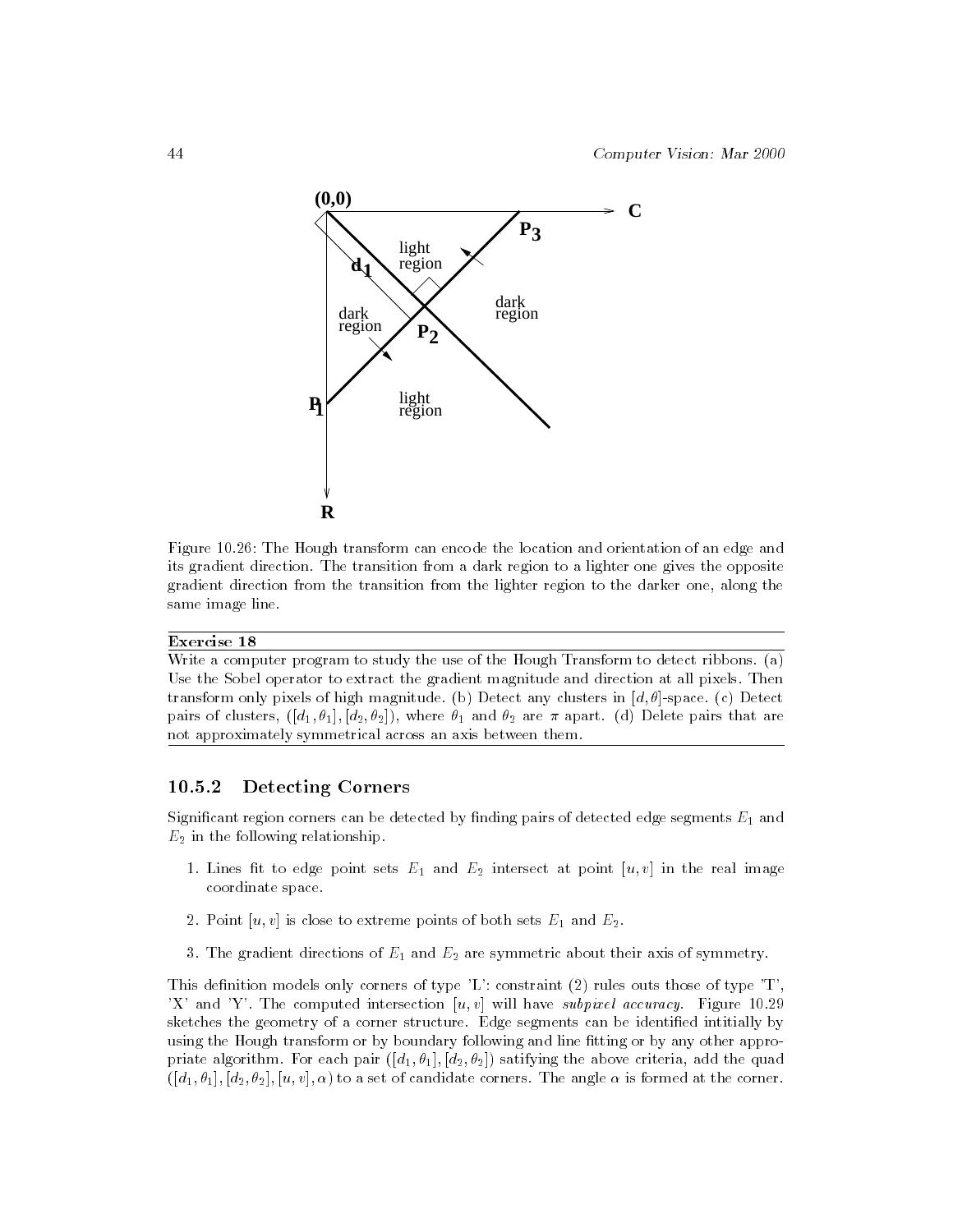Shapiro and Stockman 45



Figure 10.27: Dark ring centered at the origin on light background. Dark region is outside the smaller circle and inside the larger one.



Figure 10.28: (Left) Region of an image of a house showing a downspout and strong shadows; (center) the highest 10% gradient magnitudes computed by the Prewitt 3x3 operator; (right) sketch of ribbons and corners evident.

This set of corner features can be used for building higher level descriptions, or can be used directly in image matching or warping methods as shown in Chapter 11.

Several corners can easily be extracted from the blocks image in Figure 10.2; however, most of them are due to viewpoint dependent occlusions of one object crease by another and not by the joining of two actual 3D object creases. Four actual corners are evident for the top of the arch. The corners of triangle ABC in Figure 10.28 are all artifacts of the lighting and viewpoint. We conclude this discussion by making the point that although representations using edge segments are often used in specific problem domains they may be highly ambiguous in when used in general. Usually, problem-specific knowledge is needed in order to interpret higher-level structure.

#### 10.6Segmentation using Motion Coherence

As we have seen, motion is important for determining scene content and action. Chapter 9 presented methods for detecting change in a scene and for tracking motion over many frames.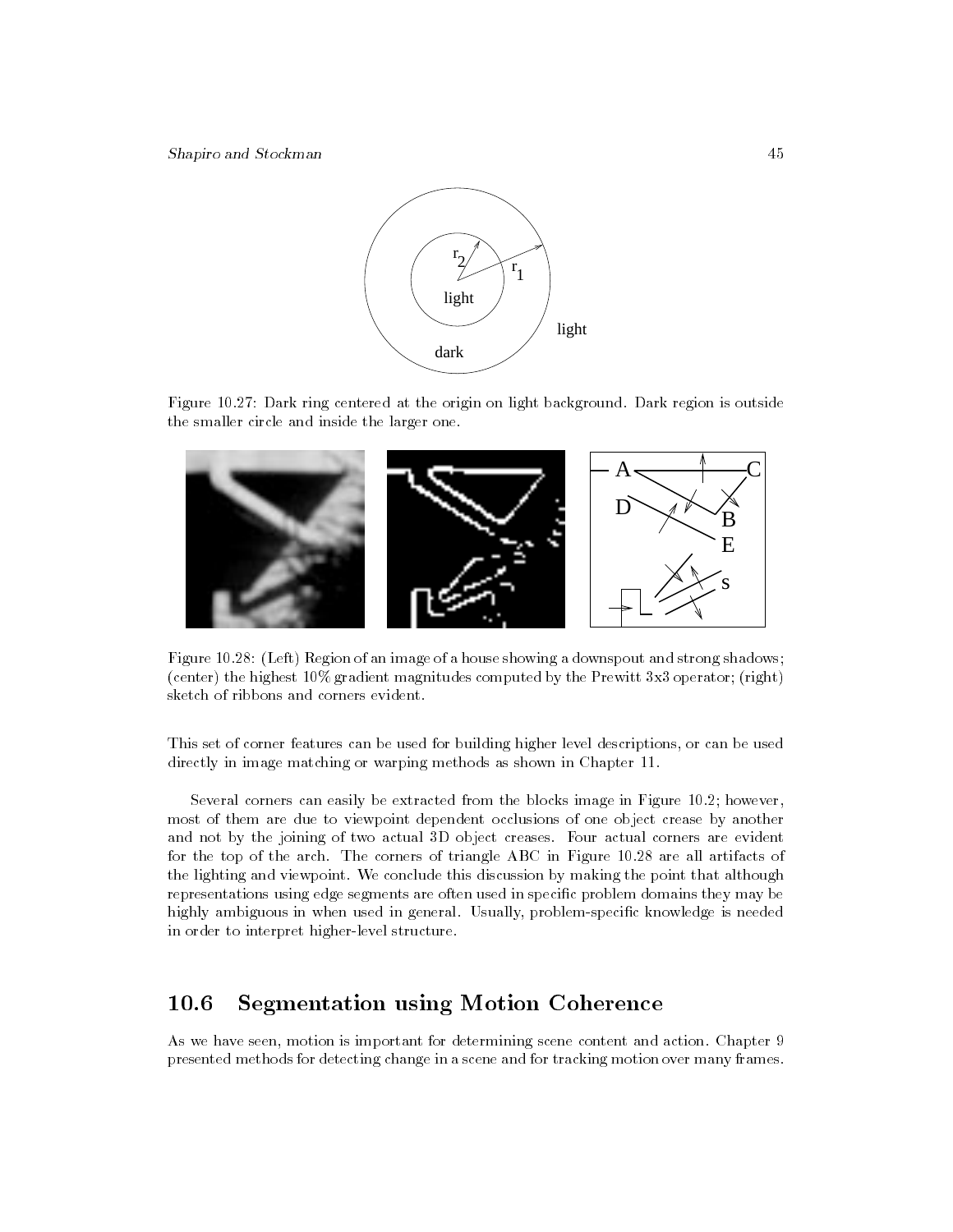# Exercise 19

Describe how to change the ribbon detection algorithm so that (a) it only detects ribbons that are nearly vertical, (b) it detects ribbons that are no wider than W.



Figure 10.29: Corners are detected as pairs of detected edge segments appropriately related.

# 10.6.1 Boundaries in Space-Time

The contours of moving objects can be identied by using both spatial and temporal contrast. Our previous examples have used only spatial contrast of some property such as intensity or texture in a single image. Spatial and temporal gradients can be computed and combined if we have two images  $\mathbf{I}[x, y, t]$  and  $\mathbf{I}[x, y, t + \delta t]$  of the scene. We can define a spatio-temporal gradient magnitude as the product of the spatial gradient magnitude and the temporal gradient magnitude as in Equation 10.28. Once an image  $STG$  is computed, it is amenable to all the contour extraction methods already discussed. The contours that are extracted will be the boundaries of moving objects and not static ones, however.

$$
\mathbf{STG}[x, y, t] = \mathbf{Mag}[x, y, t] \left( [\mathbf{I}[x, y, t] - \mathbf{I}[x, y, t + \delta t]] \right) \tag{10.28}
$$

# 10.6.2 Aggregrating Motion Trajectories

Assume that motion vectors are computed across two frames of an image sequence. This can be done using special interest points or regions as described in Chapter 9. Region segmentation can be performed on the motion vectors by clustering according to image position, speed, and direction as shown in Figure 10.30. Clustering should be very tight for a translating object, because points of the object should have the same velocity. Through more complex analysis, objects that rotate and translate can also be detected.

Figure 10.31 shows processing from an application where the purpose of motion is com munication: the goal is to input to a machine via American Sign Language (ASL). The figure shows only a sample of frames from a sequence representing about two seconds of gesturing by the human signer. The results shown in Figure 10.31 were produced using both color segmentation within a single frame and motion segmentation across pairs of frames. A sketch of steps of an algorithm is given in Algorithm 10: for details of the actual algorithm producing Figure 10.31, consult the reference by Yang and Ahuja (1999). The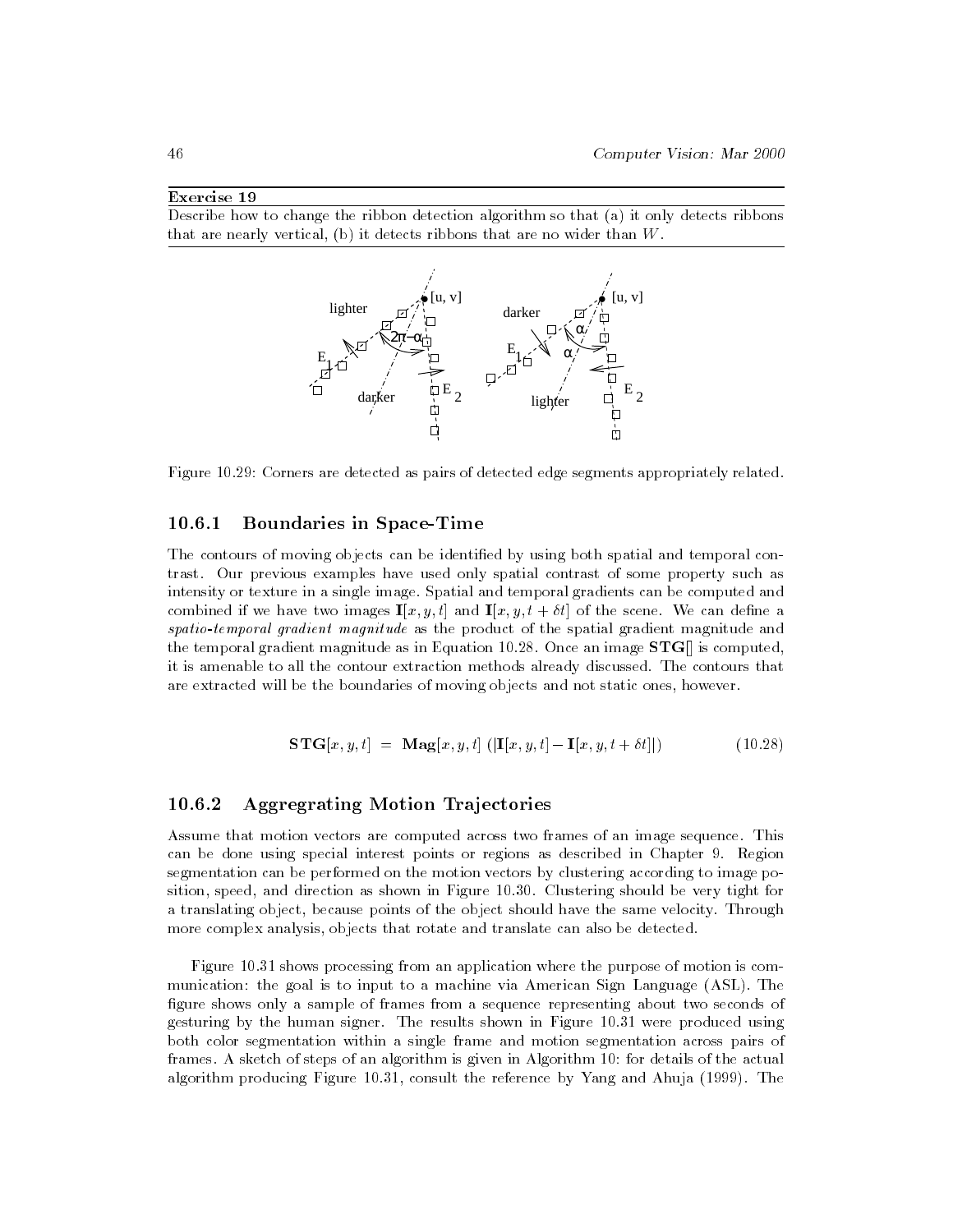Shapiro and Stockman 47

## Exercise 20

Given two lines parameterized by  $([d_1, \theta_1], [d_2, \theta_2])$ , (a) derive a formula for their intersection point  $[x, y]$  and (b) derive a formula for their axis of symmetry  $[d_a, \theta_a]$ .

## Exercise 21

Obtain two successive images of a scene with moving objects and compute a spatio-temporal image from them using Equation 10.28. (Two frames from a Motion JPEG video would be good. Or, one could digitize some dark cutouts on a flatbed scanner, moving them slightly for the second image.)

first several steps of the algorithm can be generally applied to many different kinds of sequences. Color segmentation is done for each image and the segments are matched across frames. These matches are used to guide the computation of a dense motion field for each pair of consecutive images, which is then segmented to derive motion trajectories at the individual pixel level. This motion field is then segmented into regions of uniform motion. Only at this point do we add domain knowledge to identify hands and face: a skin color model, as seen in Chapter 6, identifies skin regions, the largest of which is taken to be the face. The center of each hand region is then tracked over all frames: the two trajectories can then be used to recognize the sign made. Yang and Ahuja reported recognition rates of over 90% in experiments with many instances of a set of 40 American Sign Language signs.

#### Exercise 22

Describe how Algorithm 10 can be modified to make it simpler and faster by specializing all of its steps for the ASL application.

#### 10.7References

Segmentation is one of the oldest, and still unsolved, areas of computer vision. The 1985 survey by Haralick and Shapiro gives a good overview of the early work, most of which worked with gray-tone images. The first useful segmentation work with natural color images was done by Ohlander, Price, and Reddy in 1978. Only in recent years has the area become fruitful again. The work of Shi and Malik on normalized cuts, starting in 1997, can be credited with being the catalyst for newer work in which segmentations of arbitrary color images from large image collections is being undertaken. In line-drawing analysis, Free man first proposed his chain code in the 1960's; his 1974 article discusses its use. While the Hough Transform was published only as a patent, it was popularized and expanded by Duda and Hart, and its use is nicely illustrated for line segments in O'Gorman and Clowes' 1976 paper and for circles in Kimme, Ballard, and Sklansky's 1975 work. The Burns line finder, published ten years later is an improvement to the technique to make it more robust and reliable. Samet's 1990 book on spatial data structures is an excellent reference on quad trees.

Bowyer *et al* (1994) show how to use robust statistics to fit models to data for segmentation. Any anticipated model can be fit to all of the image: robust fitting can eliminate a huge number of outliers, resulting in a segment of the image where the particular model fits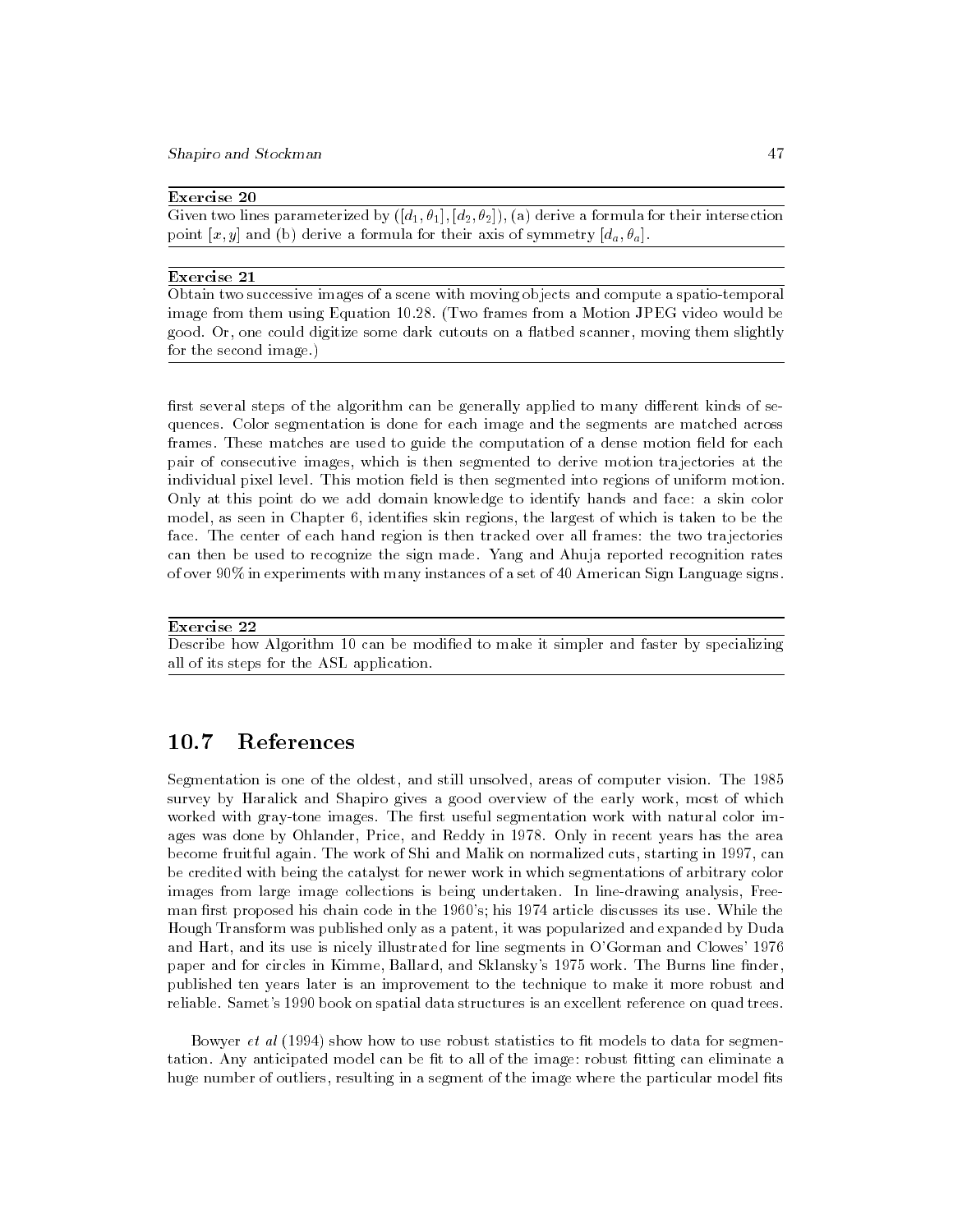# Exercise 23

Suppose we have two motion trajectories  $P_j$ ,  $j = 1, N$  and  $Q_k$ ,  $k = 1, M$ , where  $P_j$  and  $\mathbf{Q}_k$  are points in 2D in proper time sequence. Devise an algorithm for matching two such trajectories, such that 1.0 is output when both trajectories are identical and 0.0 is output when they are very different. Note the  $M$  and  $N$  may not be equal.

# Input a video sequence of a person signing in ASL. Output motion tra jectories of the two palms.

- 1. Segment each frame  $I_t$  of the sequence into regions using color.
- 2. Match the regions of each pair of images  $(I_t, I_{t+1})$  by color and neighborhood.
- 3. Compute the affine transformation matching each region of  $I_t$  to the corresponding region of  $I_{t+1}$ .
- 4. Use the transformation matching regions to guide the computation of motion vectors for individual pixels.
- 5. Segment the motion field derived above using motion coherence and image location.
- 6. Identify two hand regions and the face region using a skin color model.
- 7. Merge adjacent skin colored regions that were fragmented previously.
- 8. Find an ellipse approximating each hand and the face.
- 9. Create motion trajectories by tracking each ellipse center over the entire sequence.
- 10. (Recognize the gesture using the trajectories of the two hands.)

Algorithm 10: Algorithm using color and motion to track ASL gestures (Motivated by Yang and Ahuja (1999)).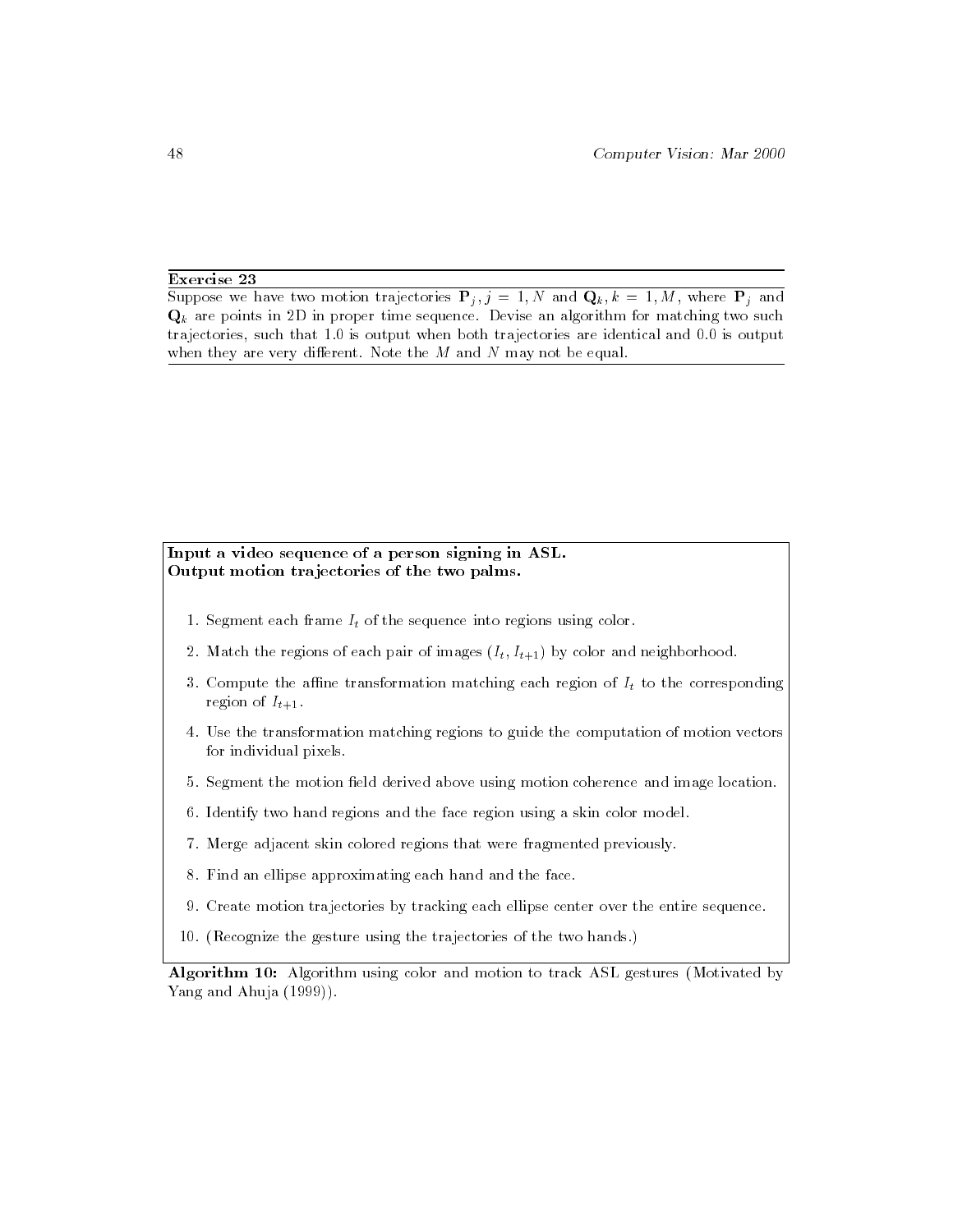

Figure 10.30: Aggregation of vectors from the motion field via compatible location, velocity and direction: translating objects  $(A, B)$  are easier to detect than rotating objects  $(C)$ .

well. An image can be said to be segmented when all anticipated models have been fitted: the segments are comprised of the points that have been fitted.

- 1. K. Boyer, K. Mirza and G. Ganguly (1994), \ The Robust Sequential Estimator: A General Approach and its Application to Surface Organization in Range Data", IEEE Trans. on Pattern Analysis and Machine Intelligence, Vol. 16, No. 10 (Oct 1994), pp. 987-1001.
- 2. J. R. Burns, A. R. Hanson, and E. M. Riseman, "Extracting Straight Lines," IEEE Transactions on Pattern Analysis and Machine Intel ligence, Vol. PAMI-8, 1986, pp. 425-455.
- 3. Y. Chen and G. Medioni, Surface Description of Complex Object from Multiple Range Images, Proceedings of IEEE Conference on Computer Vision and Pattern Recognition, Seattle, WA (June 1994)513-518.
- 4. R. O. Duda and P. E. Hart, \Use of the Hough Transform to Detect Lines and Curves in Pictures," Communications of the ACM, Vol. 15, 1972, pp. 11-15.
- 5. H. Freeman, "Computer Processing of Line-Drawing Images," Computing Surveys, Vol. 6, 1974, pp. 57-97.
- 6. R. M. Haralick and L. G. Shapiro, \Image Segmentation Techniques," Computer Vision, Graphics, and Image Processing, Vol. 29, No. 1, January 1985, pp. 100-132.
- 7. C. Kimme, D. Ballard, and J. Sklansky, \Finding Circles by an Array of Accumulators," Communications of the ACM, VOl. 18, 1975, pp. 120-122.
- 8. F. O'Gorman and M. B. Clowes, "Finding Pciture Edges through Collinearity of Feature Points, " IEEE Transactions on Computers, VOl. C-25, 1976, pp. 449-454.
- 9. R. Ohlander, K. Price, and D. R. Reddy, \Picture Segmentation Using a Recursive Region Splitting Method," Computer Graphics and Image Processing, Vol. 8, 1978, pp. 313-333.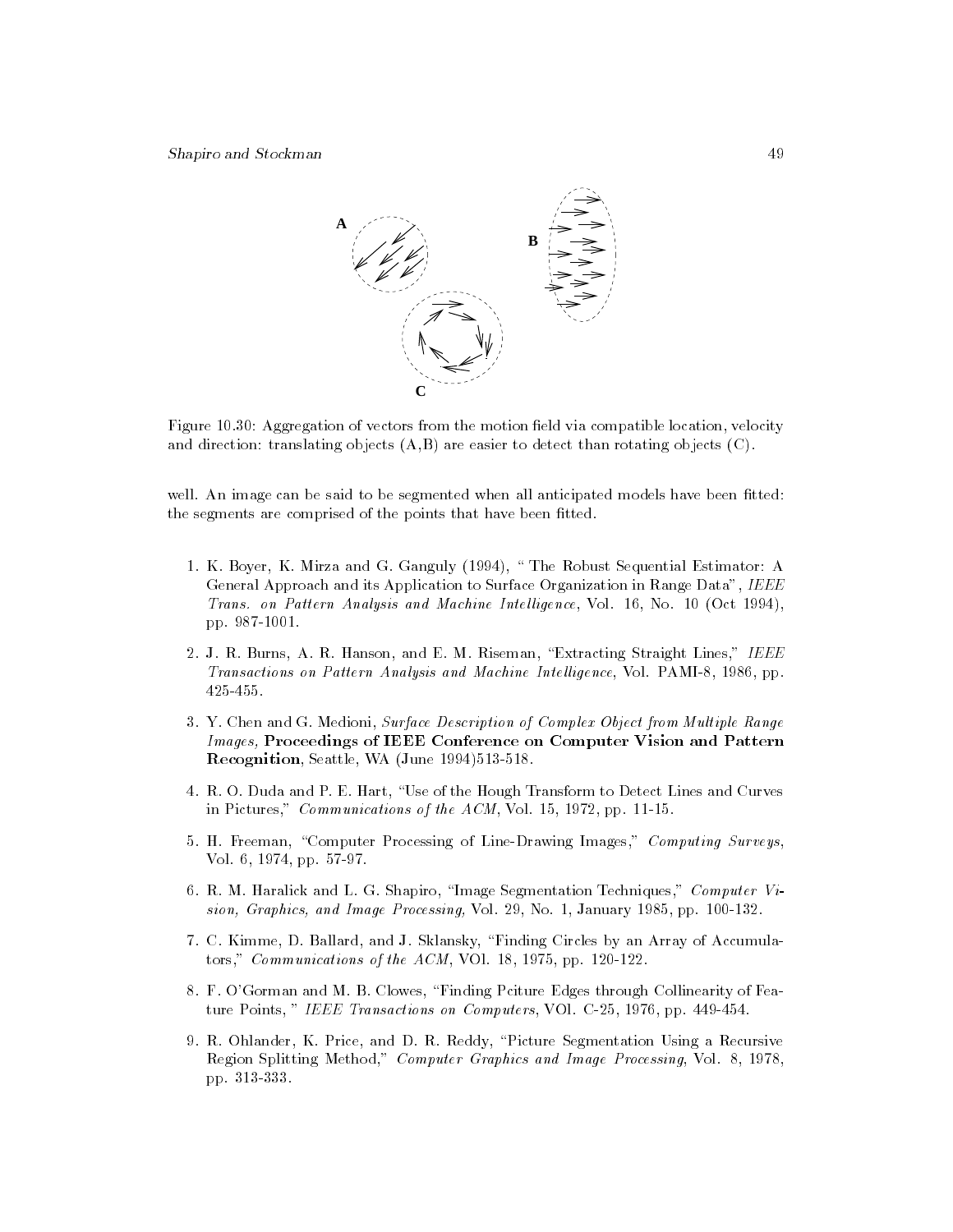



(b) frame 16 (c) frame 19 (d) frame 22

(I) Four video frames of a 55-frame sequence of ASL sign "cheerleader".









(II) Motion segmentation of the image sequence "cheerleader". (pixels of the same motion region are displayed with same gray level and different regions are displayed with different gray levels)



(i) frame 14

(j) frame 16 (k) frame 19 (l) frame 22

(III) Extracted head and palm regions from image sequence "cheerleader".



(IV) Extracted gestural motion trajectories from segments of ASL sign \cheerleader" (since all pixel trajectories are shown, they form a thick blob)

Figure 10.31: Extraction of motion trajectories from image sequence. (I) Sample frames from video sequence; (II) frames segmented using motion; (III) head and palm regions extracted by color and size; (IV) motion trajectories for points on the palms. (Figures courtesy of Ming-Hsuan Yang and Narendra Ahuja.)